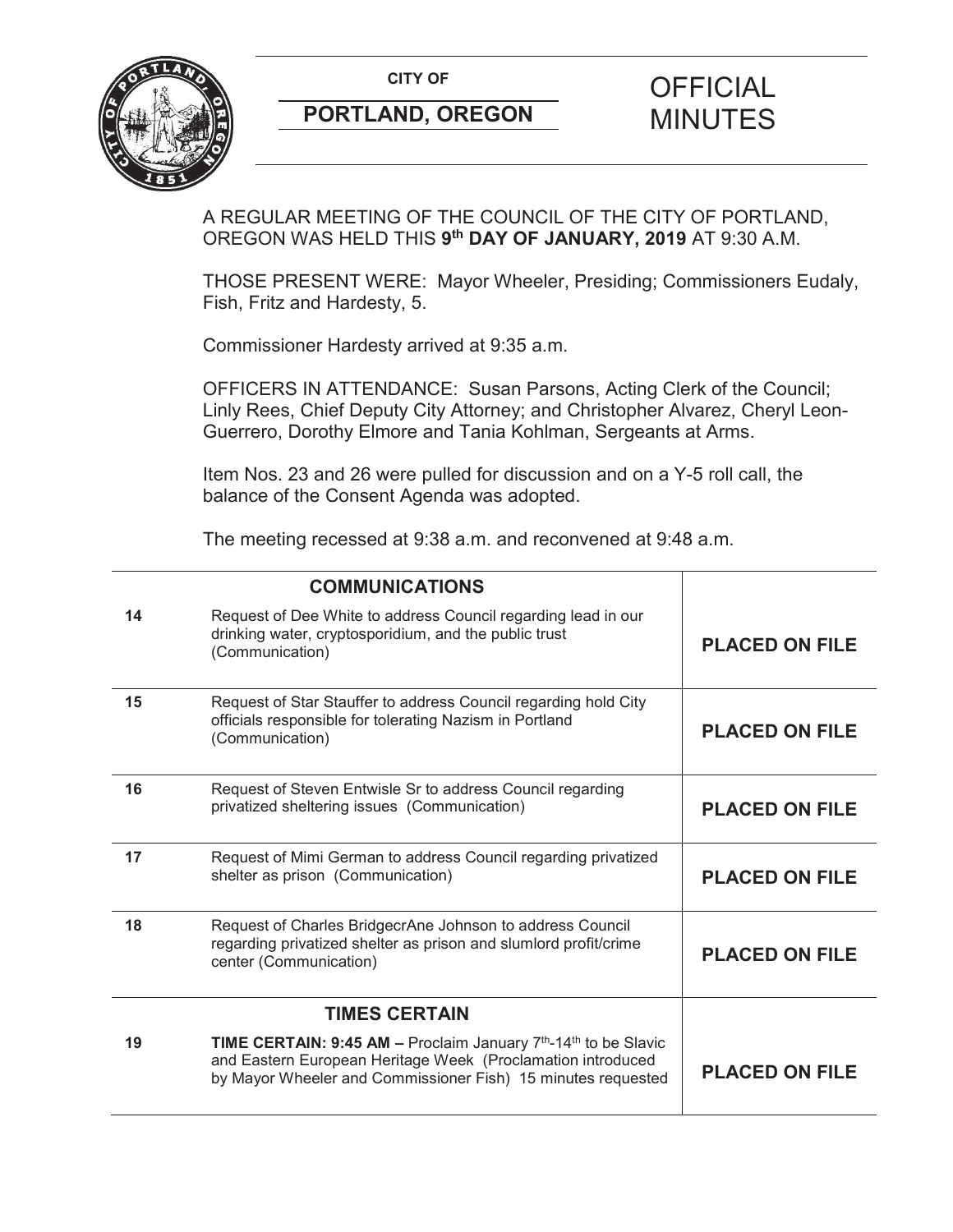|       | <b>January 9, 2019</b>                                                                                                                                                                                                                                                                                                                                                                                                                                               |                                                                                                           |
|-------|----------------------------------------------------------------------------------------------------------------------------------------------------------------------------------------------------------------------------------------------------------------------------------------------------------------------------------------------------------------------------------------------------------------------------------------------------------------------|-----------------------------------------------------------------------------------------------------------|
| 20    | TIME CERTAIN: 10:00 AM - Create a local improvement district to<br>construct street, sidewalk, and stormwater improvements and<br>construct a mast arm traffic signal at the NE 42nd Ave and<br>Columbia Blvd intersection in the NE 46th Ave and Bryant St Local<br>Improvement District (Previous Agenda 1290; Hearing; Ordinance<br>introduced by Commissioner Eudaly; C-10065)<br>15 minutes requested<br>Motion to accept amendments in PBOT memo dated Jan. 7, | <b>PASSED TO</b><br><b>SECOND READING</b><br><b>AS AMENDED</b><br><b>JANUARY 16, 2019</b><br>AT 9:30 A.M. |
|       | 2019: Moved by Wheeler and seconded by Fish. (Y-5)                                                                                                                                                                                                                                                                                                                                                                                                                   |                                                                                                           |
|       | <b>CONSENT AGENDA - NO DISCUSSION</b>                                                                                                                                                                                                                                                                                                                                                                                                                                |                                                                                                           |
|       | <b>Mayor Ted Wheeler</b>                                                                                                                                                                                                                                                                                                                                                                                                                                             |                                                                                                           |
|       | <b>Bureau of Development Services</b>                                                                                                                                                                                                                                                                                                                                                                                                                                |                                                                                                           |
| $*21$ | Amend Flood Hazard Areas Code to further comply with Metro<br>Urban Growth Functional Plan Title 3 (Ordinance; amend Code<br>Section 24.50.060)<br>$(Y-5)$                                                                                                                                                                                                                                                                                                           | 189338                                                                                                    |
|       | <b>Bureau of Planning &amp; Sustainability</b>                                                                                                                                                                                                                                                                                                                                                                                                                       |                                                                                                           |
| $*22$ | Authorize application to the Bullitt Foundation for a grant in the<br>amount of \$50,000 as part of the Portland Climate Action Plan<br>2020 Update Project (Ordinance)                                                                                                                                                                                                                                                                                              | 189339                                                                                                    |
|       | $(Y-5)$                                                                                                                                                                                                                                                                                                                                                                                                                                                              |                                                                                                           |
|       | <b>Office of Management and Finance</b>                                                                                                                                                                                                                                                                                                                                                                                                                              |                                                                                                           |
| $*23$ | Increase salary ranges for several Portland City Laborer<br>classifications (Ordinance)                                                                                                                                                                                                                                                                                                                                                                              | <b>REFERRED TO</b><br><b>COMMISSIONER OF</b><br><b>FINANCE AND</b><br><b>ADMINISTRATION</b>               |
| 24    | Extend contract with Commstructure Consulting, LLC for two years<br>and increase the not-to-exceed amount by \$2 million to provide<br>additional on-call telecommunications services (Ordinance; amend<br>Contract No. 30003061)                                                                                                                                                                                                                                    | <b>PASSED TO</b><br><b>SECOND READING</b><br><b>JANUARY 16, 2019</b><br>AT 9:30 A.M.                      |
|       | <b>Commissioner Chloe Eudaly</b>                                                                                                                                                                                                                                                                                                                                                                                                                                     |                                                                                                           |
|       | <b>Bureau of Transportation</b>                                                                                                                                                                                                                                                                                                                                                                                                                                      |                                                                                                           |
| $*25$ | Authorize a contract with the lowest responsible bidder for the<br>Holladay-Oregon-Pacific Neighborhood Greenway project in an<br>amount not to exceed \$1.2 million (Ordinance)<br>$(Y-5)$                                                                                                                                                                                                                                                                          | 189340                                                                                                    |
| $*26$ | Authorize a contract with the lowest responsible bidder for the N<br>Greeley Multi-Use Path project in an amount not to exceed \$1.9<br>million (Ordinance)<br>Motion to amend title to 1.9 million: Moved by Eudaly and<br>seconded by Hardesty. (Y-5)<br>$(Y-5)$                                                                                                                                                                                                   | 189343<br><b>AS AMENDED</b>                                                                               |
|       | <b>REGULAR AGENDA</b>                                                                                                                                                                                                                                                                                                                                                                                                                                                |                                                                                                           |
|       |                                                                                                                                                                                                                                                                                                                                                                                                                                                                      |                                                                                                           |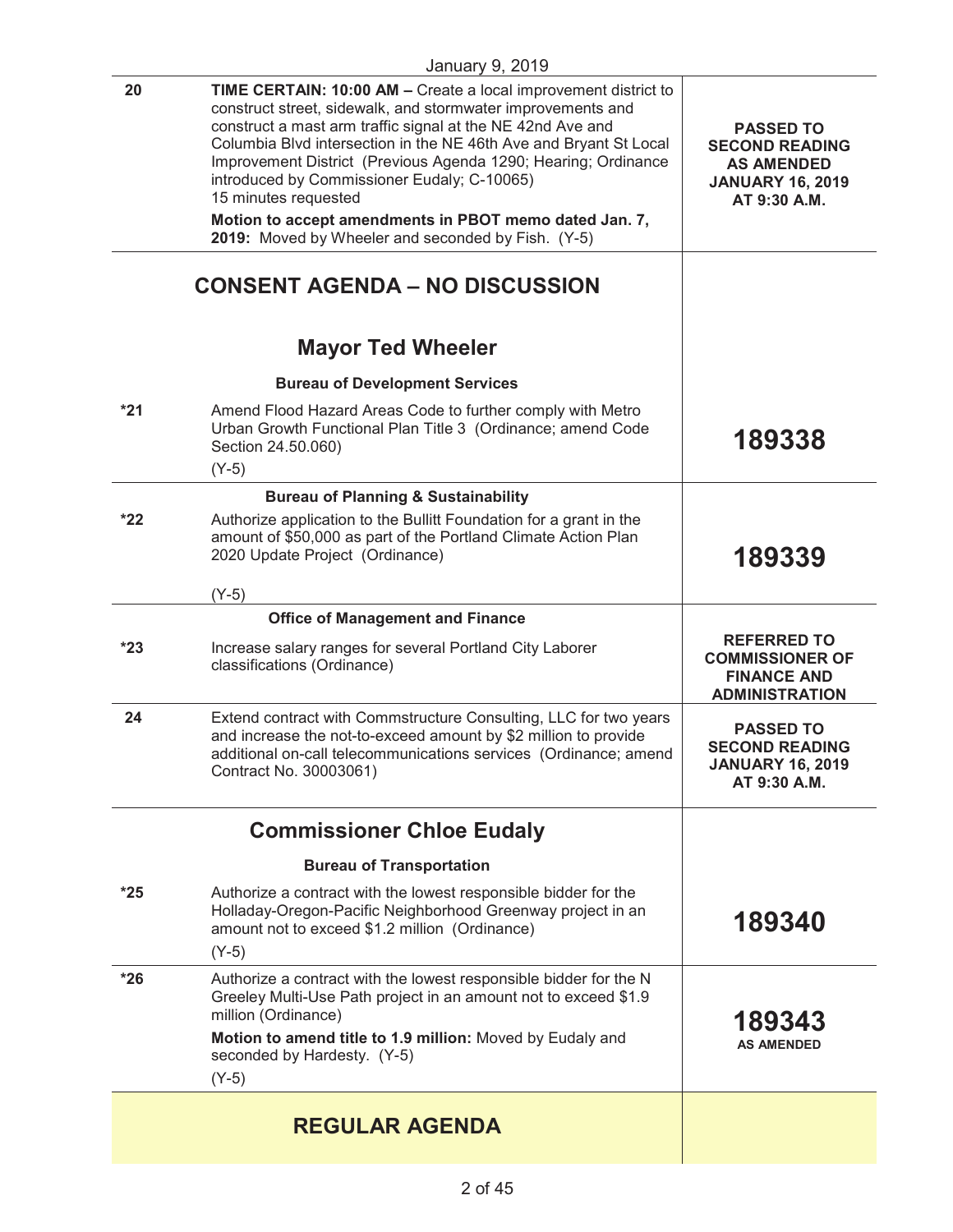|         | <b>Mayor Ted Wheeler</b>                                                                                                                                                                                                                                                                                                                           |                                                      |
|---------|----------------------------------------------------------------------------------------------------------------------------------------------------------------------------------------------------------------------------------------------------------------------------------------------------------------------------------------------------|------------------------------------------------------|
|         | <b>Office of Management and Finance</b>                                                                                                                                                                                                                                                                                                            |                                                      |
| 27      | Accept bid of Brix Paving Northwest, Inc. for the East Portland<br>Active Transportation to Transit Project for \$2,515,323<br>(Procurement Report - Bid No. 00001003) 10 minutes requested<br>Motion to accept report: Moved by Fish and seconded by Eudaly.<br>$(Y-5)$                                                                           | <b>ACCEPTED</b><br><b>PREPARE</b><br><b>CONTRACT</b> |
| $*28$   | Authorize limited tax revenue refunding bonds through December<br>31, 2021 (Previous Agenda 1335; Ordinance)<br>$(Y-5)$                                                                                                                                                                                                                            | 189341                                               |
|         | <b>FOUR-FIFTHS AGENDA</b>                                                                                                                                                                                                                                                                                                                          |                                                      |
|         | <b>Commissioner Eudaly</b>                                                                                                                                                                                                                                                                                                                         |                                                      |
|         | <b>Bureau of Transportation</b>                                                                                                                                                                                                                                                                                                                    |                                                      |
| $*28-1$ | Authorize the Director of the Bureau of Transportation and the City<br>Engineer to permit construction related lane closures on the SW 5 <sup>th</sup><br>Ave Transit Mall Auxiliary Lane during the development project at<br>SW Montgomery, 4 <sup>th</sup> Ave, Harrison and 5 <sup>th</sup> Ave (Ordinance) 10<br>minutes requested<br>$(Y-5)$ | 189342                                               |

At 11:35 a.m., Council recessed.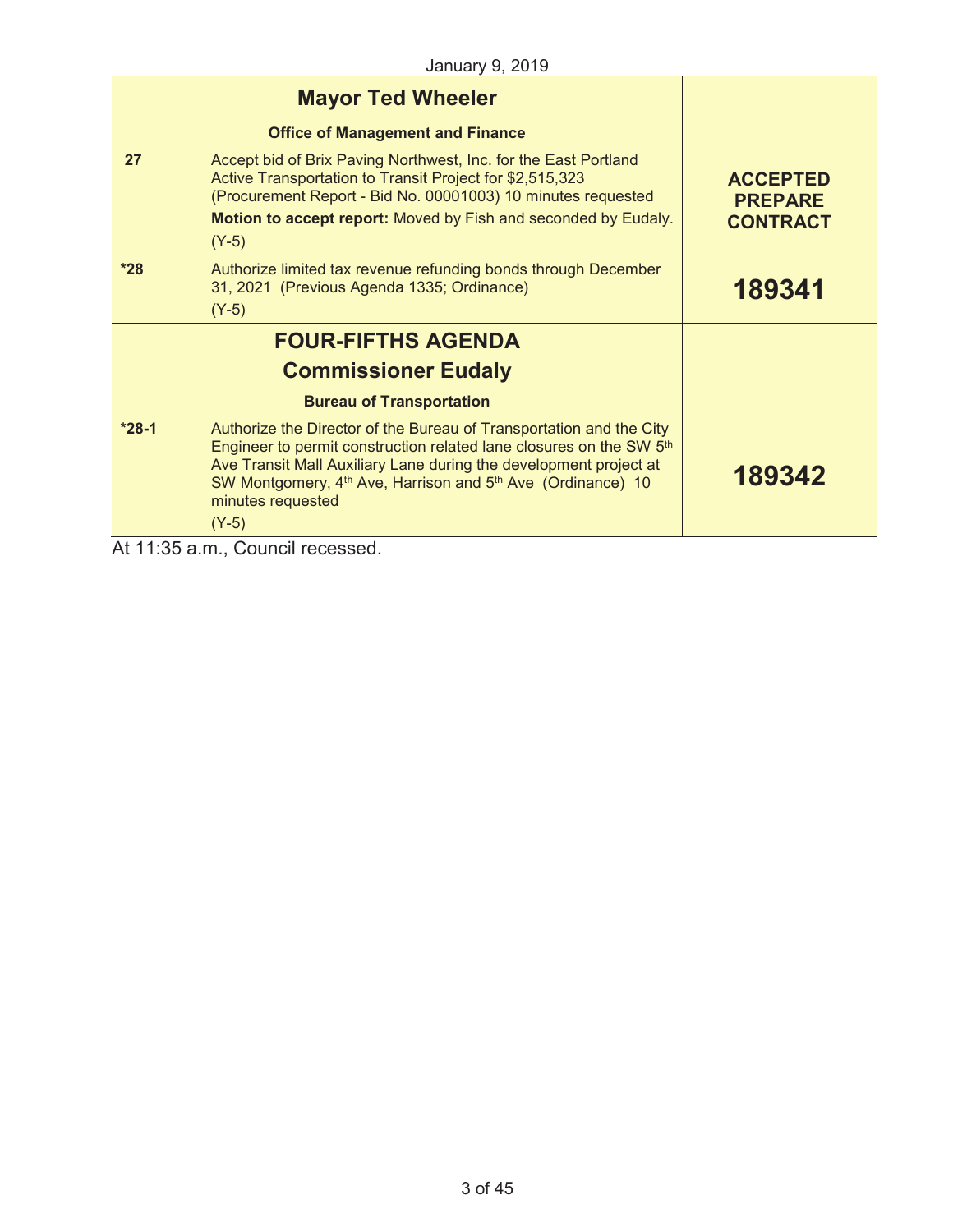A RECESSED MEETING OF THE COUNCIL OF THE CITY OF PORTLAND, OREGON WAS HELD THIS **9th DAY OF JANUARY, 2019** AT 2:00 P.M.

THOSE PRESENT WERE: Mayor Wheeler, Presiding; Commissioners Eudaly, Fish, Fritz and Hardesty, 5.

OFFICERS IN ATTENDANCE: Susan Parsons, Acting Clerk of the Council; Lory Kraut, Senior Deputy City Attorney; and Christopher Alvarez, Sergeants at Arms.

| $*29$ | <b>TIME CERTAIN: 2:00 PM - Adopt Area Parking Permit Surcharge</b><br>Allocation Guidelines (Previous Agenda 1344; Ordinance<br>introduced by Commissioner Eudaly) 1 hour requested                  |                             |
|-------|------------------------------------------------------------------------------------------------------------------------------------------------------------------------------------------------------|-----------------------------|
|       | Motion to amend Exhibit A Section I to recommend SAC<br>structure and in Section II, replace "Equity policy" with<br>"Equity goals and strategies": Moved by Eudaly and seconded<br>by Fish. $(Y-5)$ | 189344<br><b>AS AMENDED</b> |
|       | $(Y-5)$                                                                                                                                                                                              |                             |
|       | DUE TO LACK OF AGENDA THERE WAS                                                                                                                                                                      |                             |
|       | NO 2:00 PM MEETING THURSDAY, JANUARY 10, 2019                                                                                                                                                        |                             |
|       | <b>EXECUTIVE ORDER</b>                                                                                                                                                                               |                             |
| 30    | Reassign all City departments and bureaus as stated in Mayor<br>Executive Order dated January 1, 2019 (Ordinance; Executive<br>Order)                                                                | 189337                      |
|       | $A + 2.06$ n m Council adjourned                                                                                                                                                                     |                             |

At 3:06 p.m., Council adjourned.

# **MARY HULL CABALLERO**

Auditor of the City of Portland

Susan Parcous

By Susan Parsons Acting Clerk of the Council

For a discussion of agenda items, please consult the following Closed Caption File.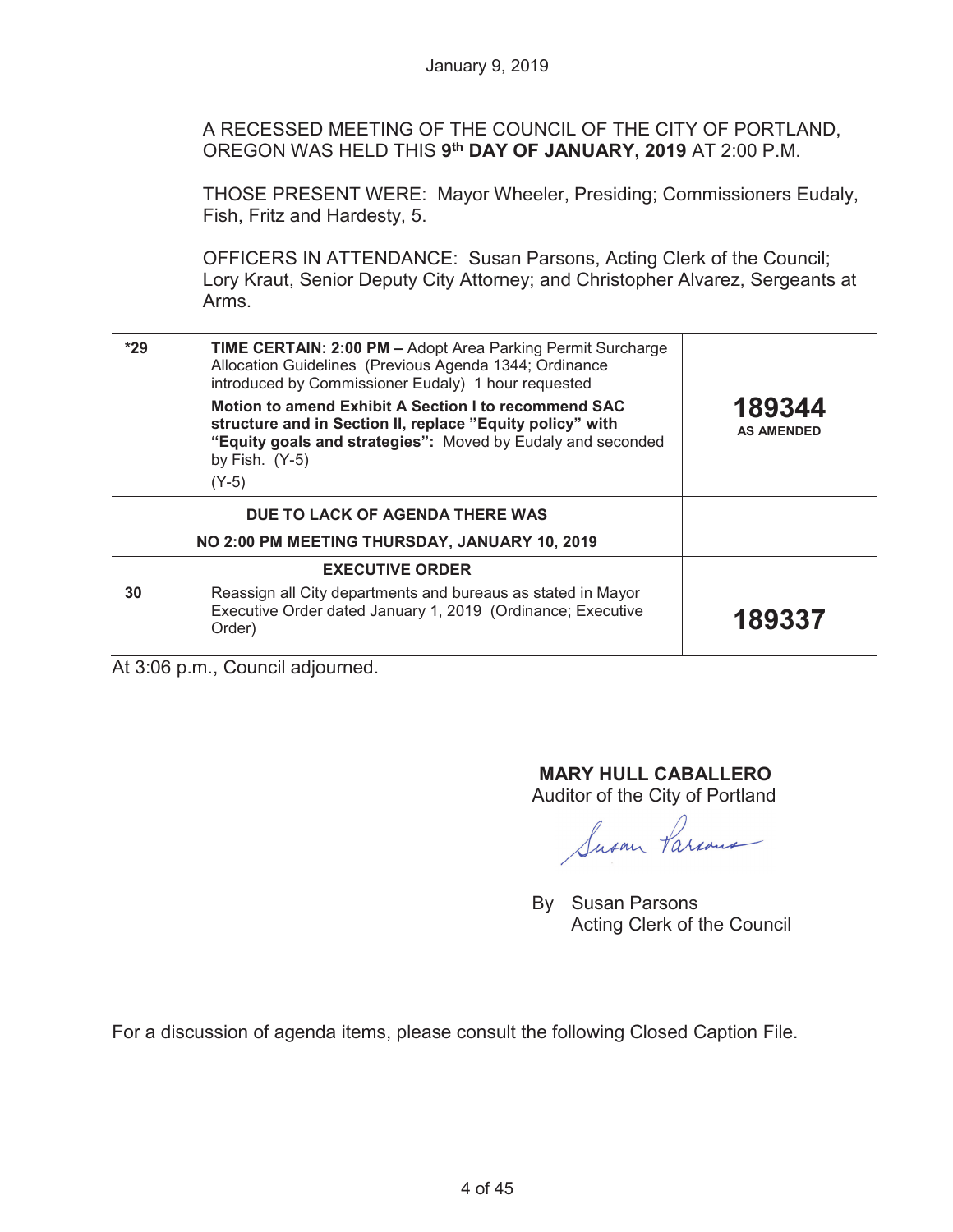**This file was produced through the closed captioning process for the televised City Council broadcast and should not be considered a verbatim transcript. Key:** \*\*\*\*\* **means unidentified speaker.** 

# **JANUARY 9, 2019 9:30 AM**

**Wheeler:** Welcome to the council. Sue, please call the roll. [roll taken] **Fritz:** Here. **Fish:** Here. **Hardesty: Eudaly:** Here. **Wheeler:** Here **Wheeler:** Good morning.

**Linly Rees, Chief Deputy City Attorney:** Good morning. Welcome to the Portland city council. The city council represents all Portlanders and meets to do the city's business. The presiding officer preserves order and decorum during city council meetings so everyone can feel welcome, comfortable, respected and safe. To participate in council meetings, you may sign up in advance with the clerk's office for communications, to briefly speak about any subject. You may also sign up for public testimony on resolutions, or the first readings of ordinances. Your testimony should address the matter being considered at the time. When testifying, please state your name for the record, your address is not necessary. Police disclose if you are a lobbyist. If you are representing an organization, please identify it. The presiding officer determines the length of testimony. Individuals generally have three minutes to testify unless otherwise stated. When you have 30 seconds left, a yellow light goes on. When your time is done, a red Light goes on. If you are in the audience and would like to show your support for something that is said, please feel free to do a thumb's up. If you want to express you do not support something, please feel free to do a thumb's down. Disruptive conduct such as shouting or interrupting testimony or council deliberations will not be allowed. If there are disruptions a warning will be given further disruption may result in the person being rejected for the remainder of the meeting. After being rejected a person who fails to leave is subject to arrest for trespass. Thank you for helping to keep your fellow Portlanders feel welcome, comfortable, respected and safe.

**Wheeler:** Thank you. First up, communications. You can call the first individual, please, sue.

#### **Item 14**

**Wheeler:** Good morning.

**Dee White:** My name is dee white. I am grateful to be among this amazing group of folks here this morning for communications. Star, mimi, steven and charles. Thank you all for your tireless, unpaid work on behalf of Portland's most vulnerable. For far too long I have come before you to protest your misguided drinking water policy. Beginning in 2013, our former water commissioner perpetuated a culture of mismanagement at the water bureau that has not protected public health. Water bureau directors have not done their job delivering safe drinking water to many of their 1 million customers in the region. Here are some facts. There is no safe level of lead. It's a potent neurotoxin that is especially harmful to pregnant women, newborns and young children. You cannot see, taste, or smell lead in water. Here are more facts. The more corrosive the source water, the more lead leeches into drinking water. Portland officials have long known bull run water is corrosive and further, that inadequate treatment would cause higher levels of lead in our drinking water. The result, Portland continues to have the highest levels of lead amongst all cities in the u.s., not just western cities. We are still number one. You have not followed the federal safe drinking water act for 27 years, and you insist our water is safe to drink despite the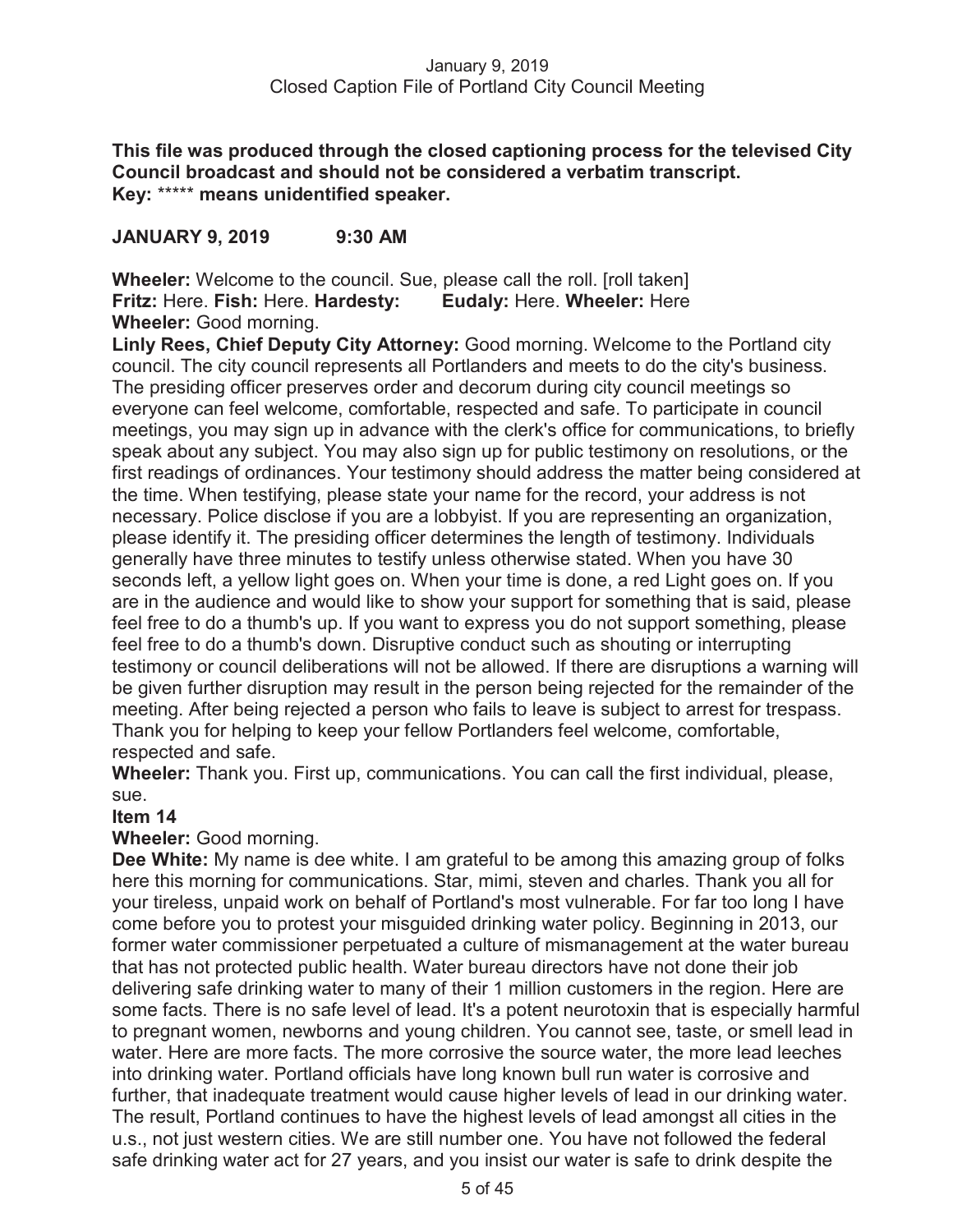threat of this profound neurotoxin. At the same time, the near zero potential of cryptosporidium sickness from bull run water has been escalated to such a serious health threat that a half billion dollars filtration treatment plant is still being sold to an unwitting public. Last year former commissioner saltzman opined that shutting off water due to unpaid water bills is a form of child abuse. Let me add this, isn't it child abuse to improperly treat these children's water? You could immediately protect the vulnerable with free filters, but instead you downplay the threat and blame customer plumbing. As elected officials, what you continue to do today is reward engineering and construction corporations and your own financial interests over the public health and the common good, and this, mayor and commissioners, is a betrayal of the public trust at its essence.

**Wheeler:** Thank you, next individual, please. Commissioner Fritz.

**Fritz:** Just for those who may be watching and have heard this for the first time, I want to reiterate previous facts that have been stated. Bull run water -- the p.h. Is 7, which is neutral, which is uncorrosive and unfortunately that means it needs to be more alkaline to reduce the number of lead leaching from fixtures that are in people's houses. The council has approved a treatment plant to do that, which will be online by 2022. It cannot be any quicker, so that is what's happening right now and what is started under commissioner Fish's leadership. And if you are concerned about whether you have lead in your water, please call 503-823-4000 which is the city county information line and ask to be referred to get a free lead kit that you can do in your own home, mail in and we will send the results to you. So again, thank you very much, and I appreciate the advocacy to make sure that everybody understands that our water is safe to drink.

**Wheeler:** Next individual, please.

**Item 15** 

**Wheeler:** Next individual, please.

**Item 16** 

**Wheeler:** Good morning.

**Steven Entwisle, Sr.: Good morning, council.** 

**Wheeler:** Good morning.

**Entwisle**: The water we cannot trust here in Portland.

**\*\*\*\*\*:** Shut that off: Shut that off:

**Wheeler:** Excuse me, mr. Walsh. Please. Somebody is testifying. Excuse me. Excuse me. You are going to have to leave. If you interrupt communications, you are going to have to leave. I am sorry. We are going to take a recess.

# **At 9:38 (approximately) recessed.**

# **At 9:47 reconvened.**

**Entwisle:** For the delay, like you said, I don't mind joe walsh interrupting me. That's okay. He can do that any time, but that's me. Another thing is the reason for this delay, apparently, there was a filming from the -- the public filming, and apparently, the public filming is not allowed by the g4s security group here. I think it should be. Otherwise, you wouldn't have had the delay, so anyway. That being said --

**Wheeler:** Just to be clear, filming is allowed, people regularly film, including the individual who left.

**Entwise:** Then what was his problem?

**Wheeler:** His problem is he was disruptive in the chamber and yelling and being disruptive. He would not stop when asked.

**Firitz:** He was using the bright lights which shines in my face, and I get migraines so the security guard was trying to block it.

**Entwisle:** So you are the one that complained about it.

**Fritz:** I have complained in the past. I can't work.

**Entwisle:** Is anyone else complaining do you know?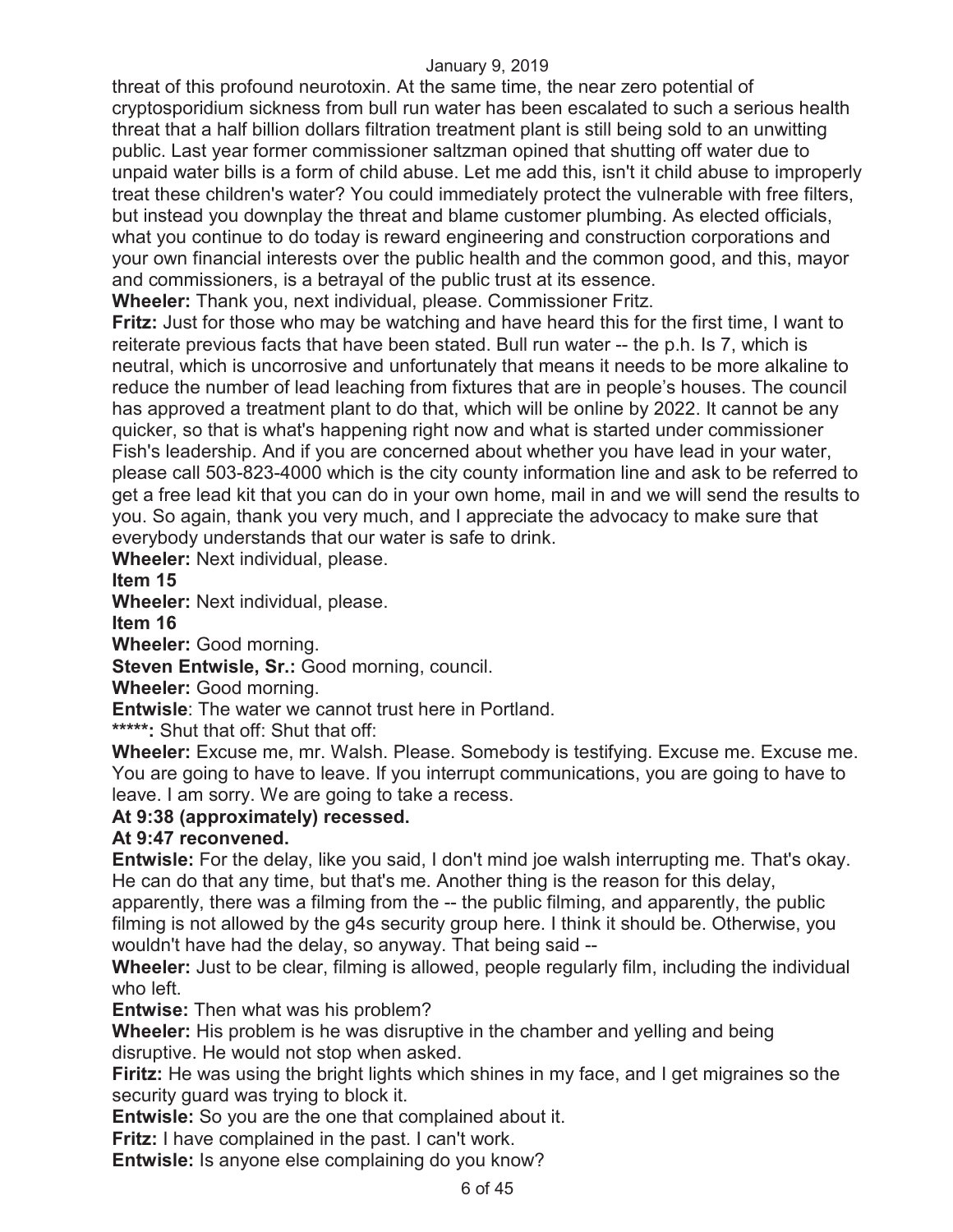**Eudaly:** I complained about it. I don't want a bright light sitting in my face when I am up here.

**Entwisle:** So it's you three that complain.

**Wheeler:** I complained about the interruption, that's correct, and when we are in session. **Entwisle:** So you are the reason that g4s goes after and we have to delay the meeting because you complained about the light?

**Eudaly:** No, he's the reason because this has happened over and over again.

**Entwisle:** He has rights to speak.

**Eudaly:** He is supposed to turn the light off. It's very simple.

**Wheeler:** He does not have a right to be disruptive to the council. You heard the rules. If you can abide by the rules of the chamber then you can talk somewhere else.

**Entwisle:** Look where it started. G4s harassed him so he got loud, okay. He complained because you guys don't like the light, three of you.

**Fritz:** Excuse me, I get sick, okay, so is it okay to give me a migraine?

**Entwisle:** What about these lights and those lights?

**Fritz:** They're not shining directly

**Entwisle:** What about channel 6? I think you are being selective. I don't believe you. So anyway, nobody else complains but you guys. That's funny. That could be all prevented. We do have a water problem here in Portland. We needed treatment, a water treatment facility for our building. For all the other low income buildings. Okay. Either that or you supply water for them. Don't make them drink it. When you are poor, and you can't afford to buy bottled water, which I know all of you drink, okay, yeah. It's wrong. Okay. It's wrong. So that, amongst other issues, the fairfield apartments, right now the elevator is broken. We have people in wheelchairs that can't get up and down right now as we speak. You can check on that. You can call the fairfield apartment right now, and they are stuck in their building. They are stuck in the room. They cannot move. There is nowhere to go. They cannot get a wheelchair downstairs. That's just one of the issues right now. Just one. I think that I am going to leave it at that. Thank you.

**Wheeler:** Next individual, please.

# **Item 17**

**Wheeler:** Good morning.

**Mimi German:** Good morning. My name is mimi german. This is a friend of my who lives outside in st. John's. He had asked to come to see what happens here in city council. I came to you today to ask why this man, my friend, and so many others who are trying to survive outside on the streets are not worthy of your respect, compassion, and at the very least, temporary shelter complete with tents that don't leak, platforms off the ground to put them on, toilets, trash can, kitchen, showers, and support teams to come provide services for the people who live in them. Can you tell me why you find this man and our other friends living outside unworthy of this respect and dignity? Where is the compassion from the city council? What did my friend do and others living outside do so that you should treat them with such disregard and inhumanity. Why does my friend and so many others in the same circumstance deserve to be swept up like garbage by your contractors instead of being provided with at the very least temporary shelters like those described above, like village of hope, before you tore it down, temporary shelters in which folks outside can stay safe until some kind of housing opens up in some far-off future. Our friend, jason, died on the streets in st. John's just a few months ago. He knew living on the streets would kill him, and it did. All he wanted was a temporary village to live in. He wanted to know why he wasn't good enough to have one. That's what he asked me in the parking lot at safeway, why do they think that I am not good enough to have a safe space like a village to live in until I can find housing? He wanted me to get that for him. He died without shelter. We loved him. He had no hope when he died. That hope was taken away from him by the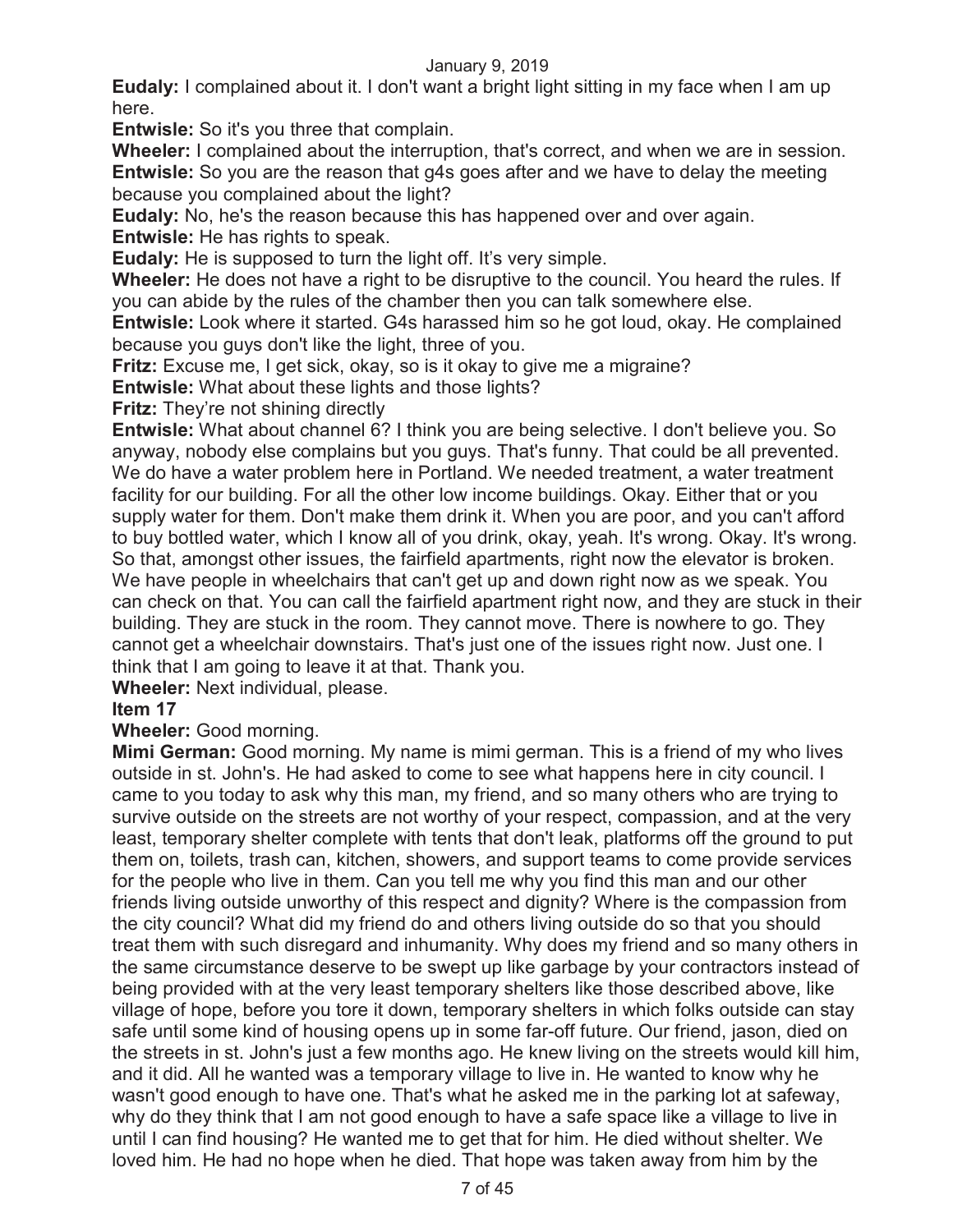council. My friend wants to be housed. Most people outside want to be housed. My friend knows a village would be better than nothing, but he can't seem to get that because you won't allow it, but you will allow sweeps to occur. Today, today there is a sweep in st. John's. When I bring my friend home, there will be a sweep occurring in st. John's. I don't know if -- what's going to be left when we get there, but I will make sure that he and everyone else who I know who has become my family outside has what they need to survive another night. My friend has saved the lives of at least five people in st. John's from overdosing, relatively recently. But you can't find the respect or compassion to allow a village to be set up for him. Each one of you voted to take down the village of hope except for jo ann, and I am sure that jo ann's vote would not have been to take down village of hope. Today as we sit here trying to change your minds on giving us the right to build a village my friends are getting swept. My friends are not trash. They are good people. They have their reasons for being outside. None of which is just a choice. We need a village in st. John's. I know how to set that up. We would like to set that up. We would like to set it up and have you allow us to set that up since no other hope and provisions are being provided, especially in st. John's. Thank you.

**Wheeler:** Thank you. Have you had an opportunity yet to share your [inaudible] with the joint office of homeless services, marc jolin?

**German:** I have not, but marc jolin is fully aware of what happened with village of hope. **Wheeler:** Could you send me the proposal? I need to see it.

**German:** I would be happy to send you the proposal. My issue in sending you the proposal is one, and that is that each time I attempt to move forward with something like this I hear with the graciousness of maybe a member of the council like you right now, please send us that. Let's get together. I have also heard this in the county. And then nothing happens from that. In the meantime, every hour that goes by on this clock, on any clock -- **Wheeler:** I hear what you are saying but I don't know what you are talking about.

**German:** I will send it to you today. I would be happy to do that.

**Fritz:** I was in st. John's last month and heard from a joint office setting up a village like you talk about in st. John's. They are working on it.

**German:** May I respond to that? That village is not for people who live in st. John's. That village is hazelnut grove moving to st. John's. Amanda, they are two different things. There is a village being created In st. John's for hazelnut grove, which is already a village. The people who live in st. John's do not have a village. It won't be for them. It will not be for them. It is allocated for hazelnut grove.

**Wheeler:** Commissioner hardesty.

**Hardesty:** Thank you, mimi. My question is you are talking about what's happening in st. John's today. Can you tell me, was there a notice that was put up?

**German:** I am glad you asked. Last week -- I have learned a lot in the last month because I am now more involved with helping friends in st. John's. What I learned ever since a couple city councils ago, was that the new, the new response is that a notice will be posted in a certain amount of time before any houseless camp is swept. Before christmas, there was supposed to be a sweep the day before christmas in st. John's. There was a notice for that. That was the last time that there's a notice. We called rapid response. We spoke to lance and said, don't you dare sweep people the day before christmas, and his response was, oh, do they need more time? That was his response. We said yeah, like never, would be that kind of -- anyway.

**Hardesty:** That response is the company that comes in --

**German:** That is the rapid response, contacted by the city. He said we will move that from the day before christmas to the day after new year's day. There were no notices put up. The word from lance was new year's day was going to be a sweep. Everybody in st. John's was ready for a sweep. There was a lot of agitation. There was a lot of you know, what's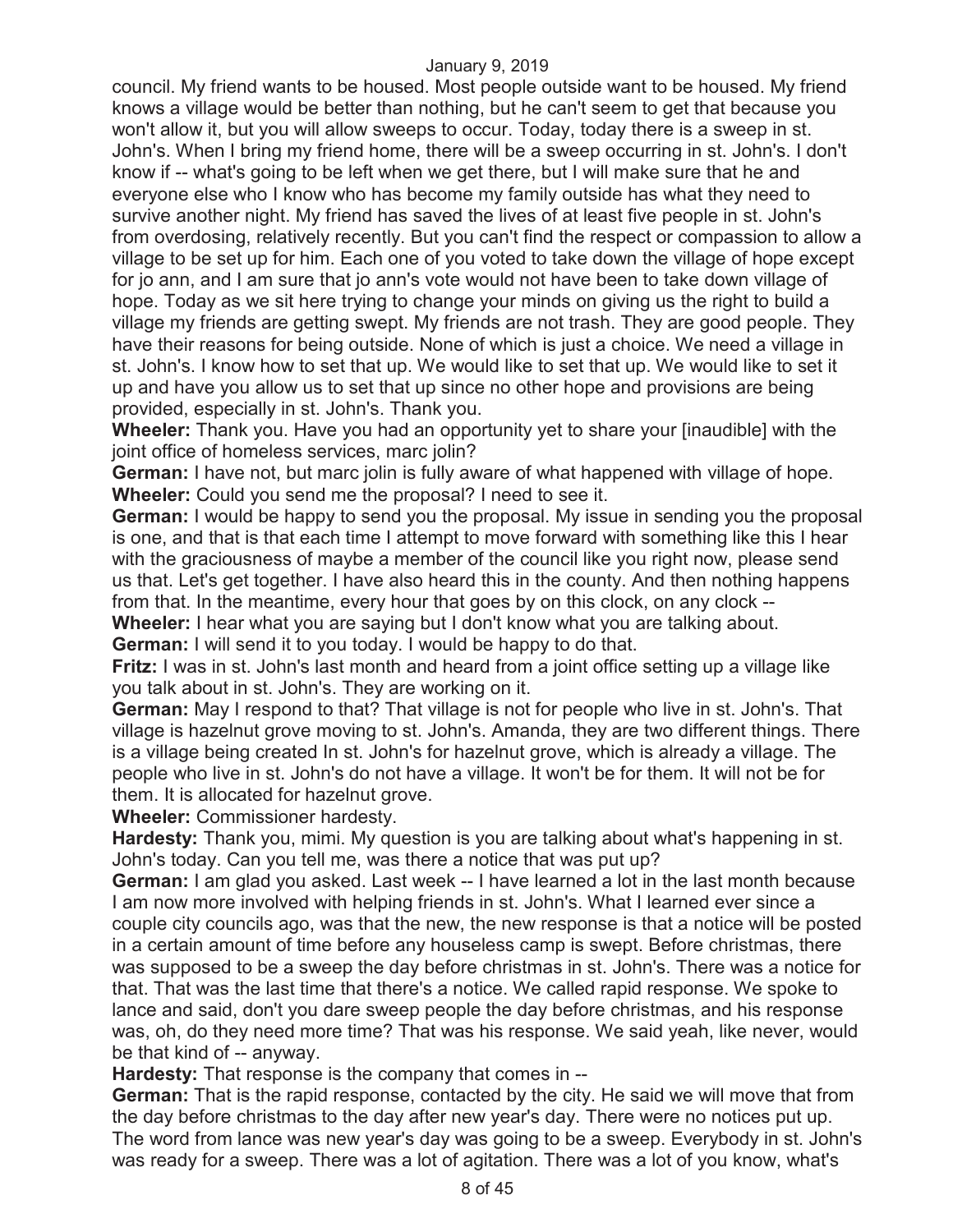going to happen today and what do we want to do. And no notices were posted for that sweep. I made it known that no notices are posted meaning that would be an illegal sweep. I guess people heard, there was no sweep. Yesterday, yesterday, when somebody came around or -- yesterday. Somebody came around from rapid response, and said, tomorrow, today, there will be a sweep. No notices were posted. What lance told me was every single sweep has to not only have a notice, but he knows that his people, when they put the notices up, also take a photo and file the photo of the notices put up in case they are put down. I asked him to see those. I want to see that actually occurred. We know in st. John's, I am out with my friends at three times a day. I look for those notices. There was no notice.

**Hardesty:** So I would be happy to work with the mayor's office, so if you would make sure you make a copy of the material, share it with me and with the mayor's office, clearly we have time certain things this morning. I certainly want to help make sure that we are not brutalizing people with so little in our community.

**German:** Thank you.

**Hardesty:** And I am commissioner hardesty.

**German:** Thank you, commissioner hardesty.

**Hardesty:** You are very welcome, have a great day.

**Wheeler:** Next individual, please. Good morning.

**Item 18** 

**Charles Bridgecrane Johnson:** Good morning, Aleichem. Thank you for getting me on action number 18. We will look ahead on the consent agenda to number 22, which I didn't pull, but I think that given some of the work that many across the country are doing on the part of the green new deal, that it's unfortunate that our agenda is so busy that we did not have more time this week to make the crisis of climate change and the horrible future that we are building for our children an actual agenda item for discussion. Hopefully, by the 20th of april we will have that discussed very well. You may have, with the interruptions you may have noticed that item 16, 17, and 18 all talk about the unpleasant conditions that many low income renters are forced into. Recently a very large complex that is not only low income, the wimbledon, in southeast has been protested. There have been numerous protests against income property management, and unfortunately, there is not much end in sight for this. With the reshuffling of the bureaus, president eudaly is no longer positioned to do the best job she can working forward for our city to have a responsible program for finding Slumlords. We like to say things positively. Let's say landlords facing challenges while they stack up cash. One of the landlords has 3 million in a check that was mailed to them from either you all or the Portland development commission because we are buying the westwind apartments. The mayor knows I have strategic things, but I hope that very soon we will start to hear, now that money has been dispersed, we will start to hear how the westwind location is going to build to maximum height about matching the gladys mccoy center so way more than 70 people who need supportive housing can be there. On the 9th of january, two years ago, the Oregonian did a facebook post, and what that post really did is implicates you, and especially the prior city council, mayor, that was presiding, in the death of karen lee batts. We killed her. The judge that oversaw her eviction killed her. She was identified afterwards and before as a woman having schizophrenia. The Oregonian, earlier this week, I thought identified a dead person as having bipolar disorder but now it turns out they are identifying them as having schizophrenia. We should have a moment to recognize that our city killed andre gladden. Andre gladden is dead, shot by police who couldn't find a better way to respond to his erratic behavior. We know some human beings can do better. Why can't our Portland police. Thank you.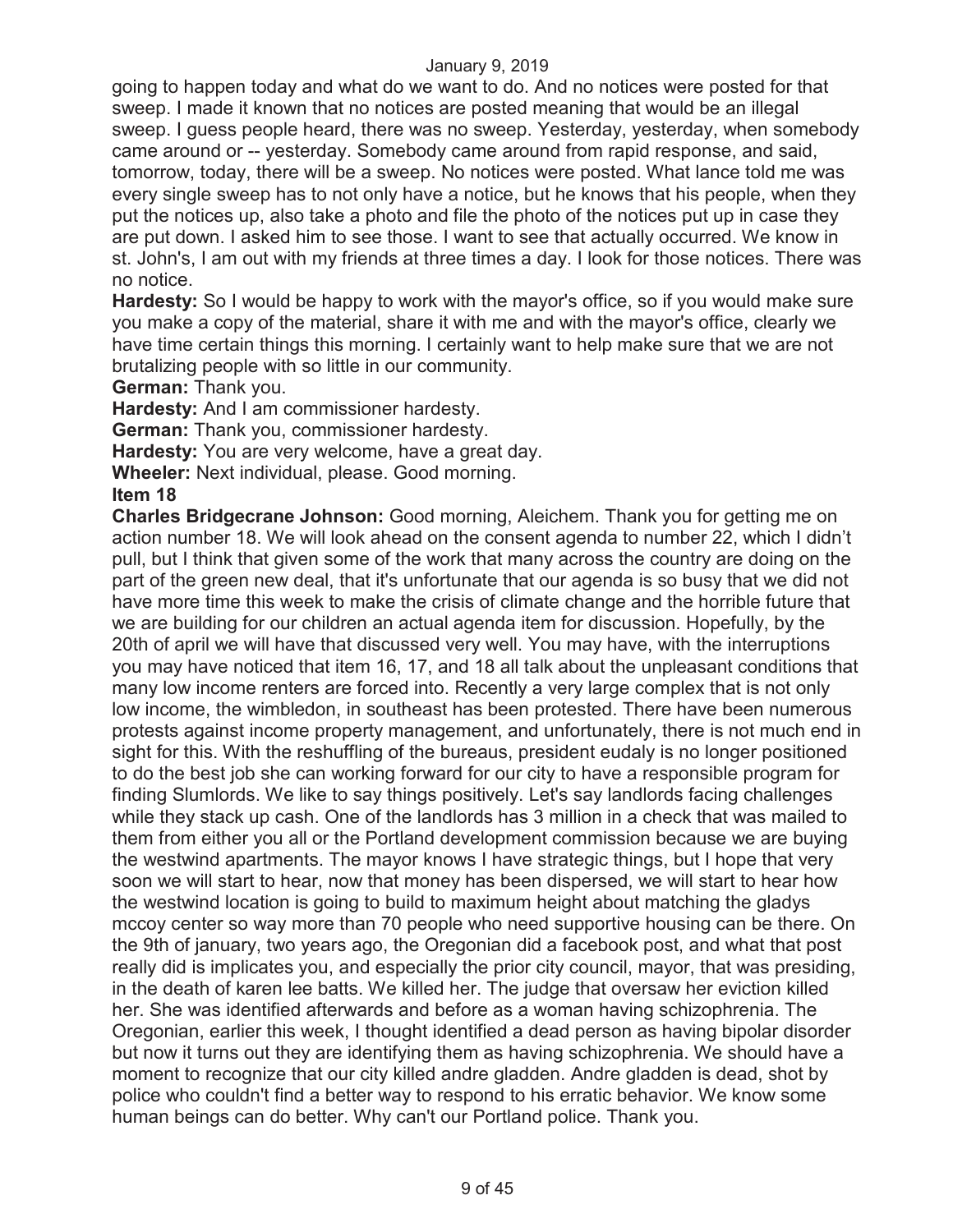**Wheeler:** Thank you. Sue, have any items other than item 23 been pulled from the agenda? I am bringing -- I am referring item 23 back to my office. Any other items been pulled?

### **Item 26**

**Wheeler:** Very good.

**Fritz:** Aye. **Fish:** Aye. **Hardesty:** Aye. **Eudaly:** Aye.

**Wheeler:** Aye. Consent agenda is adopted. [gavel pounded] first time certain item number 19, please. Commissioner Fish.

### **Item 19**

**Fish:** Thank you, mayor and colleagues. Today we are proud to acknowledge and celebrate slavic and eastern european heritage week. I would like to begin by thanking irene konev for helping to organize this proclamation and the proceedings, and the proceeding events, and I want to acknowledge asena lawrence working on it. Colleagues there will be slavic treats and tea in the atrium right after the proclamation, which will be lasting until 12:30. Tomorrow there will be a cultural celebration and dinner at irco from 6:00 to 8:00 p.m. After the speakers have concluded their remarks this morning, irene, why don't we bring our honored guest forward. The mayor will read a Proclamation, and we will take a group photo. It's now my honor to introduce our panelists who are here to speak more about our local slavic and eastern european community. First is Slavica Jovanovic who is a part member of the slavic empowerment team, dr. William Comer of the PSU Russian flagship program, and pastor maxine grishkevich, excuse me pronunciation, and andrii nagornyi who is an IRCO program coordinator, who will kick things off? **Salvica Jovanovic:** Good morning. Good morning, commissioners, the mayor and citizens. I am Salvica Jovanovic but I like to say my name is too long, so salvic is just fine, I am one of the members of the slavic empowerment team or SET. It was established on april 26, 2016 under the diverse and empowered employees of Portland umbrella. The empowerment team supports the city of Portland diversity efforts by providing slavic employees with the opportunity to promote Slavic cultural awareness, empower each other and share expertise and support professional development. Slavic empowerment team members actively engage with community members of Slavic eastern europe heritage to naturally bridge the gap between the city, governmental agencies and the community. This active engagement provides for more robust elemental diversity within the workforce. For example the SET can facilitate applying for new positions, finding volunteer opportunities with the city and providing information on city projects, programs, and community grants. In addition to our regular workload as the city employees, all of us help the community with interpretation services in several languages, including russian, ukranian, serbo-croatian and other slavic languages. This effort served to make the city a more diverse and responsive place of business as well as to establish trust with the city residents. I would like to share just a little bit about myself or my story. As a refugee leaving former yugoslavia during the balkan war after staying for several months in a red cross shelter in vienna, austria, the united nations and community agencies sponsored our relocation to the united states. My family arrived with a young toddler and a couple of bags. I like to say a bag of diapers, toys and a bag of books. That toddler is now a medical school student. Learning the language, raising my child and finding a job was a priority for me leaving a teaching position in Europe with the basic knowledge of english, I found a job at a preschool center. After a couple of years of teaching, interaction with beautiful young minds, their parents and colleagues, I was able to co-establish a new program with the Oregon public broadcasting and its educational media department focusing on statewide sessions, medial literacy, impact on screen media technologies in children brain development, development of anger management skills and literacy in general. With your PB program ending in 2008 I started working for Portland police bureau as a victim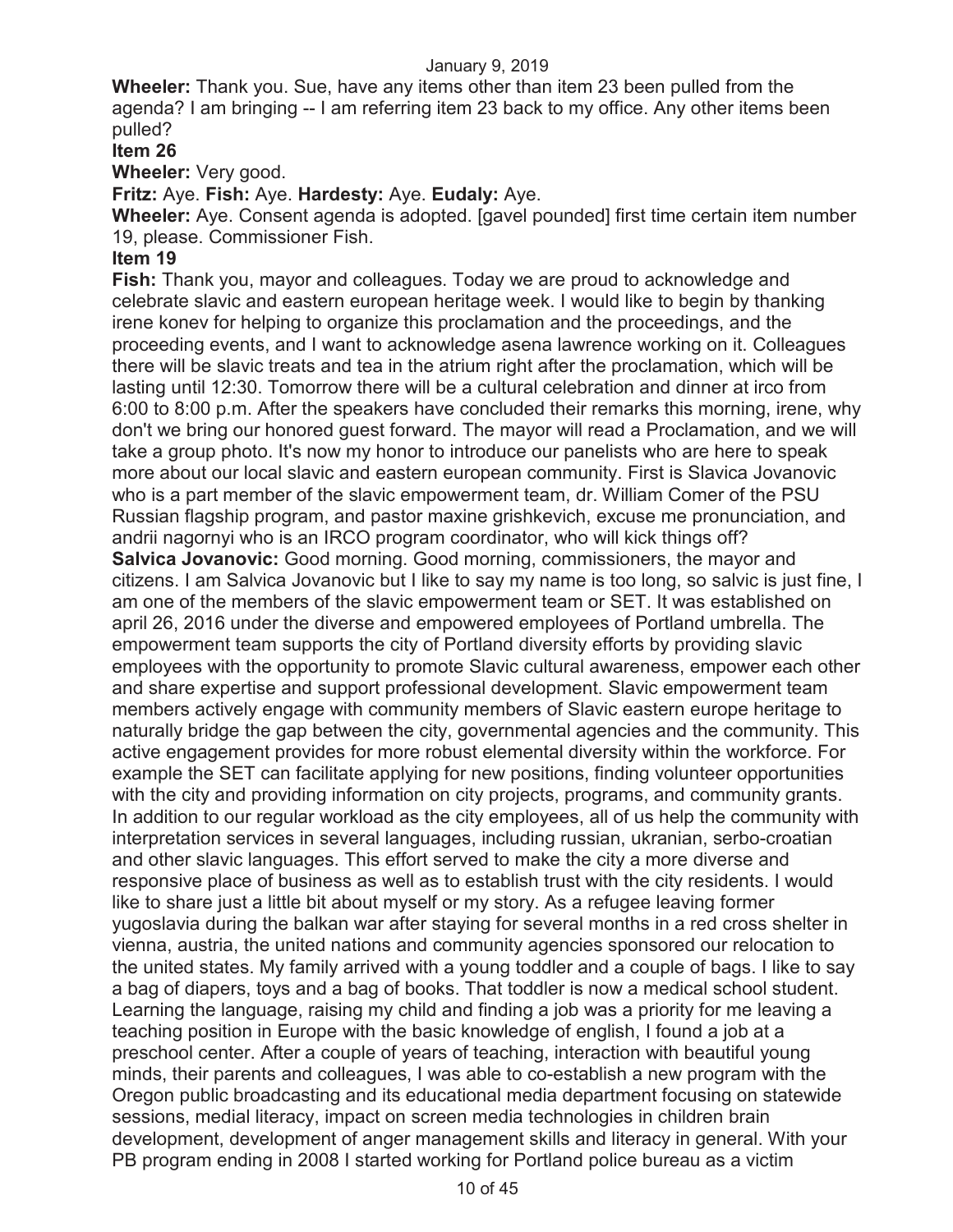services specialist, and one of the co-founders of victim services. The newly established law enforcement embedded program within the sex crimes units was developed as a means to respond to the needs of sexual survivors who were reporting sexual assault crimes. The program has been a crucial part of providing evidence-based, strongly informed direct services to survivors. It is intense, but rewarding work to have an opportunity to guide individuals through the criminal justice system and the healing process at the same time. This might be my way to pay it forward and more. Thank you all. **Wheeler:** Thank you.

**Dr. William Comber:** Good morning, commissioners. My name is william comber, and it's an honor for me to be here today as the city of Portland celebrates slavic and east european heritage week. I am a professor of russian language and culture at Portland state university. I moved to Portland five years ago when I was given the chance to direct psu's russian flagship program, a great educational experience that offers undergraduate students in any major the opportunity to achieve professional fluency in russian. I have dedicated my professional life to studying the languages, peoples and cultures of central and eastern europe, Everything that I have learned in my teaching research and experiences traveling abroad have given me a deep appreciation of the challenging and complex historical situations faced by the peoples of central and Eastern europe. In the 20th century alone, these communities have been through persecution, ethnic cleansing, revolutions, two world wars, a cold war and post-cold war economic upheaval. That pass can teach us important lessons about making the world better in the 21st century. Today we celebrate the rich contribution that people of slavic and east european heritage make to Portland and the pacific northwest. People whose roots go back to central europe have long been a part of our region. And today russian is the third most widely spoken language in Oregon. The children, grandchildren and great grandchildren of people who emigrated from eastern europe to our region carry family, regional, and national traditions that add to the cultural diversity of the state. I am struck by the backgrounds and talents of the people I meet in this region. In december at a russian club function, I conversed in russian and polish with a psu graduate student who comes from Vilnius lithuania and who is studying spanish literature and hopes to teach that one day. Globalization is really here. Our city and region are much richer for the cultural institutions and opportunities of such a large population of people of slavic and east european heritage bring to our area. From their impact on Portland's famous food culture to the annual polish festival to the dual language immersion program in russian and Portland public Schools, to the scarlet scales theater group that performs plays in russian at the Oregon latvian community center, all of Portland is enriched by community members of slavic and east european heritage. I am proud to call them my colleagues, friends, and neighbors. Thank you for your attention, and now I need to run to go teach one of those russian courses at 10:15 in lincoln hall. Thank you for your attention.

**Wheeler:** Thank you. Appreciate it very much.

**Andrii Nagornyi:** Good morning, mayor and commissioners. I am andrii nigornyi. I've been here for about three years. It is an honor to be here and speak with you. Imagine you got to another country where you don't know the language, you don't know the culture. You just got off the bus or off the plane, and you realized that it's a complete different culture. A complete different style, everything is so different than you used to be. You don't speak the language. You tried to figure something out, but it takes you so much time and so much effort just to get from point a to b. And then you realize that there is a lot more going on. You have to take care of your family. You have to take care of other errands and other important things. I think this is how our slavic community came some time ago. We came from a completely different country. We came from a completely different governmental structure and style. We tried to group together and group by churches and group by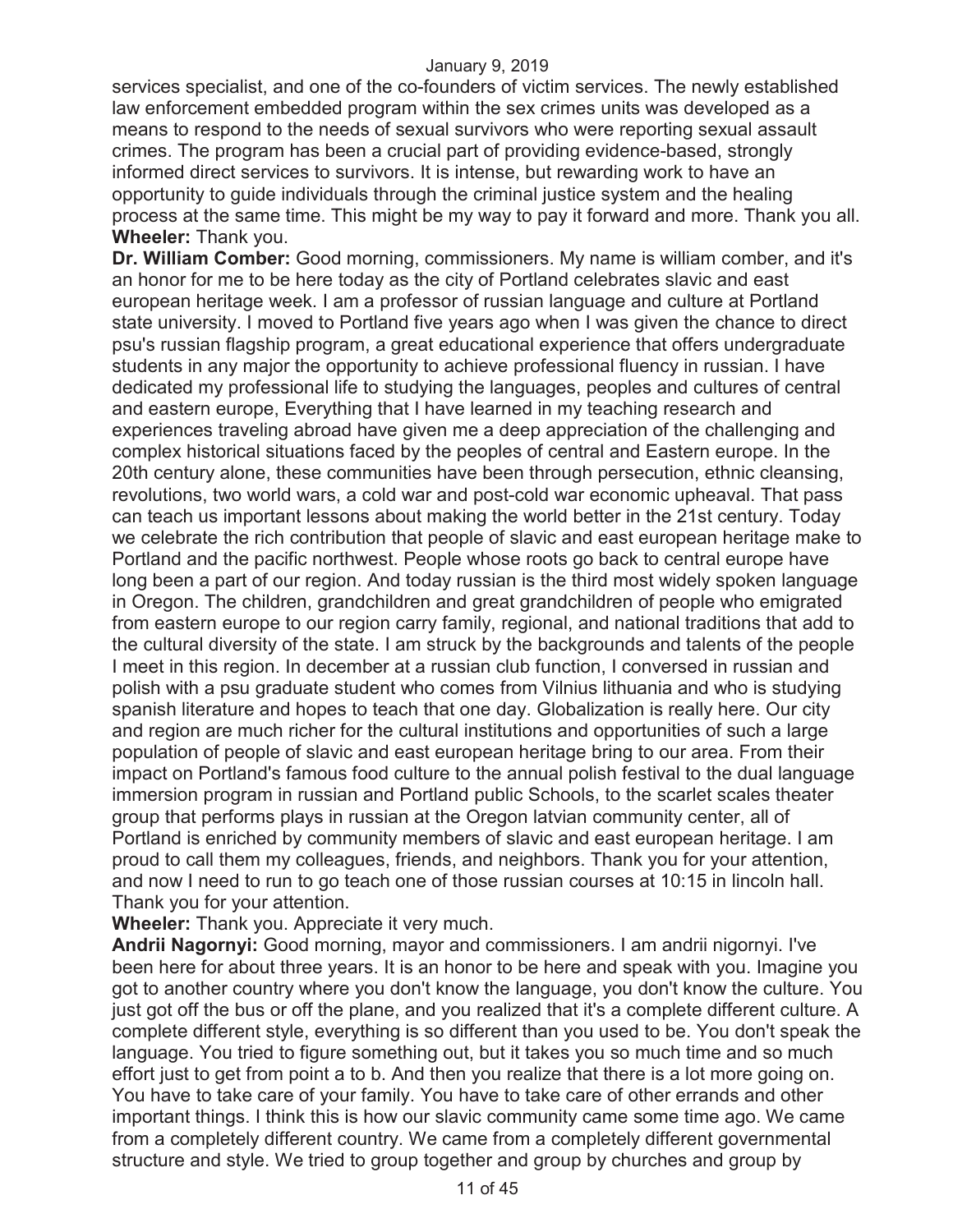regions to figure something out here. At this time, as i've been here three years, I have heard tremendous support, and I thank you very much for making this and creating these bridges for the slavic community because I know that we come from another country. We come from another european slavic country. We still want to be -- we want to be here productive. We want to know that we can help this society. We can help this city. We don't want to just go and do and create our small things and businesses and go to our small churches. We want to make sure that the city prospers and the city also benefited by our work that we are here. This recognition and this proclamation really shows that support. And as we came here, I was -- we were blessed with the opportunity to go through agencies like irco and others to get these first services we can get. I would really like to see more support. I would like to encourage you that we have so many slavic people that are just in the city of Portland, and with your help and with our staff and efforts, we can make this city great again. We can bring so many changes to the city. And I know that we will be both successful. Thank you.

### **Wheeler:** Thank you. Good morning.

**Dr. Maxim Grishkevich:** Good morning. Dear mayor and commissioners, guests, comrades, I am happy to be here to be one of the representatives of the community. My name is Max Grishkevich, I am 46 years old. My amazing wife is also here. She follows me everywhere I go because she would like to be a part of whatever our family is involved in. Born and raised in moscow, in russia, came here about 23 years ago. Prior to arriving to the united states, I finished medical school in moscow. I followed my father's footsteps, but not only in medical field. My father was president of christian medical association of soviet union in later russia, and from the very beginning he had taught me to be involved in the public service or people service as much as I can in my life. After finishing a medical degree here in the united states and receiving license in 2001, I became one of the first russian speaking doctors in Portland community. That was a challenge by itself. I maybe will mention this a bit later. Along when I was practicing medicine at the adventist hospital, I had a chance to have a free medical clinic for probably five or six years. I was awarded the gladys mccoy awards of volunteer of the year by Multnomah county at some Point for this work. Later God called me on a different path. Even though I remained a doctor, I still have active medical practice and two clinics, that I own and practice in, God made me serve in a russian church or slavic church. I am the senior pastor for the last eight years, I am senior pastor of first slavic baptist church, and it is located in Oregon city, but initially it was one of the first russian churches in Portland. By being involved in all of this work with the people you know, medically, spiritually, and socially, I happen to be aware of multiple problems that the community has faced on a daily basis, and after a period of time I was invited to become part of the slavic advisory council. You probably are aware of that police force initiative. For the last five years, I am taking part in meetings and initiatives of that organization, and I would like to acknowledge all the work and effort that the people provide to merge slavic community into american way of living. As one of the efforts that our church provided over the last several years was we started a program that's called "recovery network." it was specifically aimed at russian or slavic speaking youth, that is heavily involved in drugs and crime. So this initiative led to an organization of this group of people that are the first point of contact for those that need help. From that point on we helped the kids to get into recovery program or into some other to receive some other help with addiction. We just recently opened a safe house in -- it's located in vancouver, but it's for the whole area. It's the transitional place for those that need to get some safety time until they can become self sufficient. Over the last eight years, I organized the doctors' hour on the russian radio, and for two hours, people have an access to call the doctor directly in the broadcast and asked their medical questions and received the answers. There are multiple things that can be done for the community. It already became a big part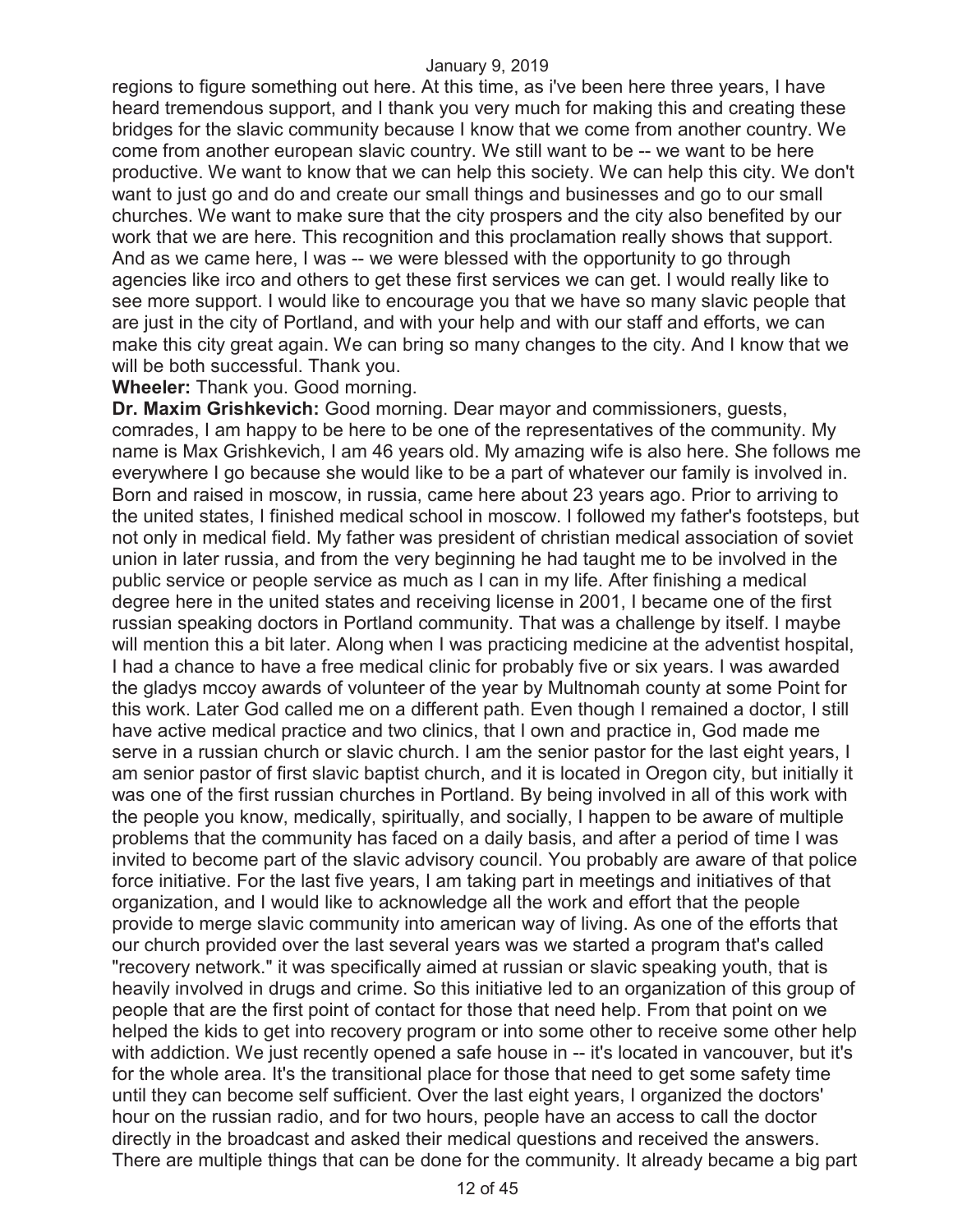of the Portland and the Portland metro area, and I think that there are many people that are willing to serve, many people that are willing to work and put their free time into this. And I think with some help and with some support and maybe some encouragement, I think, there are a lot of things that can be accomplished. We are very grateful to be a part of this beautiful place. We are Portlanders. We will remain that way, and we will love the city, this place, and thank you for all of the effort that the city provides. Thank you. **Wheeler:** Thank you.

**Fish:** Thank you very much. That concludes our formal program, and now we switch to you and a proclamation.

**Wheeler:** Very good. First of all thank you for being Here. That was very impressive testimony. I am sure everybody in the community appreciated the hearing it, so thank you for your efforts. This is a proclamation on behalf of the entire city council. Whereas slavic and eastern european americans are one of Portland's largest immigrant and refugee communities with over 150,000 people in the greater Portland area, and whereas slavic and eastern european Portlanders can trace their ancestry to 15 countries in the former soviet union and 14 other european countries with unique languages, dialects, cultures, and histories. And whereas the city of Portland has many slavic and eastern european employees, and a slavic empowerment team that works to build an inclusive and diverse workforce. And whereas the slavic empowerment team shares culture and art with city employees through celebrations, displays, performances, and whereas Portland is a welcoming, inclusive, and sanctuary city that celebrates growing diversity. And whereas the city of Portland is very proud of its relationship with all members of the slavic and eastern european community and will continue supporting their professional and economic advancement. Now therefore i, ted wheeler, mayor of the city of Portland, Oregon, the city of roses, do hereby proclaim january 7 to january 14th, 2019 to be slavic and eastern european heritage week in Portland and encourage all residents to observe this week. Thank you. [applause]

**Wheeler:** If we get come down front here, we can get a photograph. And thank you so much for coming in today. We appreciate it.

**Wheeler:** All right, now as commissioner Fritz likes to say, now for something completely different. Item 20, please.

#### **Item 20**

# **Wheeler:** Commissioner eudaly.

**Eudaly:** Thank you, mayor. This project is made possible by a partnership between the city, tri-met, cully neighborhood, columbia corridor association, Portland freight committee, and property owners participating in the LID which stands for local improvement district. This project will reduce the backlog of unpaved streets in cully while supporting the creation of hundreds of jobs at tri-met's new columbia bus garage. It will reduce the citywide backlog of unpaved streets and paved streets without it curbs. Tri-met has been increasing bus service faster than the rate of population growth. Since the last bus garage was opened in 1980, the region's population has increased 75%, but thankfully tri-met has increased the service hours even more by 132%. To continue that positive trajectory and to provide alternatives to the regional population driving, we need a new bus garage at which to park and maintain buses at tri-met's two existing Portland bus garages which are completely full. This project also supports pbot's vision zero objective providing sidewalks and a new safe crossing along high crash northeast columbia boulevard, which currently has no signalized pedestrian crossing for a 26-block stretch including the northeast 42nd and columbia intersection, which will be signalized. There were also interesting discoveries made about the electrical infrastructure in the area. We will be discussing that, as well. After the staff presentation, I have three amendments to introduce. You should all have a copy of those in front of you at this point. I would like to introduce andrew aebi from pbot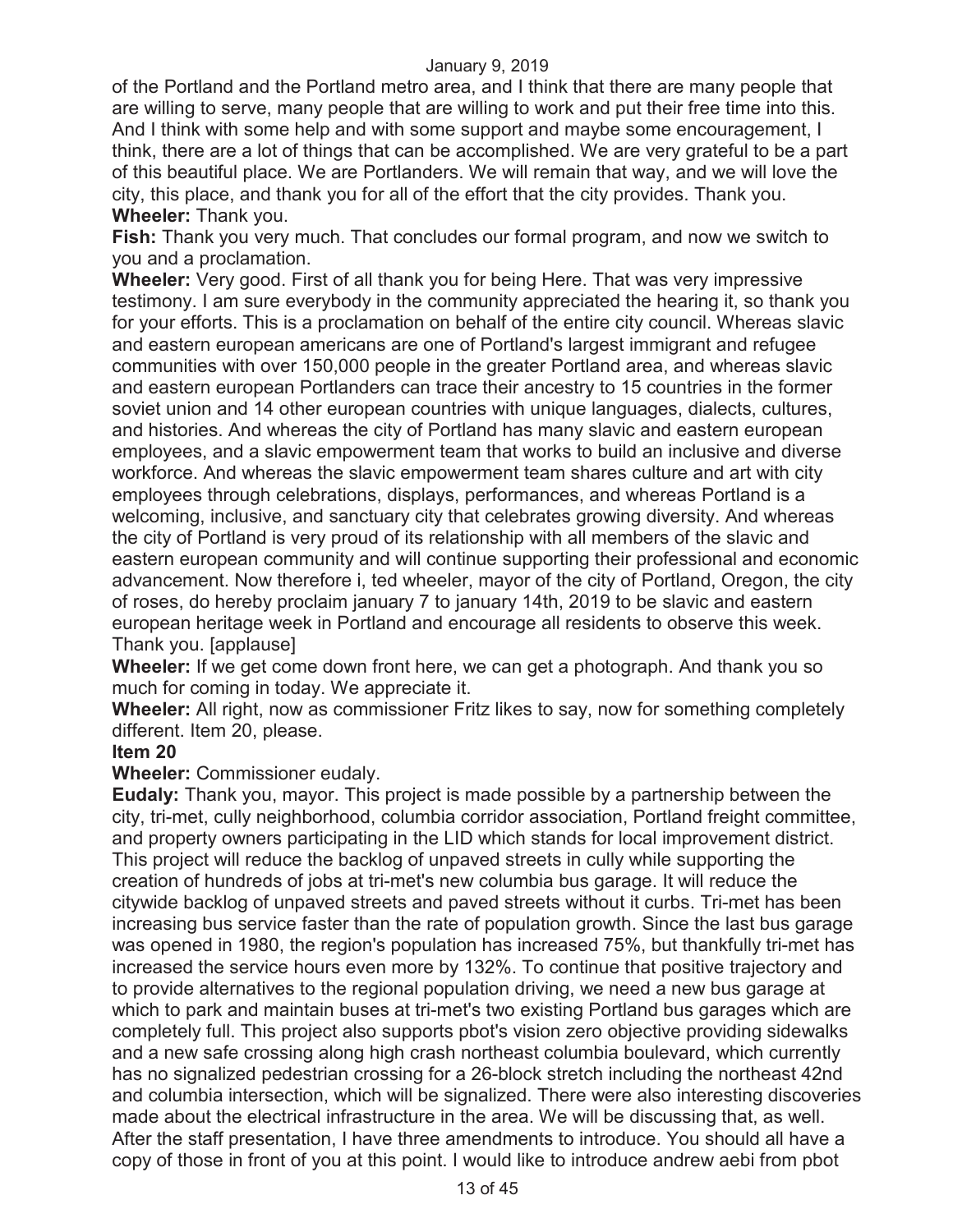and shiela holden from pacific power to present on the ordinance. Welcome and please state your name for the record.

**Andrew Aebi, Portland Bureau of Transportation:** Good morning. I am andrew aebi, local improvement district administrator.

**Sheila Holden:** Sheila holden, regional business manager, pacific power.

**Aebi:** Thank you. Council members, it is a pleasure to be here with you this morning. Commissioner hardesty, a distinct honor and privilege to have you consider this item. This presentation is very similar to the one we did in November but I wanted to rerun it for your benefit. Once we get done with the presentation, I can walk you through the amendments. All right, so this is a map of the local improvement district area, so this area is in the cully neighborhood. This LID is in the cully neighborhood, and it's north of columbia boulevard. The map on the left changed slightly from november 7 when you approved the resolution. We have subsequently continued our outreach with property owners in the area, and we came up with an alignment for a new east, west street between northeast 46th and 47th avenues that has a green boundary shown around it there on the map on your left. We have shifted that to the north which is more amenable to the property owner from whom we will be acquiring property rights. Just to recap the project's scope, which has not changed since November, we are approving an unpaved street northeast 46<sup>th</sup> avenue, north of columbia boulevard. We are constructing a new east-west street that was formally referenced as northeast saratoga court and I'll be walking you through that amendment, but we now would like to call the street northeast bryant street, we will signalize the northeast 42nd and columbia boulevard intersection, so as commissioner eudaly pointed out, we currently have a 21-block gap on northeast columbia boulevard between 21st and 47th avenues where there is no signalized crossing for pedestrians. We want to add streetlighting, relocate bus stops, create a new stormwater outfall to the columbia slough and want to partner with the bureau of environmental services on managing stormwater in the area. As you may recall for our returning council members from last year, this is the largest local improvement district in the city's history outside the central city. The amount of the LID is about \$11.6 million. I am pleased to report that we received no remonstrances against lid formation, and my new year's resolution is to try to use more plain English and I am not sure if everybody knows what a waver of remonstrance is, so the translation is, nobody submitted a formal objection to the local improvement district in writing to the city auditor. So we not only have the largest lid in the city's history outside the central city we also have no opposition to the project. Tri-met has very generously stepped up on the local improvement district. They are going to pay \$9 million of the \$11.6 million and they are funding element to the project that are not required as conditions of development. So this is the picture that I showed the previous council back in november. This is what northeast 46th avenue looks like north of columbia boulevard. Been receiving complaints about this street for 13 years. This is the north end of the street, before it gets to the columbia slough. And this is a picture of northeast 46th avenue approaching columbia boulevard, not a particularly safe left turn movement onto columbia boulevard. The site distances are poor. So that's why we want to build the new east, west street connecting 46th and 47th avenues. This is the northeast 42nd and columbia boulevard intersection. There is currently not a signal there. We are going to build one as part of the local improvement district. You can also see that alligatored pavement there. We are going to reconstruct that portion of northeast 42nd avenue in concrete because we will be having hundreds of trimet buses going up and down the street once tri-met builds their new bus base. This is an example of a concrete street that we built quite a few years ago on north marine drive in 1992. 22 years later the pavement was in perfect condition. With a 100 score after trucks going up and down it. So we are very pleased to build sustainability infrastructure that reduces our long-term maintenance cost. This project is located in the cully neighborhood,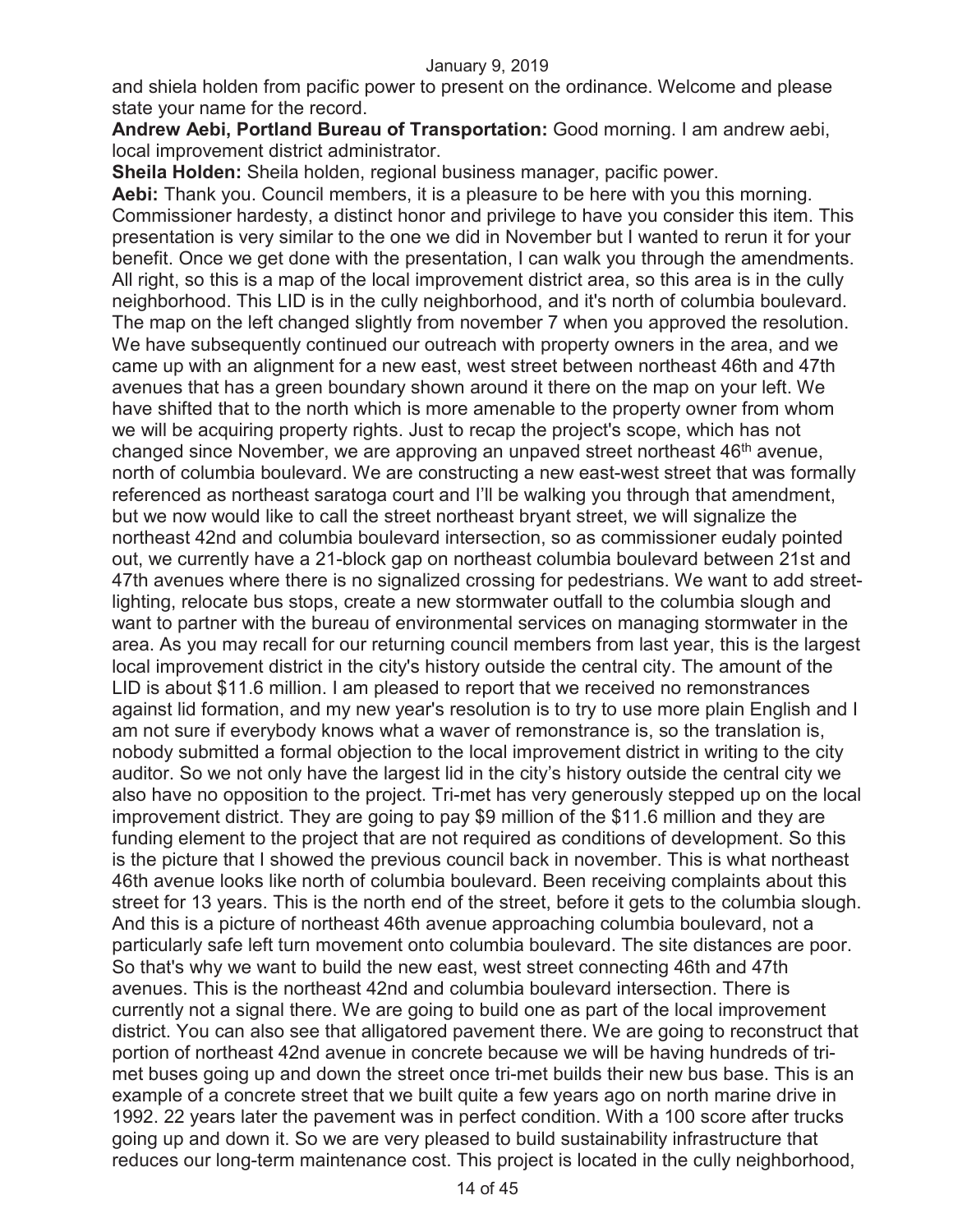which is our most diverse neighborhood in the city of Portland. Unfortunately, it has considerably more infrastructure deficiencies than the city as a whole, so we are very pleased to bring this project back to you for final approval. As commissioner eudaly pointed out, this project is integral to supporting the tri-met's service expansion for the region so that we can drive less and take transit and use other modes more to get around. So tri-met, over the past 38 years, has increased service at about a third more than the rate of population grossed, but they have now hit a wall because there are three existing bus garages. Two of which are in Portland and one of which is in beaverton, or the two bus garages in Portland are completely full, and they have no more room for new buses so that is why they are purchasing this property in this lid, and we will build their third bus station in Portland and fourth bus base in the region as a whole. So I passed out some amendments for you. There are three amendments, and I will walk you through the first two, and then we will have sheila help explain the third one. So the first amendment just simply reflects that we had a formation hearing in december, and we had a crowded agenda in december, so we extended the remonstrance deadline and did not receive any remonstrances. We just want for note that in the record that the deadline was extended, so that's the first of three amendments. I'm going to skip over to the third one. As I mentioned, we are shifting that new east and west street to the north, which aligns more with northeast bryant street to the west, and northeast saratoga street so I was advised by the guru who assigns the street names it would be more appropriately called bryant instead of saratoga, so we are proposing to rename the lid to northeast 46th and bryant so that it alliance with the future street name to be assigned to the street. The third and final amendment, there is always a new wrinkle on lids. Something comes up you did not Anticipate. One of the things that I want learned on this lid is something we take for granted, when we flip a light switch, the lights will come on. But what I came to find out, we don't have enough electrical power in this area to serve various expansions planned for the area. So we would like to have the ability granted by council if a property owner voluntarily wants to fund more new electrical infrastructure in the public right-of-way, that they can use the lid as a financing mechanism for that. It would be strictly voluntary, only if the property owners step forward and want to do that. We just think it makes a lot of sense if we are going to build new streets in this area, if we can accommodate the electrical infrastructure to do that at the same time. Sheila, do you want to add to that before council entertains a motion to vote on the amendments?

**Holden:** I would like to say that over the years, it has been a pleasure to work with andrew on lids that are -- excuse me. Oh, my goodness. I apologize.

**Wheeler:** You are not the first person to have this happen. Don't feel badly.

**\*\*\*\*\*:** Or the last.

**Holden:** This is not --

**Aebi:** You have t-mobile, right. [laughter]

**Holden:** You can tell by the sound, right. I apologize for that. What I was going to say is that we are definitely -- we have been successful in partnering with andrew over the years. And a prime example is what we had happen in the columbia -- in the william vancouver corridor, and we are able to deal with the issues, the density and the right-of-way. We were able to deal with the fact that we had a number of small businesses that were located in the corridor who wanted to make sure that they had an opportunity to take advantage of the lid if they wanted to go underground in the area, as well. We were able to work through that with the existing larger developers and the small businesses so they would be able to have an opportunity, and that was one of the first times that we saw the finance being brought forth for businesses in that area. Pacific power is going to be doing major capacity enhancements to our infrastructure to accommodate the new bus garage, of course, and other businesses that we anticipate will be coming into the area with the improvements. So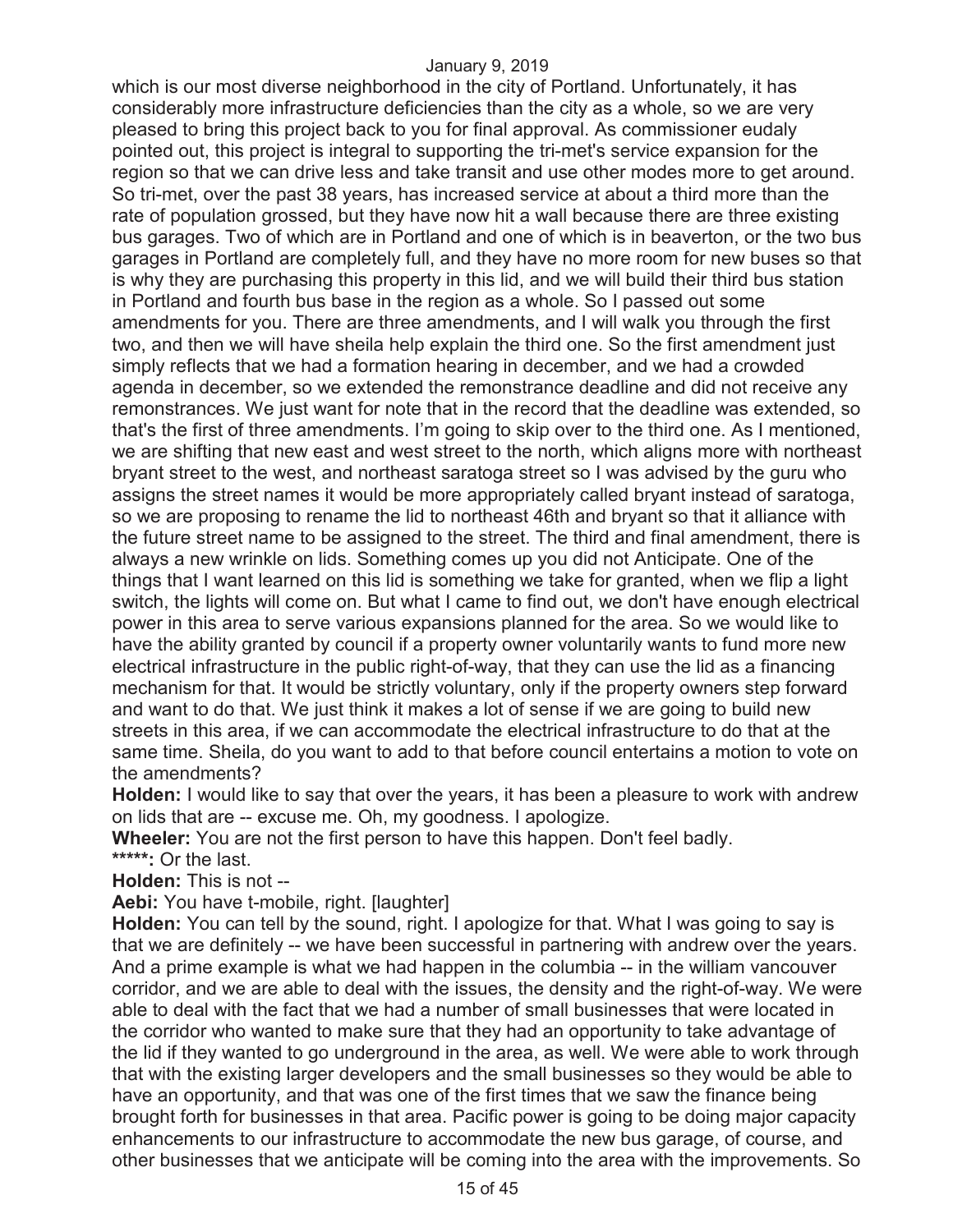this is a great opportunity for us. We appreciate the opportunity to potentially be able to finance through, but we were looking more at this as also an opportunity to partner, not that we will necessarily take advantage of the financing, but we will be able to partner going and putting together our plans for where we will actually place our new infrastructure. So I hope the city council will support this, and I would like to say, in closing, welcome aboard, commissioner hardesty. I look forward to working with you. **Hardesty:** Likewise.

**Wheeler:** Commissioner Fritz.

**Fritz:** I have a question about the electricity. Is it the property owners' responsibility to upgrade their electricity or pacific power's?

**Holden:** It is a combination. In this particular case, it's going to be -- some of it would be with the property owner, the customer and some of it will be as we're doing it for the general area, for us, as well. So it's both.

**Fritz:** In another area that's not a local improvement district, if a neighborhood wants a streetlight, who is responsible for putting it in?

**Holden:** Well, the city of Portland owns streetlights in our service area. So, although we would assist and provide the power for it, the city of Portland, through the transportation department, would be responsible for the instillation of the streetlight. **Fritz:** Thank you.

**Holden:** And the maintenance of the streetlight.

**Fritz:** Appreciate the explanation.

**Eudaly:** I would like to add that I just learned about this amendment on monday. I am very pleased with it. It seems like an opportunity for us to collaborate, save time, money, resources, and disruption to the area, which is great, but yesterday, I got an update on the electrical vehicle rebate program coming to the state, and in particular a rebate program for low income households, and it got me thinking that we should be considering infrastructure for charging stations for electric vehicles as these opportunities arise. So I'm not going to amend the amendment or suggest that we add that here, but going forward, I would like to make sure that we are taking that into consideration.

**Aebi:** Thank you, commissioner. Maybe on a housekeeping note I might suggest for simplicity that we adopt this and have a second amendment for that. We are going to have hundreds of new tri-met employees working at the bus base, and what I will certainly do an amendment or no amendment, I will follow up with tri-met and see, you know, a lot of those employees, the mechanics and operates get there before the buses start running, so maybe there is a partnership opportunity here so that the tri-met employees can use electric vehicles.

**Holden:** Just so you know, pacific power is looking and working with the city of Portland around right-of-way infrastructure opportunities for electric vehicles. We have identified sites where we will be doing that. So it is something that we are actively doing right now. **Wheeler:** Could we put this as a package on the amendments? Can we forward them as a package?

#### **Holden:** Excuse me?

**Aebi:** Yes. Maybe I might suggest that we move the memo for -- the amendment for adoption per the January 7th memo, and maybe if we want a second amendment as you might propose, commissioner?

**Wheeler:** Okay. So I moved it. We have a second. Any further discussion on the package of amendments? Call the roll.

**Fritz:** Aye. **Fish:** Aye. **Hardesty:** Aye. **Eudaly:** Aye.

**Wheeler:** Amendments are on the table. Commissioner eudaly were you going to make a second amendment?

**Eudaly:** No.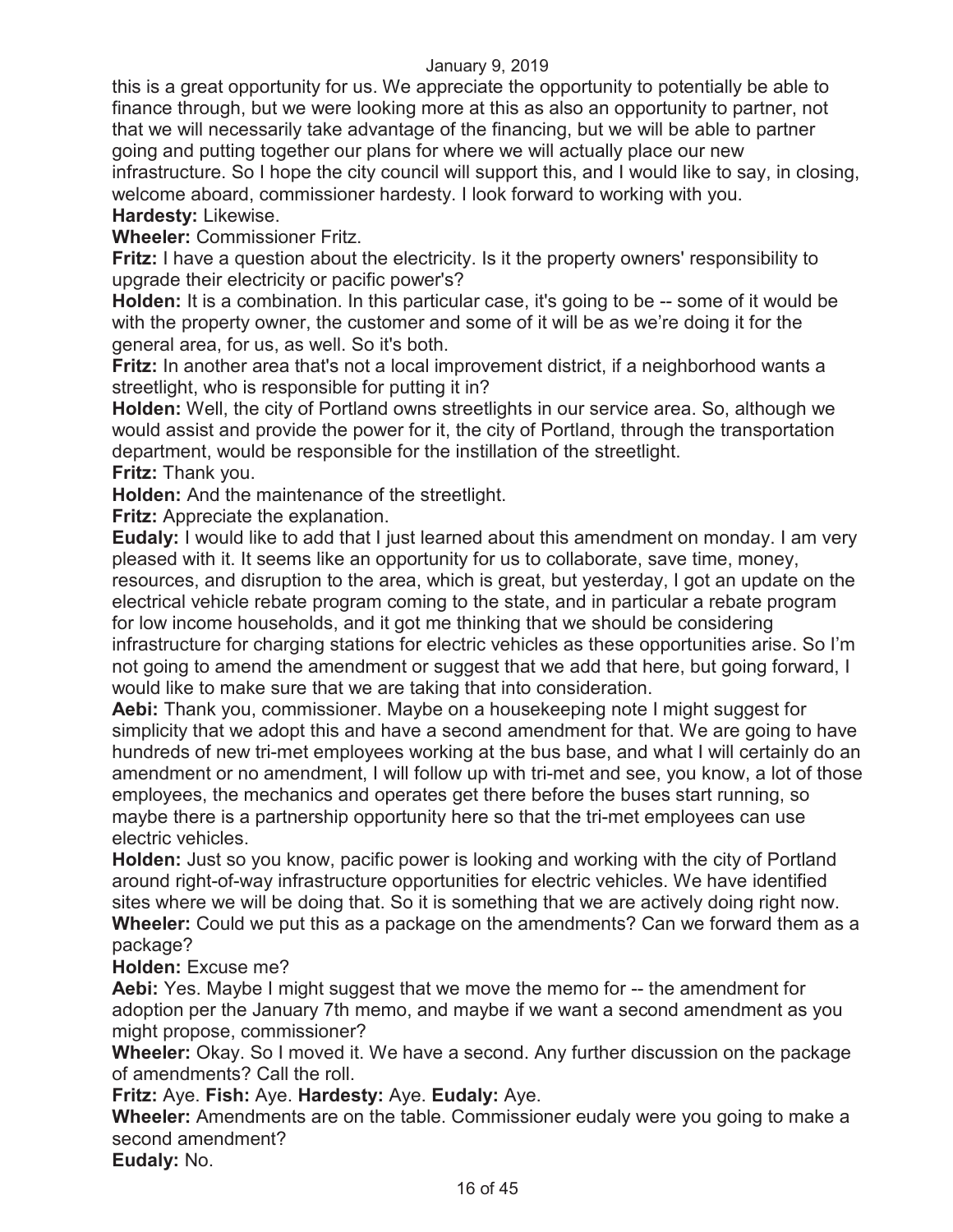**Wheeler:** Very good.

**Aebi:** That's all that we have today. On a final note while electrical infrastructure may be relatively new to lids, lids are not. One of the earliest lids in the city of Portland was in 1867 when we paved what was known as b street, which today is known as west burnside street, so if we did not have an lid we might be grading and graveling west burnside street, so that's not the case. Thank you.

**Wheeler:** Commissioner hardesty.

**Hardesty:** I just have one question. My question is -- this new tri-met bus station, is it going to have electric buses?

**Aebi:** Very good question. Yes, commissioner. We had tri-met here in november. And it initially was going to have the diesel buses that they have today, but they are on -- I don't remember what the time frame is, but they are on a time frame to eventually convert all of their bus fleet to electric.

**Hardesty:** I hope you can put some pressure on them to expedite that time line because we are going to be adding to the air pollution in that area. If we are not thoughtful about making sure that tri-met is not exacerbating the air quality issues in that area.

**Aebi:** Okay. Thank you, commissioner. **Wheeler:** Very good. Public testimony.

**Parsons:** We have four signed up to testify. Corky Collier, frank jozaitis, and Maggie, please come up and they'll be followed by mary sipe.

**Wheeler:** Very good. Name for the record. Three minutes.

**Corky Collier:** Corky Collier, executive director of the columbia corridor association, and I want to thank sheila for reminding me to check my phone. Andrew aebi has been working his lid magic in the Columbia corridor once again, he brings sidewalks and bike lanes to streets lacking them, he paves pothole ridden streets, he works with other bureaus to lay down sewer and waterlines as well as electrical lines while we have got the street under construction. He gets adjacent property owners to pay for almost all of it. Lids are a great deal for the city. Andrew is good for the businesses that are paying the bill. He combines sincere caring for the property owners with good accounting practices to bring projects in on-time and on budget. He's creative and he's a tight wad. This project is no exception. In our first meeting with property owners, we had no objections to it. We had virtually no concerns other than, of course, cost. Under a different manager this would have been a simple reconstruction of the intersection of 42nd, but andrew took a look at it and said we have got a terrible road on 46th, so he talked to the tiny business owners on 46th to see if they would be willing to pay for part of that rebuild and they were. Then he looked farther, and he said, we are going to be bringing new tri-met employees to the area. Maybe we can divert them across the new bryant street over to 47th, which is more capable of handling the load. He pulled that off. He found property owners that were willing to sell their property for that right-of-way. In short, this lid, in addition to reconstructing 42nd avenue intersection, brings us new pavement to 46, new connector to 47. It's a great project. It will help tri-met build their bus garage, and it's welcomed by the property owners. In particular it has been welcomed by one property owner shoveling gravel into the potholes for 50 years. These are expensive projects. They are very expensive for the property owners, but andrew aebi brings very good value to them. I encourage your support. Thank you. **Wheeler:** Thank you.

**Maggie:** Okay. What I want to say is the hallmarks of this project where you go in and consult with the property owners, they are afforded something that homeless people are not. That is the right to be seen as a person before the law. When you are confronted with an engineering problem and transportation is very important and how it's done is very important, and how it affects people is important. When you are talking about social services and lack of housing and things that impact the homeless, you don't consult the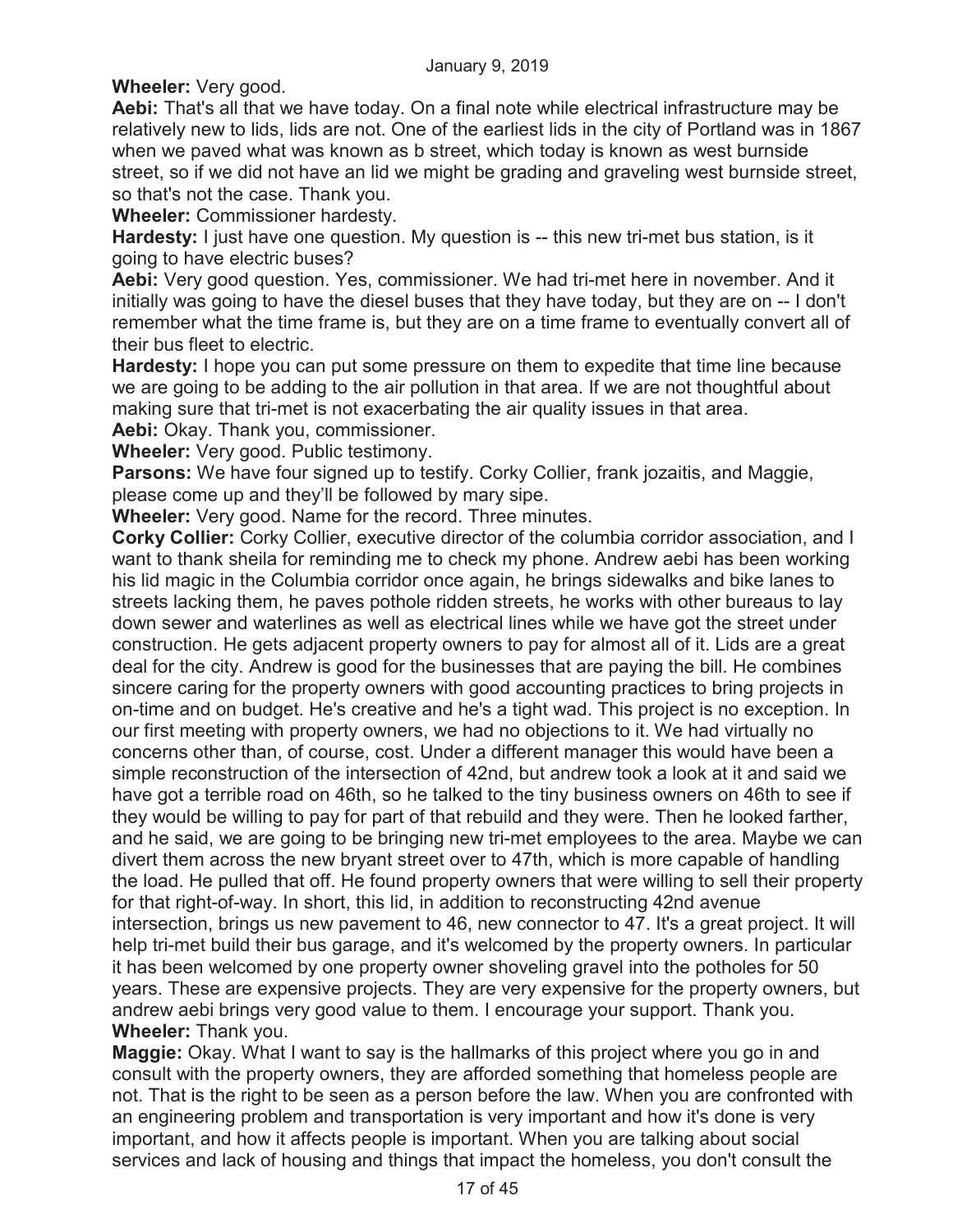homeless to find out what's going on with them and where the rubber is not meeting the road or how they are affected. Ted, if you do not know where I was monday, the 7th, and what I was doing, you won't know what I was talking about, but I went up to your office on the 8th and left a detailed record. If you did not -- that was stamped by your office. If you didn't read it, you won't know what I am talking about, but it's exactly this where services are called, and they do nothing, absolutely nothing.

**Wheeler:** Maggie, let me do this. I promise you I will read it. This is about the lid. You are testifying on this, which is a separate issue.

**Maggie:** This is about having a city project, consulting property owners, who you consider people before the law. I am talking about homeless people who are affected by the services that don't exist or do exist on paper but don't exist in reality. Just the disfunction of that. Here you were able to work with the property owners. If you worked more with homeless people in terms of directly in conversation with them about what works and what doesn't, and what is on paper that, you know, pretends to be there and is not there, you would have a more functional system, like you got the system to work because you consulted the property owners. If you don't talk directly with homeless people, you are never going to fix the homeless problem.

**Wheeler:** Maggie, thank you for your testimony. You might be surprised to hear I agree with you. I do, in fact, spend a considerable amount of time meeting with, talking with, sharing, going to and being present to understand the situation of people directly impacted by homelessness. I appreciate that.

**Maggie:** If you read what I wrote to you, my written communication, you will see that services are called, you know, at the exact time and under the exact condition that are prescribed, and they do absolutely nothing.

**Wheeler:** I look forward to reading it. I appreciated your input. Thank you. Good morning. **Frank Jozaitis:** Good morning. My name is frank jozaitis. I work for Mackin's Auto Body, we own a piece of property west of where the proposed tri-met bus garage is going to be. I've been working with andrew for probably about five months. He's an outstanding human being. I backed the project 100%, and when you were talking about the electrical cars charging station, we would be interested in working with andrew on that. We are building a call center there, and we would be willing to work with him on that because we are a tesla certified shop and stuff. I just -- andrew is a great guy to work with. I am backing him 100%.

**Wheeler:** Great, thank you. We appreciate you being here. Thank you for your input. Thank you, Corky.

**Parsons:** And mary sipe.

**Wheeler:** Last but not least. Thank you for being here.

**Fish:** Is this your first testimony of the new year.

**Mary Sipe:** First time of the new year 2019.

**Fish:** Welcome.

**Sipe:** It marks almost two years that i've been coming here now. Thank you. I just want to echo accolades for andrew. I am a big fan of his. When he has something on the agenda, I make sure that I am here because it's always such an incredible example of how things should work. The presentation is detailed but understandable. The -- it's not a narrow scope. It goes beyond the scope. It looks at all the, you know, other issues that might bubble up. I just want to say that I think that the reason -- one of the reasons why there is not like opposition is because they trust andrew. The track record stands for itself. Quickly I want to say that I will bet andrew is the first person who will say, and also thanks to his staff. We often get an opportunity to express you know, our appreciation to individuals that come here and do the presentations. I am sure that there is a wonderful, hard working staff behind the scenes, and I just want to express my appreciation and admiration for the work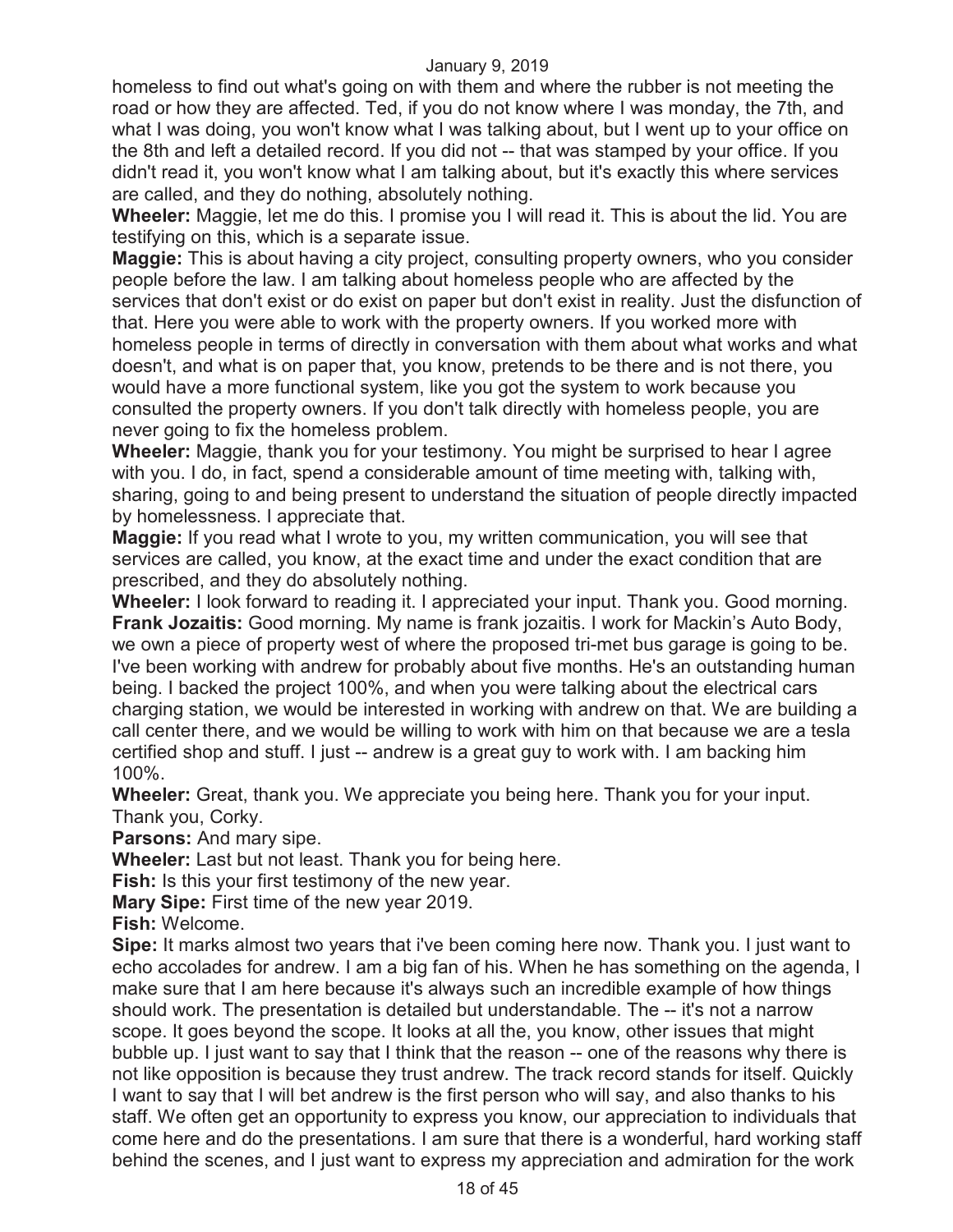they are doing. If you want to use a department as an example of how things should work, this is one of them.

**Wheeler:** Mary, I have to say this. Thank you. In our day and age, as we speak, there is people outside shouting insults at all of us. Andrew is an exceptional employee, but he's not unique. There are lots and lots of really good public employees who work for the city of Portland, and they give the best years of their lives, and they are passionate and focused and effective. Unfortunately, the way the world work today, we hear a lot of the negatives and a lot of the angst and frustration, and we don't hear people coming in and saying, I really support what a public employee did for me or for the larger community. You took the time to do that is something that I am really appreciative of. So thank you for doing it. **Sipe:** Thank you. I am honored to have the opportunity to do it. I will keep coming. **Wheeler:** Great and Andrew, as always, thank you for making us all look good. That concludes public testimony. Colleagues, is there any further on this matter? Very good. This is a first reading of a non-emergency ordinance. It moves to second reading as amended. [gavel pounded] thank you. Next item is 27, please.

#### **Item 27**

#### **Wheeler:** Very good, welcome.

**Larry Pelatt, Procurement Services:** Good morning. Happy new year. I am larry Pelatt from procurement services, Mr. Wheeler, and special welcome to commissioner hardesty from procurement services. You have before you the procurement report recommending a contract award to brix paving for the east Portland active transportation to transit project. The amount is \$2,515,322.75. The engineers estimate for the project was 3,076,274. The bureau's confidence level at that price was optimal. September 26, 2015, council actually approved ordinance 187340 for procurement services to competitively solicit the 2018 east Portland active transportation to transit project. Project was advertised in the city's electronic procurement system, bids opened november 15, 2018. Six bids received as a response to solicitation, and brix paving is the lowest responsive and responsible bidder at 2,515,322.75. Which actually is 560,951 or 18.23% under the engineer's estimate. The big gap between 2015 when approved and 2018 is, probably more appropriate for commissioner hardesty's edification, there is a big gap because odot develops all the dbe requirements. They have to approve all the pieces and parts and then they give us a goal for the project. So sometimes it's a matter of a few months and sometimes it's a matter of a lot longer. The project is a federally funded highway project, and as such the city's standard goal of 20%, state of Oregon co bid certified firm participation is not applicable. Federal projects recognize the dbe or disadvantaged business enterprise certification only. The Oregon department of transportation as the grantor and manager of the federal funds assigns a goal to each project for dbe participation. This project had a goal of 9%, which is in line with most recent city projects. Pbot has been requesting higher goals. We, three years ago, our average goal was 2.5% participation so they have been working hard at getting higher goals and is coming slowly. Brix paving committed to \$456,170 or 18.14% dbe participation for the project. Brix paving is acting [inaudible]. It's located in tualatin, Oregon, not a state certified co bid contractor. They do have a city of Portland business tax registration account and are in full compliance with all of the city's contracting requirements. If council has any questions regarding the bidding process, I can answer those. Because the city's -- our aspirational part in the dbe goals set by odot was met almost doubled, we did not ask anybody from transportation or from brix paving to be present.

**Wheeler:** Any questions? **Fish:** I move the procurement report. **Eudaly:** Second.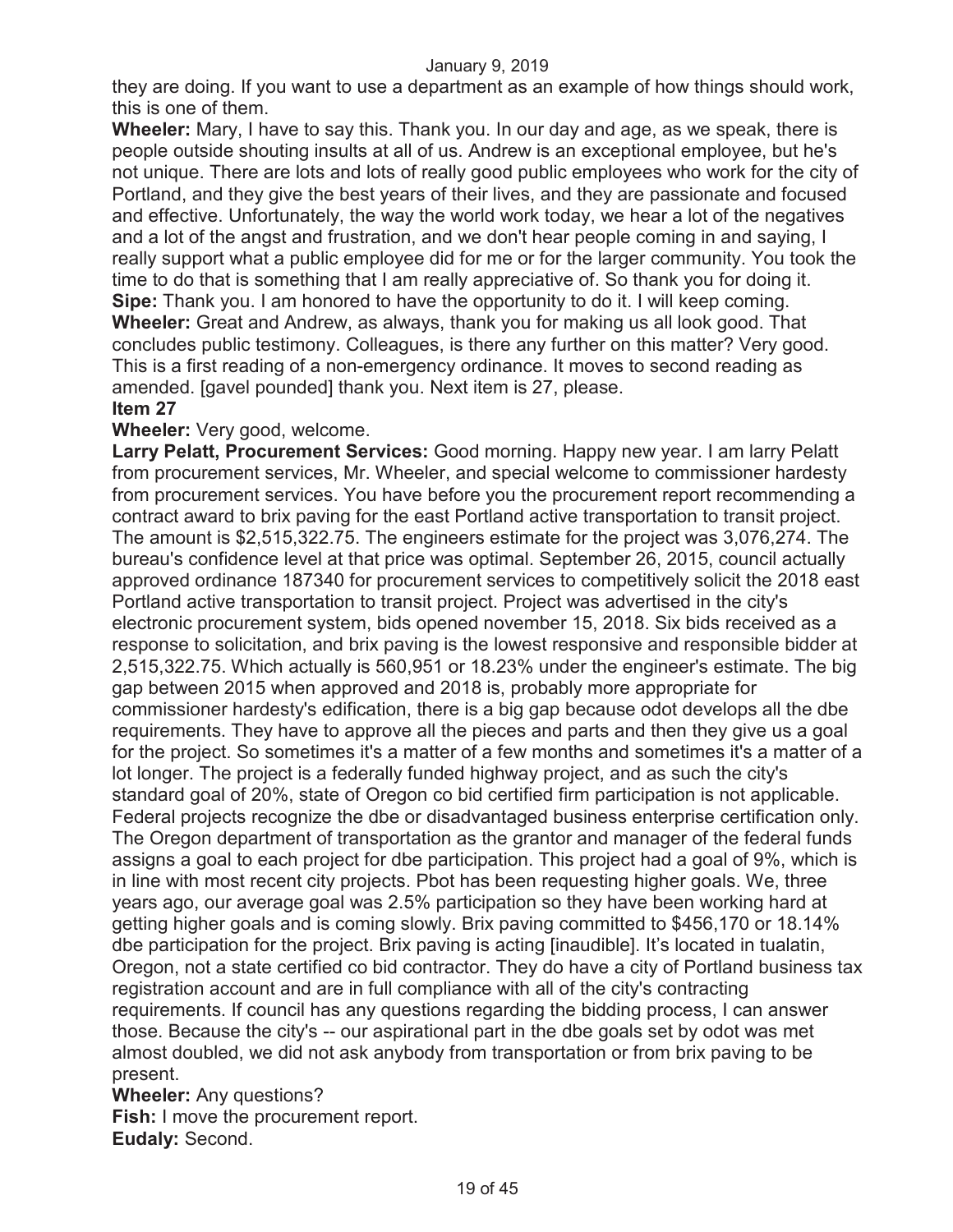**Wheeler:** We have a motion from commissioner Fish and second from commissioner hardesty. Sue, please call the roll.

# **Fritz:** Aye.

**Fish:** Thank you for the report and encouraging news, aye.

**Hardesty:** Aye.

**Eudaly:** Thank you for the report. I am very pleased to see that they have more than doubled the minimum dbe. We will continue to strive to do better in that arena. Aye. **Wheeler:** Thanks, Larry, I vote aye. The report is accepted. Thank you. Item 28, please, **Item 28** 

**Wheeler:** Colleagues, the bureau of revenue and financial services continues to take an active approach in managing the city's debt portfolio. Authorizing the ordinance will provide the city with an additional strategy for refinancing the debt and increase the potential to realize debt service savings. Opportunities to repurchase the city's bonds are obviously subjected to market conditions. By having this ordinance effective for an extended period of time through 2021, the city will be ready to capitalize on such repurchase opportunities as they arise. Matt, I know that you were here previously. You've been here since December 19. You've been very patient as we have had to reschedule this, so I appreciate you being here today. And we will get her passed. Thanks for your dedication and patience.

**Matt Gierach, Bureau of Revenue and Finance:** Thanks. I am a debt manager, in the bureau of revenue and financial services. What I am proposing today is to provide this -- I do have a presentation, too.

**Wheeler:** I'm not sure if that going to go up.

**Geirach:** I am proposing to provide the city's debt management division with an additional method of brief financing, outstanding bonds at lower interest rates. The proposed legislation provides debt management a broader ability to specifically refinance Portland's full faith and credit bonds. By passing this ordinance, you are authorizing the issuance of refunding bonds that will fund the open market purchase of existing bonds from bond holders. There should be slides up when.

**Fish:** Let's take a pause because we don't see a slide.

**Wheeler:** Can you describe it?

**Gierach:** Yeah, I will do my best to describe it, so the bonds repurchased in the open market are legally extinguished. When we use debt financing to fund that purchase, a refinancing occurs. This additional flexibility allows the city potentially to realize debt service savings from bond repurchase opportunities as they occur. This authority granted to debt management would expire on December 31 of 2021. So municipal bonds like the city's are typically issued with a prepayment provision typically referred to as the call option. And with a call option, an issuer can refinance the bonds at a predetermined call date without penalty. Municipal issuers historically have been able to refinance bonds prior to the call date, which is referred to as an advance refunding under the federal tax code. And an advance refunding includes some penalty and prepayment costs. If the penalty or costs performed in advance for funding are low, issuers like the city would typically refinance before the call date to mitigate interest rate risk. In other words, the risk that savings would go away with higher future interest rates. The 2017 federal tax cuts and jobs act removed municipal bond issuers' ability to execute an advanced refunding with tax exempt refunding bonds. Since the passage of the tax cuts and jobs act, the city has been restricted to waiting until the call date to refund the bonds at whatever interest rate levels are at that time. So to go over a brief overview of what the repurchase refunding is, the city can refund the bonds prior to the call date by an alternative approach called an open market repurchase refunding. An open repurchase refunding can occur at any time, and is considered, not considered an advanced refunding under the federal tax code. And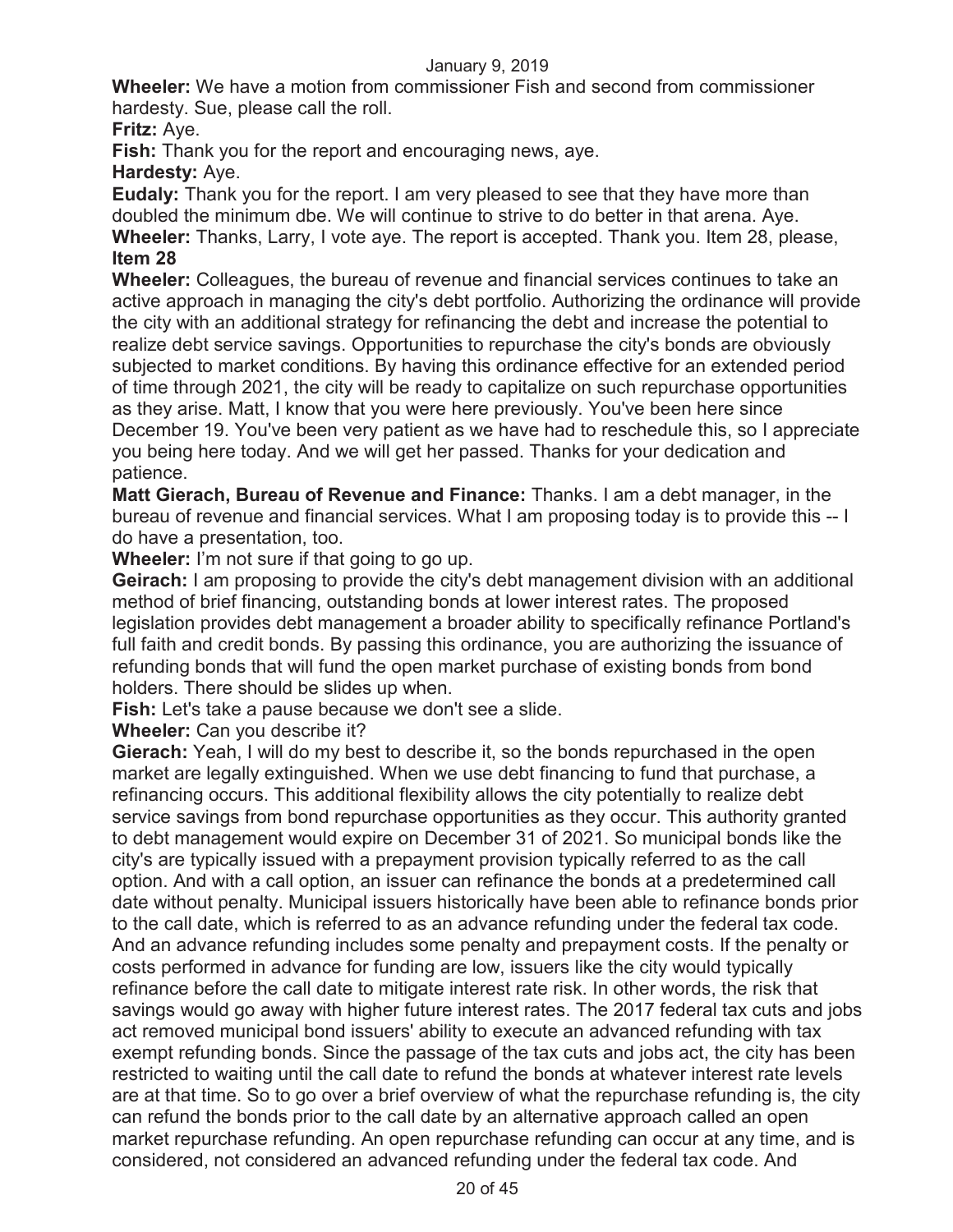accordingly tax exemption can go retained in the new refunding bonds which lowers the interest rate. An open market repurchase refunding can provide savings because of the difference between the market value of the refunded bonds being repurchased and the market value of the refunding bonds due to differences in both bonds call dates. The viability of executing an open purchase refunding is dependent upon multiple factors such as overall interest rate levels, conditions of the bond markets, our ability to identify existing bondholders, and finally, existing bondholders' willingness to sell bonds back to the city, and most importantly at what price. So final thoughts. First the bond repurchases would occur in coordination with other city bond issuance transactions. Because of that, they would occur relatively infrequently. Secondly, the city would not repurchase very large relative to our total bond issuance, very large amounts of bonds. I would anticipate that a bond repurchase, if it were to occur, would be in the one to 20 million range. So I would be happy to answer any questions.

**Wheeler:** Colleagues, any questions? Commissioner Fish.

**Fish:** I thank you for your very thoughtful presentation. I just want to try to put this in plain English for someone watching. That is that you are asking for the authority to prepay some of the revenue bonds we issued as a city in order to take advantage of market conditions, which may end up saving us interest rate and other factors. So the net benefit here is to the people we serve, the taxpayers, and the flexibility allows you to respond to market conditions, and under federal law, if you repurchase, and issue new debt, it can continues to be tax deferred. Is that correct?

**Gierach:** That's correct.

**Fish:** Thank you.

**Wheeler:** Commissioner hardesty?

**Hardesty:** Thank you. And in a desire to also try to talk in plain English, the advantage that we would have is that we could possibly build more affordable housing or use the other resources that we have, we will have more resources that we could then invest, right? **Gierach:** Correct.

**Hardesty:** I really like plain speaking because I get it now. Thank you.

**Wheeler:** Commissioner Fritz.

**Fritz:** And according to the financial impact statement, we don't know whether or not we can even do – if these bonds can be sold, and we don't have an estimate of how much will be saved by this process.

**Gierach:** Correct. It depends on mark conditions at that time.

**Fritz:** Do we get a report to council to tell us when you have done this?

**Geirach:** Yeah. So it would be in coordination with the other bond sale that we have, and we can keep you apprised of any information and development that occurs as we approach a bond sale.

**Fritz:** So this is an authorization to go ahead and plan for it, and then it comes to council for us to approve?

**Geirach:** Exactly. So yeah, we would, essentially be a bit more nimble in our ability to what we can do, when we do a different bond sale.

**Fritz:** Thank you.

**Wheeler:** Very good. Any further discussion on this item? There being none, please call the roll.

**Parsons** We had two people signed up.

**Wheeler:** I apologize. Public testimony on this important issue. I apologize. Yes.

**Parsons:** Charles Johnson and Maggie.

**Wheeler:** Very good, thank you. Thank you Maggie. Why don't you come and sit down and say your name for the record. That will be fine. Thank you. Good morning.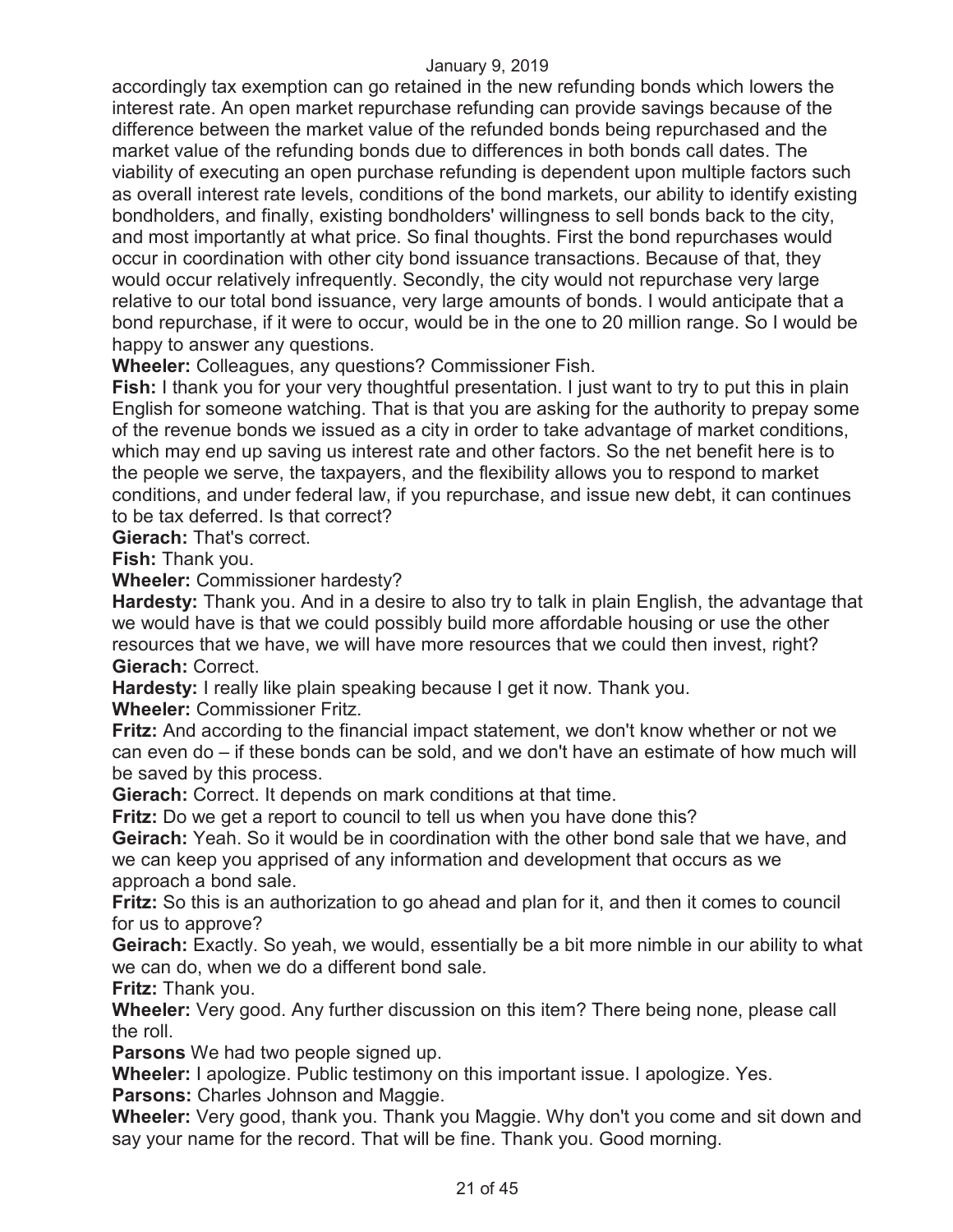**Charles Bridgecrane Johnson:** Good morning, commissioners. Charles bridgecrane johnson. When this was before you on 1335 on last year's agenda, I believe I spoke in favor of it. One thing that I think, you know, supposedly the city always is trying to set the highest bar and area of transparency. I think if you would give the presenter guidance when we talk about the debt portfolio, you know, as mentioned, we are talking about maybe a maximum change and \$20 million of the bond portfolio. It would better serve the citizens, and I think yourselves if the presentation had included a brief summary of the entire Portland debt portfolio. We know, I think, the biggest chunk of the Portland debt portfolio is the critically needed \$258 million authorized by taxpayers, I think almost a couple years ago for housing, but as the people, the presenter, staff, andrew works with monitoring the market, it's also good for us as taxpayers to know how many -- what bonds are out there and which ones he thinks are most likely to be positioned for early retirement and cost savings. Also because so much some of the bond portfolio, a quarter billion is for housing, every time it is discussed, I think that we need to be mindful of when the bonds are financing capital improvements, especially housing, have we made adequate preparations to maintain that capital? It would be sad if we purchased 258 million worth of housing, and did not have a good, solid budget process through the housing bureau and home forward to make sure the people continue to live in quality, well maintained homes. Thanks very much.

**Wheeler:** Thank you. I appreciated that.

**Veronica Bernier:** Good morning. Happy new year. Good to see you around these tables. Hi. My name is veronica bernier, and I'm an lvn, cviculvn, and I belong to the clvna in California but also here. My license is K59059. I am public health. I walked out to happy valley over the weekend, and I saw two homes I think that you should buy, nobody is in them. It's at the end of a long trail and long roadway. At 1:45 in the I was looking for a lost puppy. It was pastor tom disherds puppy. It had gotten out of the closet and ran away. So I found these two beautiful homes, and pastor tom said he would like to buy them, and if we could get it for the city, it would be cheaper. If you get it for cheap, good. But in the long run, don't try to undercut your daughters by putting her in a cheap hotel. The absolute, lowest hotel here is the econo lodge, and for \$50 just flat on the money you can get it. Ned Dare is a wonderful guy, unfortunately his wife slipped and fell and sprained hurt her ankle, but we are going to help her. If this is a city that helps, like mary's help hospital, I reminded the girl over there at brigahoff floral that Michelle Clark is the daughter of bud clark, whenever she hears of a problem, she sends flowers, so I think we need to have a giant floral campaign to cheer everybody up for the new year, and were always good. When lynn martin was here, we had better parties. Thanks a lot for sharing. I think he's fine. Think Realty and Tendo Realty, those are my relatives.

**Wheeler:** Thank you. I like your idea, cheering people up is a good thing. Maybe they will have flowers on the 17th for Japanese new year out at Montgomery park. Maybe we'll see you all there.

**Wheeler:** Thank you all, very good. Any further conversation? Please call the roll. **Fritz:** Aye. **Fish:** Aye. **Hardesty:** Aye. **Eudaly:** Aye.

**Wheeler:** The -- I think that this is a great idea, and I appreciate the debt management division bringing this forward. It provides flexibility. It allows us to, actually save taxpayer dollars by refinancing our outstanding bonds at a lower rate, so the savings is funds that can be used for other projects. In other words, we are -- by taking advantage of some of the market conditions, we are able to actually spread the tax dollars that we have even further and more effectively. I vote aye. The ordinance is adopted. We have one item that was pulled from the consent agenda. I believe it was item 26?

**Parsons:** We also have a 4/5ths item.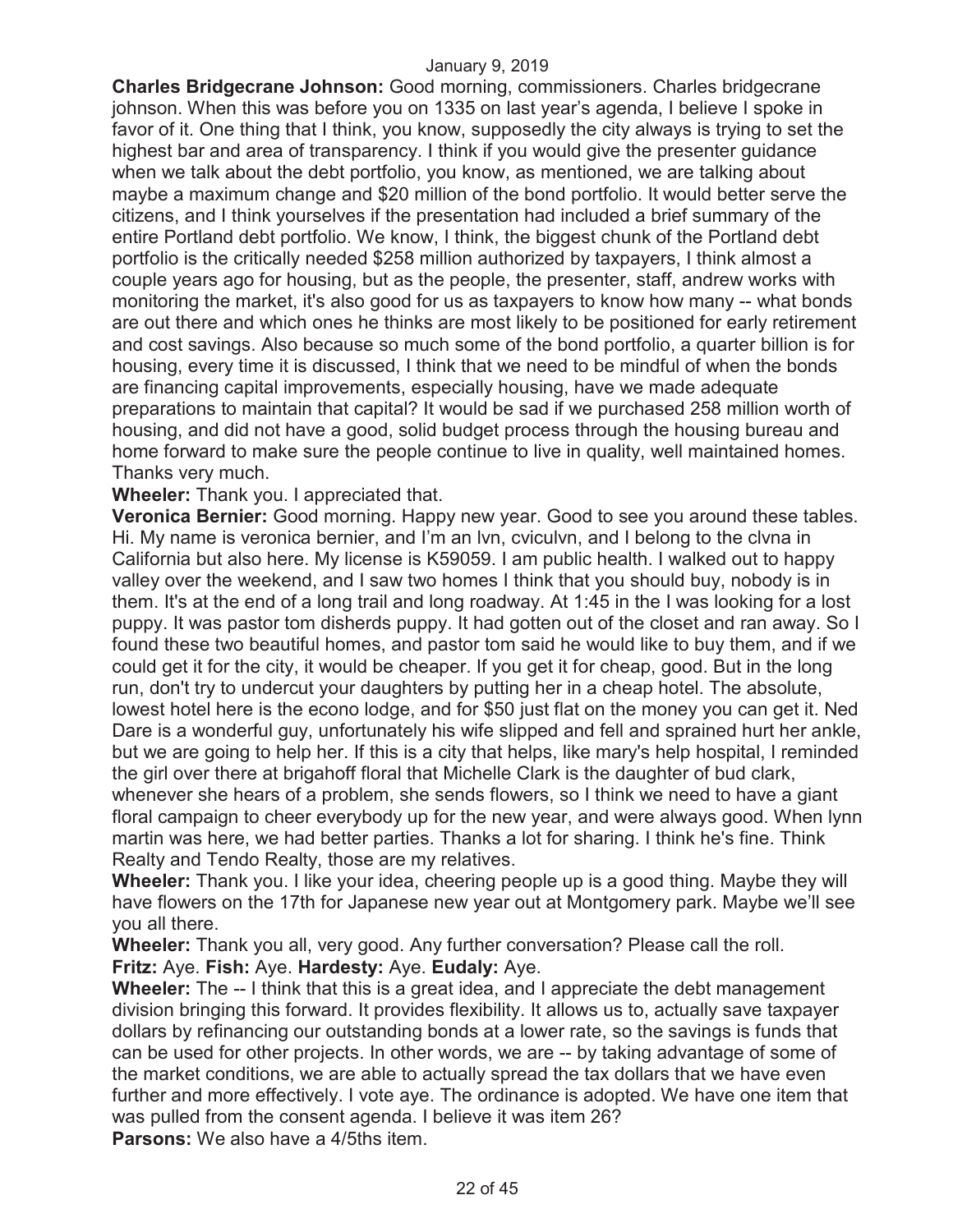**Wheeler:** Let's do the 4/5ths. I picked up my old agenda. Here's the new one, let's go to 4/5ths 28-1 and then we'll do the old item.

# **Item 28-1**

**Wheeler:** Very good. Commissioner Eudaly.

**Eudaly:** Thank you, mayor and colleagues for being so accommodating to place this item on the 4/5ths agenda. It will allow work to proceed this week instead of waiting until next week, which will save us time and money. The office of management and finance staff is here to answer any questions as they are the impetus for this temporary street closure permit, but for some background, the 4<sup>th</sup> Montgomery project is an exciting project the city is collaborating with psu, ohsu and pcc on to build a new 7 story building on what was formally called the jasmine site. I really miss that bar. I had a birthday party there once. This will provide new downtown office space for the city as well as offices and classrooms to support psu's graduate school of education, psu and ohsu joint school of public health, and pcc's dental program and clinic. In order to execute the construction of timely and efficiently as possible, the contractor is requesting to utilize the eastern lane of SW 5th avenue intermittently to allow construction equipment to enter and exit the site. Their intent is to align the access, activities with surrounding traffic controls to ensure minimal disruption to the traffic flow and anticipate no impacts to the max or bus lanes. Staff, if you have anything further to add? And state your name for the record.

**Sharon Raymor, Office of Management and Finance:** Sharon Raymor. I'm the project manager with omf facilities. For this job, and I want to echo, thank you to letting this get bumped up this week. We are -- time is of the essence, and the site is a tricky one downtown as far as the access and maneuverability on the site. Essentially, this request is to allow truck rigs, drill rigs and whatnot back onto the site because they cannot pull in, turn around and come out nose out, so this is to allow intermittent access for that. Yeah. **Fish:** Mayor.

# **Wheeler:** Commissioner Fish.

**Fish:** You know when you serve on this council long enough, and I am reminded that I was once the most junior member and now the most senior member, you often have the back story on certain issues that not all your colleagues have, and I would simply say that under commissioner, excuse me, under mayor adams, we had a robust debate about establishing a so-called education urban renewal area. It was quite controversial. It turns out that commissioner Fritz was one of the heroes in that debate because while she was a skeptic of the education ura, and didn't necessarily support it, she also felt the city had made a commitment, and that you could not pull the plug on that urban renewal district supplementing our commitment elsewere to Portland state university, which we did by expanding the north macadam district. As a result of that, and as a result of some advocacy by people like gretchen kafoury and susan Emmons and others, we actually got a more robust investment in affordable housing in south waterfront, which was one of the dividends, but we also made a commitment to continue to partner with Portland state university on shared use facilities. As an issue that I believe predated all of us on council, was the urban center, which was a – which was put together by its creative people in terms of financing and had money from all kinds of different pots. That was one of the models. The jasmine block is honoring a Commitment we made to psu to do a development that had some of our resources and some of their resources. I think it's worth noting that it all began with an education urban renewal district passed by council, then essentially repealed, and it was only because the counselor insisted, and commissioner fritz carried the swing vote, there be an honoring of a commitment in north macadam in an expanded district that we actually have the jasmine block and the chance to do this work. So, a bit of a back story.

**Wheeler:** Good context. Commissioner Eudaly.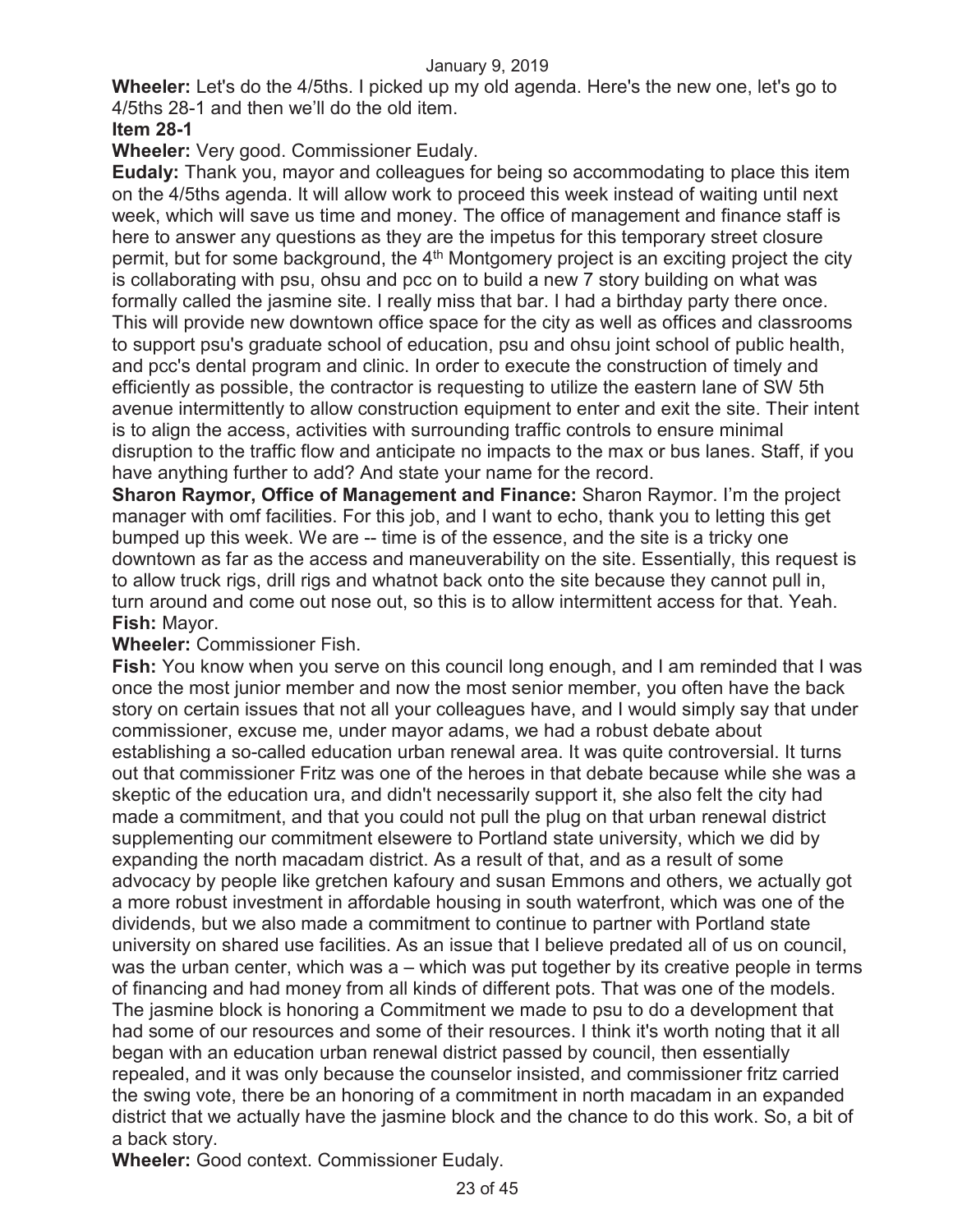**Eudaly:** I would like to add for the public's benefit, that typically to get an item on our agenda, it has to be submitted on Tuesday by noon, the week preceding the council session. The 4/5ths agenda is a mechanism to get things onto the agenda on short notice that are urgent. It requires four out of five of us to agree to that, and to all be present for the vote. So that is why we have the extra little item on the agenda today.

Wheeler: Very good. Thank you for that clarification. Commissioner hardesty, do you have a question?

**Hardesty:** I don't have a question but I appreciate the explanation because I was pulling my hair out last evening with the additions, and so I really appreciate that explanation. Thank you.

**Eudaly**: It doesn't happen very often.

**Hardesty**: Happy to hear that.

\*\*\*\*\*. Do you have to take testimony?

**Wheeler:** Call the roll. Oh, sorry. Is there a public testimony on this item?

**Parsons**: We dd have two people signed up; Charles bridgecrane Johnson and maggie. **Wheeler:** Very good, come on up.

**Charles Bridgecrane Johnson:** I can't pass because it means I get to come here and say that I'm Charles bridgecrane Johnson and I get to say thank you, Madam President, because as maybe Ms. Hardesty knows, on some of the forms of the agenda, there is no 28-1 so this project is – when we talk about any type of construction work where the city is a participant, I do want to refresh the council about previous discussions where we've had, where people experiencing disabilities have testified and especially when we're dealing with top-tier property managers owners who like the city of Portland and Portland state university, lets hope that if I go through this or if even more importantly, if a person living with a disability goes through this neighborhood, we find that we've got top-notch notification and assistance to people experiencing disabilities when they move around construction areas, particularly inside the central city lid. Thanks very much.

**Wheeler:** Thank you. Appreciate it. Please call the roll.

**Fritz:** Commissioner Fish, thank you for the historical reminder. Thank you, commissioner, for bringing this in an expedited manner. Aye.

**Fish:** Aye.

**Hardesty:** Aye.

**Eudaly:** Thanks for being here on short notice. Aye.

**Wheeler:** I am happy to support this, thank you, aye. The ordinance is adopted. Sue, could you just to make sure that we clean this up legally, could you read item 23, which is being referred back to my office?

**Parsons:** Item 23, increase the salary ranges for several Portland city labor classifications. **Wheeler:** Very good and based, colleagues, on the conversation that we had yesterday during the work session, I think that there is a different approach we can take here, so I am referring this back to my office. Last but not least, item 26, which was pulled.

# **Item 26**

**Wheeler:** Very good, may I ask who pulled this? You did, very good, it's up to you then. Take it away.

**Chris Trejbal:** Thank you. I won't take much of your time and apologize for disrupting the agenda in this way.

**Wheeler:** Not at all.

**Fritz:** Your name?

**Trejbal:** Sorry, yes. My name is Chris trejbal, the chair of the overlook neighborhood association.

**Eudaly**: Actually, shouldn't I have had staff waiting here all session, so I think. **Wheeler:** Very good. Can you hold off one second and we'll get the staff up here first.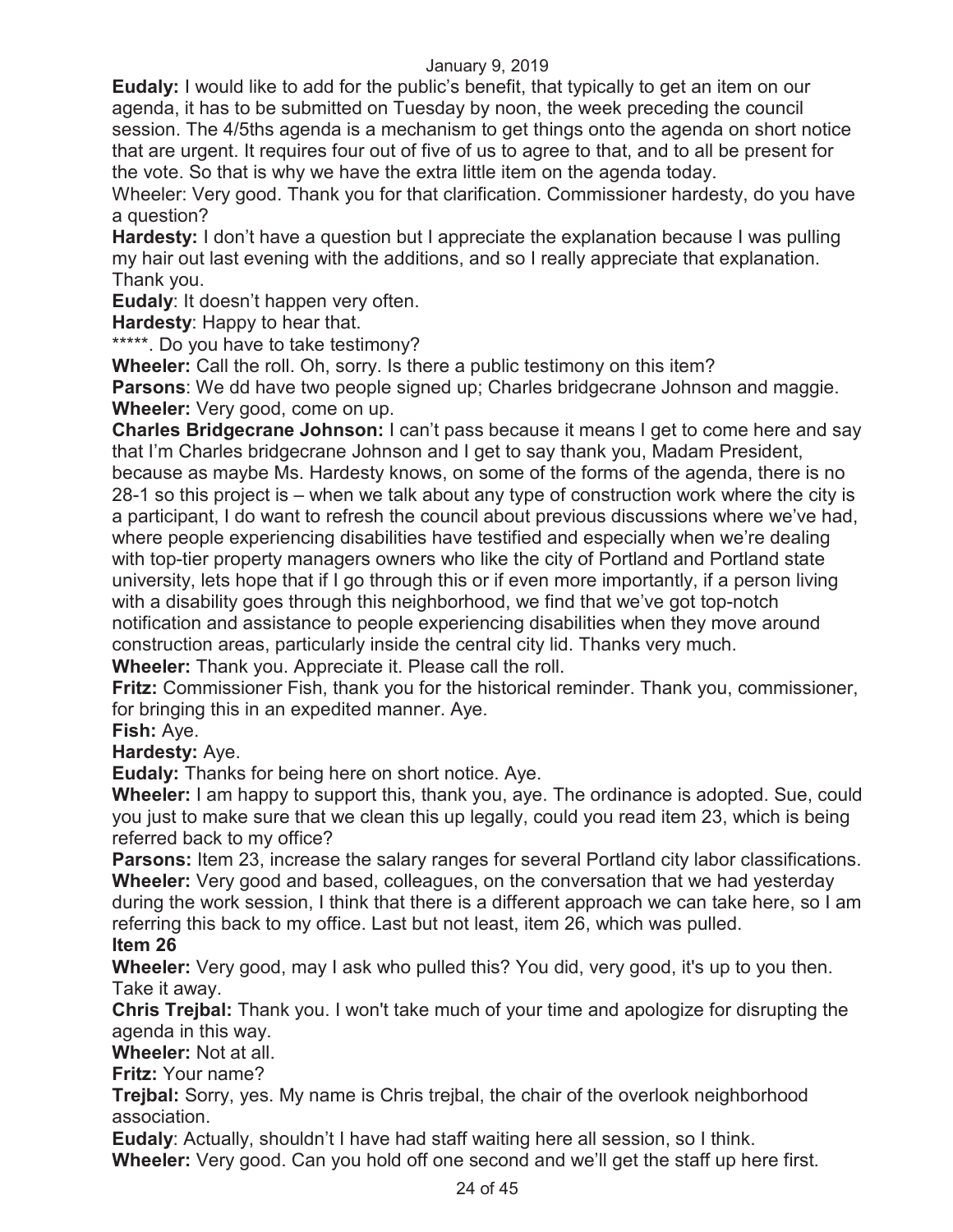**Fish:** Are you here to support it or oppose it, sir?

**Trejbal:** I would like to ask for a delay in it.

**Wheeler:** Okay, so let's have staff –

**Fish:** Okay, we'll have the staff folks come on up.

**Eudaly:** The way it works staff comes. So you can return to your seat.

**Wheeler:** We will have you up right next. Thank you, I appreciate your patience. Good morning.

**Nicole Pierce, Portland Bureau of Transportation:** Good morning.

**Eudaly:** Mayor, since these are relatively non-controversial projects, they were on the consented agenda, and I didn't -- I don't have talking points prepared, so luckily, we have pbot staff here to explain the Greeley avenue project.

**Wheeler:** Thank you for being here. We appreciate it.

**Pierce:** Hi, I am Nicole pierce, a capital project manager with pbot and the project manager for the north Greeley multi-use path project. This is my first time at council, so should I just give you a summary of the project? I am not exactly sure. So it will be a twoway, bike facility, barrier separated on the east side of north Greeley avenue from going street in the North and connecting up to an existing pathway that connects over to interstate avenue to the east. As you know, north Greeley avenue is a very busy, highspeed road, and so we thought separating those bikes and pedestrians from heavy truck and vehicle traffic was a good idea. The connection at the north end will be a diagonal bike signal that will lead the southbound bicyclists to the path on the other side of the road, and then as I mentioned on the south ends, it will connect up to an existing pathway that leads to interstate avenue. We were working within the right-of-way that we had available on north Greeley, and the width of the multi-use path will be -- will range from 11.5 to 13 feet wide, and the lane widths for the vehicles, which I believe is mr. trejbal's concern is with the lane width for the vehicles -- will be the two, so there is four lanes for vehicle traffic. The two inside lanes will be 10.5-foot wide and the outside lanes on the eastbound side will be a 12-foot lane, and on the westbound side, the lane will vary in width from 12 feet to 13 feet.

**Eudaly:** I would like to add that this particular stretch is high on my priorities to correct. It's a heavily used bike path. It's an extremely dangerous stretch of the road.

**Pierce:** Yeah. At the south end, in the southbound direction, the current bike lane has to cross the on-ramp to i-5 there, and that's -

**Eudaly:** At the bottom of the hill.

**Pierce:** Exactly.

**Eudaly:** Thank you for being here. That concludes our presentation.

**Wheeler:** Very good. Public testimony. Thank you for being here. Good morning. Thank you for your patience.

**Trejbal:** No worries. Again, for the record, I am Chris trejbal, I'm chair of the overlook neighborhood association. As you know, this project is entirely within the overlook neighborhood association. As you know, this project is entirely within the overlook neighborhood. This stretch of Greeley is something that we have had our eyes on for safety concerns, as well. Some members of the neighbor, residence, members of the overlook association board have raised concerns about the width of the roads. I am not here to talk about that contrary to the assumptions of staff, generally I found staff to be very good to work with on this, and personally, I trust the engineers' analysis of the road. What I am here to do is to request a temporary delay on this, so that you might consider amending the project slightly. Specifically, with the relocation of hazelnut grove upcoming in the spring, is what we've been told, perhaps, in the summer, to the st. John's neighborhood, as discussed earlier, that site is at the southern end of this project. It is the bike lane that was referred to that will be connected to. That site is going to need to be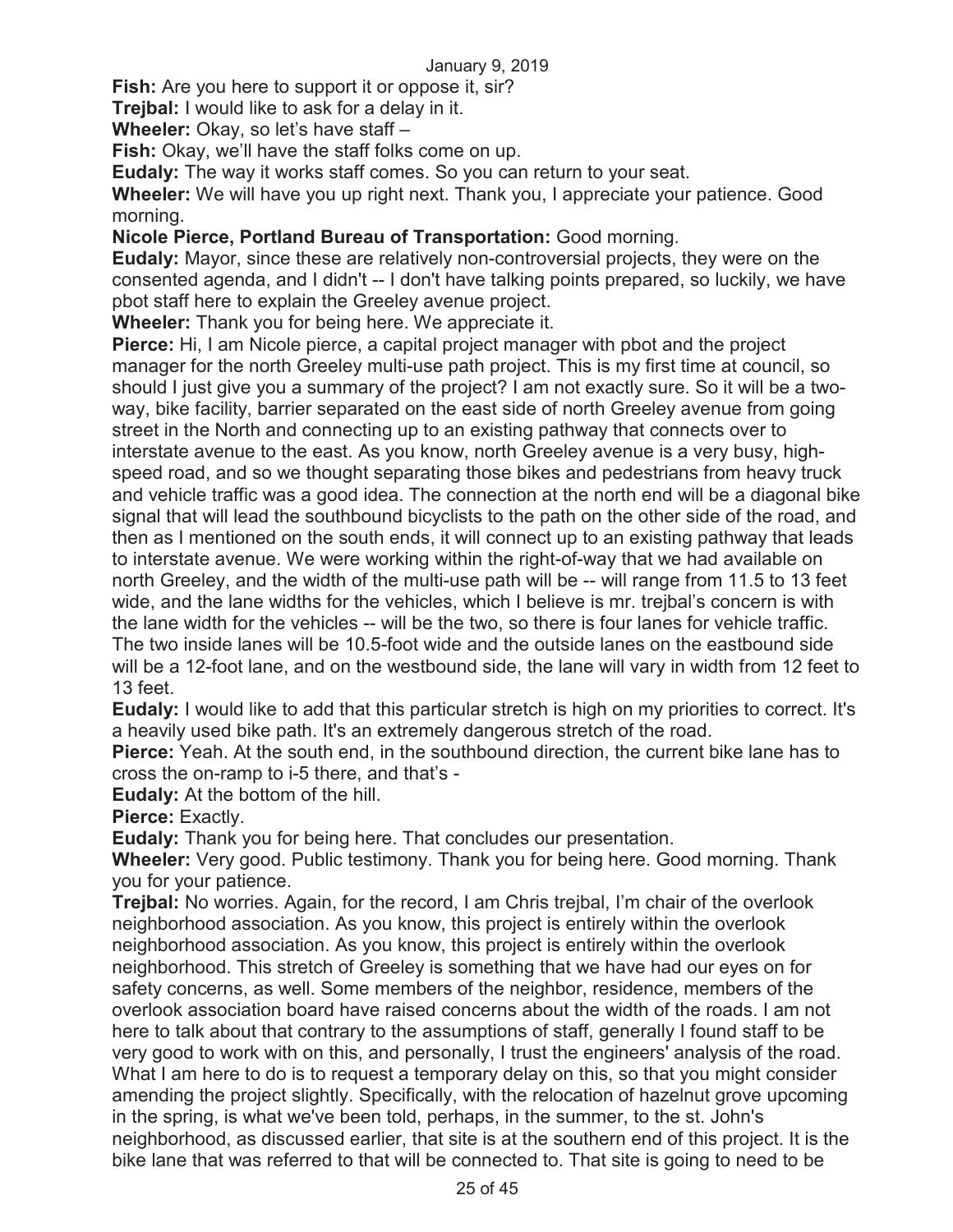cleaned up. There will be mitigation required there. We have been in discussions as a neighborhood and with the joint office on what to do with that site after hazelnut grove is relocated. One of the ideas being kicked around is putting in an off-road cycling track skills park there. We think that's a good use, and another idea is gardens. Either way, it's pbot property, it's going to need a lot of work. I encourage you to consider linking that cleanup to this project. If you are going to have crews on the site, dumpsters on the site, you might as well save a few dollars and coordinate all that work at once. The times align for the relocation and this project, and you can pull this and add that to the request for proposals. Or bids. Or whatever the correct term is, I apologize. In line with the idea of cycling, the north end of this project is at the going street intersection. That's where madrone park is, and we know that there is a lot of interest from cyclists, including with the still in development off-road cycling master plan, to use part of overlook park for off-road cycling, as well. The area on the west side of the park is an excellent place with hills, slopes, it already has trails cut into it, and that, also, could be incorporated into this project to create a seamless connection between off-road cycling locations and the bike trails that so many people use. Ideally, I think for some of our neighbors, you guys would have worked with the union pacific to expand the trail completely off of the right-of-way and allow for wider lanes. I recognize that's not possible. Staff assures us this safe. Some of my residents disagree. I am fine with the project as is and ask for you to look for the synergy of creating off-road facilities and cleanup of the hazelnut grove site in this project. Thank you. **Wheeler:** Thank you.

**Fish:** Can I respond briefly to this idea of off-road cycling? Without it belaboring the point, the city has made a signature commitment to off-road cycling at gateway green. There is currently opportunities at forest park. There is a master planning process going on you alluded to, and there are community members who would like to see some safe options opened up in Riverview natural area, among others. Typically, the parks bureau has been the lead agency on these projects. They are all underfunded. I just don't want to leave the impression that there is an opportunity for off-road cycling here, and somehow in the next couple of years, we are going to take that vision and implement it. There is lots of folks already in the queue, and we don't have the resources to fund all the ones in the queue. And so I want to offer, preach a little caution here about any delay based on the notion that we are going to find the resources to do off-road cycling at overlook. In addition, we would have to go through a comprehensive public planning process, and I can -- and commissioner Fritz has, has gone through that herself and knows how complicated this issue is, so this is not something that is on the horizon. I like the fact that you are linking, suggesting that there is some potential linkage, but I want to preach caution here because I don't see this getting into the queue ahead of other things for now. I see no reason to wait to do the work to make the experience for the current cyclists safer.

**Trejbal:** If I can reply. We are not wedded to it.

**Fish:** That was a comment from my colleague. We are not having a --

**Eudaly:** I will want to invite staff back up, but it looks like mr. Johnson would like to give testimony.

**Wheeler:** Go ahead.

**Johnson:** Thanks. Charles bridgecrane Johnson. Having had the pleasure of visiting probably the cleanest, best maintained location of very low income housing and secure individuals who are being gentrified so we can have off-road cycling in the, st. John's, I don't think so. But the main thing is that the pre-existing use for this area was some form of community garden. I am not the biggest enthusiasm of everybody that lives in the overlook neighborhood but any low income people that live there, if they are going to go anything out of this, they should have access to an expanded community garden on the grounds that we're displaying homeless people from, well, the talk is happening now, during a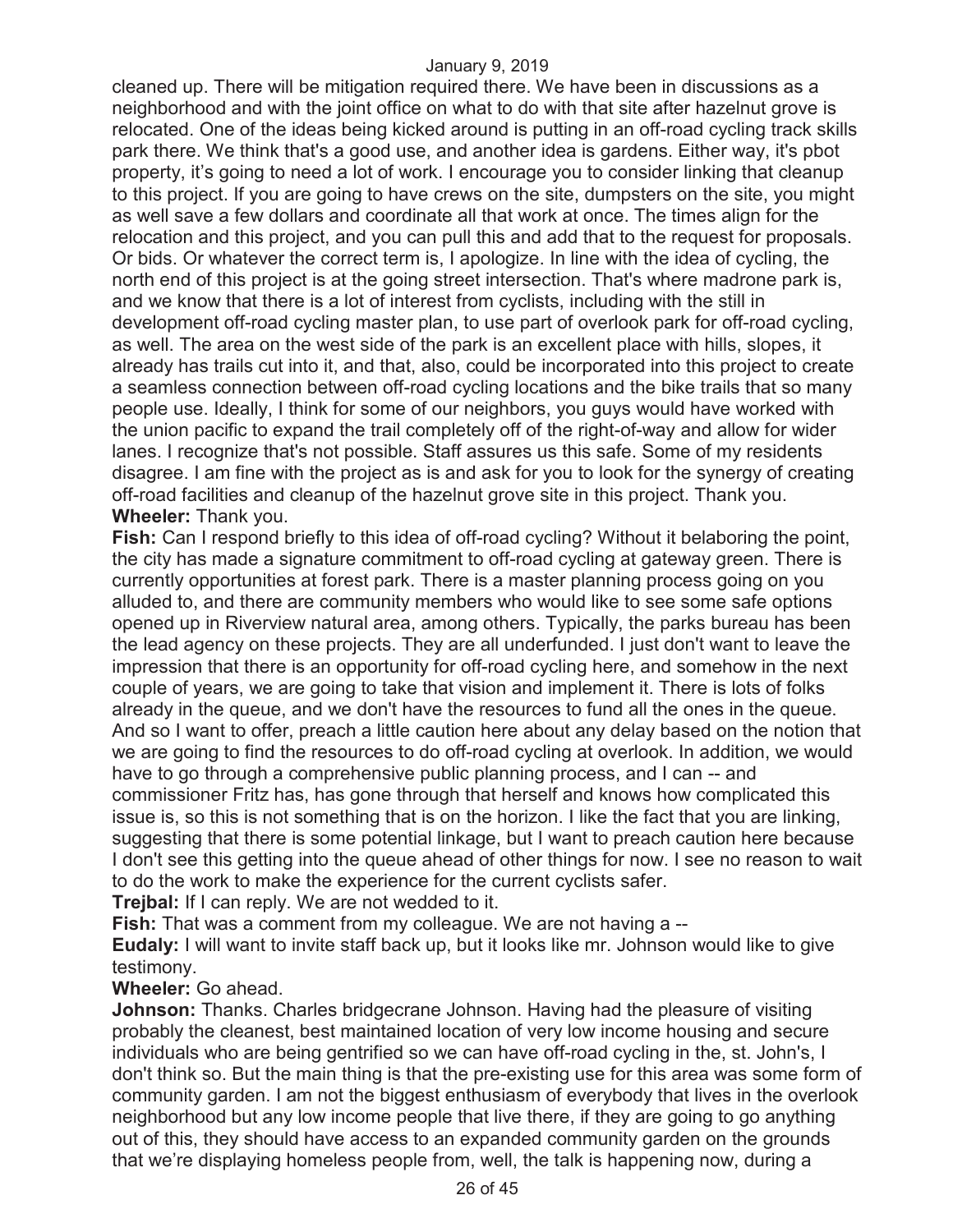month when we are going to have the place and time count, and find out what we have failed to do is keep this homeless village situated where it should have remained, and increase the number of homeless villages throughout the city so we have less tarps being blown around and windstorms like we experienced a few days ago, etc. As to whether there might be offered bike use there, something like that and cost, I think given the location of the facility, if we are going to have any talk about any other use other than an expanded community garden for people in the overlook neighborhood area and anybody that wants to commute to that area along the bike path, you know, any funding for fancy bike usage or whatever should be a conversation that really comes either after herbert hainer or patrik nilsson have talked to us about how much money they are willing to name this path the adidas way. If they don't want to spend money to name it the adidas way, it will be a multi-use path that helps people get to community gardens. I think if you are thinking about recalling staff for further testimony, it may turn out there is already synchronicity between when this work would take place. We are now authorizing the work today, so by the time we find the lowest bidder and engage in the work, it may be in direct synchronicity with the unfortunate removal of the good tenants at hazelnut grove. Thank you.

**Eudaly:** Thank you. Staff, if you could come back up, please. I just have a couple questions for you. First of all, it's my understanding this project has been delayed? Can you tell me how long? We've been waiting to move forward on this?

**Pierce:** I think we originally told the public we would be building this facility in 2017. It bubbled to the top as an opportunity to piggy-back on a paving project that rose to the level of maintenance paving. The since then the project has grown beyond the scope that can be done by our maintenance crews so we decided to contracted it out. It got rescheduled for last summer is, 2018, and it got delayed because of design issues, and the timing of bidding it. If we thought about pushing to get it out last summer but we would have had to bid it kind of in late spring, and we did not think that we could get favorable bid prices and with the paving window ending with the rain, we did not think it was feasible. It slipped another year, and the bike community is expecting it to be delivered this summer, in the summer of 2019.

**Eudaly:** I know you said it was your first time at council so I am not sure if you've been overseeing this project the entire two years since I have only had the bureau for a few months, but do you know what level of public engagement was done?

**Pierce:** Yeah. We've been to the overlook neighborhood association. That was back in April. They had some concerns, and a lot of them were traffic engineer concerns, and I responded with an email back then. Otherwise, there hasn't been a lot of public engagement done. When I first inherited the project, I did reach out to hazelnut grove, but when I realized they were moving, I didn't pursue that. We, you know, had been thinking about, you know, making sure that they could get to the dumpster for hazelnut grove and logistical things like that. It's not a project with a lot of alternatives, you know. When I inherited it, the decision was made that the path would be on the east side and be barrier separated.

**Fritz:** I would like to add to that. This has been in the works since before I was on the council. The heavy vehicle use tax, heavy vehicle use tax work groups selected, this is a project for funding in October of 2016, and the council allocated an additional \$650,000 of general fund to do this project, so there's been a lot of involvement before your tenure in the project. It's really just -- along to the contract stage at this point.

**Eudaly:** That leads me to my next question. What we're doing here today with this ordinance is authorizing a contact, a contract for the lowest responsible bidder, which means that we have to put it out for bid. So can you give us an estimate on roughly how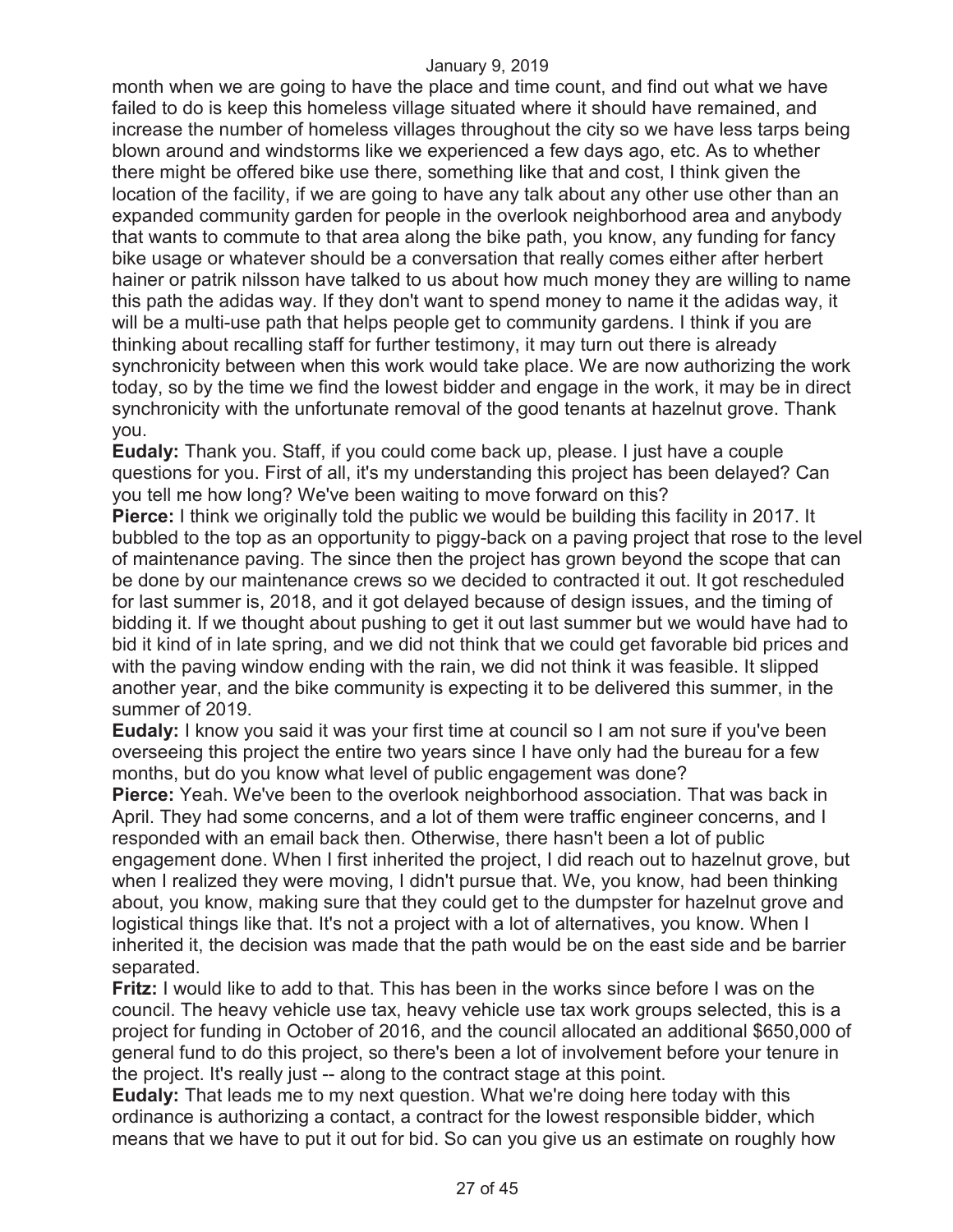long that bidding process will take? And when we anticipate starting actually shoveling is the ground.

**Pierce:** Yeah. Well, I am hoping to get it out to bit in mid march. It would be a three-week advertisement. We would open the bids in early April. Award the contract in may. Groundbreaking probably wouldn't happen until July.

**Eudaly:** Okay. So I am going to encourage the bureau to try to coordinate on the move of hazelnut grove to minimize disruption to the neighborhood, but if it gets held up, we are not delaying this any longer. it needs to happen. It is a serious safety concern. So that's, that's my direction to the bureau.

**Pierce:** I appreciate that. Thank you, commissioner Eudaly.

**Wheeler:** Very good. Thank you for your testimony. Any further discussion on this item? Sue, please call the roll.

**Fritz:** Thank you to staff for your presentation for the public testimony. Thank you to Yesenia Carrillo and my staff who looked into this item for me. I am really excited about it. The north Portland greenway has been in planning for more than a decade, and this project is a key safety feature.

**Eudaly:** We are getting gestures from the city attorney.

**Linly Rees, Chief Deputy City Attorney:** The version of the ordinance that I have in my packet has a title that says in an amount not to exceed \$1.5 million, but I am seeing in the public impact statement, or I'm seeing on the council agenda \$1.9, and as I add the numbers together, could I make sure that everybody, everybody else's ordinance has the right amount in the title? I apologize.

**Eudaly:** I have 1.5.

**Fritz:** Yes, you're right. The ordinance says 1.5 but then the impact statement says 1.9. **Rees:** The title says 1.9.

**Parsons:** I can see there was a clerk edit to match the title to the impact statement. **Fritz:** So which is it?

**Fish:** 1.9 or 1.5 after the edit?

**Rees:** 1.9.

**Fritz:** Do we need to move an amendment to the title?

Thank you, commissioner Eudaly, for taking it on. Aye.

**Rees:** Let's move an amendment to the title.

**Eudaly:** I move an amendment to the title.

**Wheeler:** A motion from commissioner Eudaly, second from commissioner Hardesty. Please call the roll on the amendment.

**Fritz:** This is to amend the amount to be 1.9, which is the correct amount. Not to exceed amount, so hopefully it will come in at 1.5. Aye.

**Fish:** Aye.

**Hardesty:** Aye.

**Eudaly:** Thanks for catching that aye.

**Wheeler:** Aye. The amendment is adopted to the main motion. Please call the roll. **Fritz:** I will get back into the swing of my speech. Thank you to Yesenia carrillo and my staff and to all the community advocates who have been advocating for the north Portland Greenway trail for many, many years. It has been challenging work, the inability to work with union pacific rather than with union pacific. That's something that each of us runs into at one time or another, and it's just the way it is. I am very happy that the heavy vehicle use taxes, which commissioner novick passed in 2016 along with the gas tax are being used for this project, \$650,000, which was allocated by the working group. The council set aside an additional \$650,000 of general fund money because of the supreme importance of the project. We also got \$600,000 from house bill 2017, the transportation bill at the state to do this. So it has been a great collaboration. Thank you for staff moving it forward.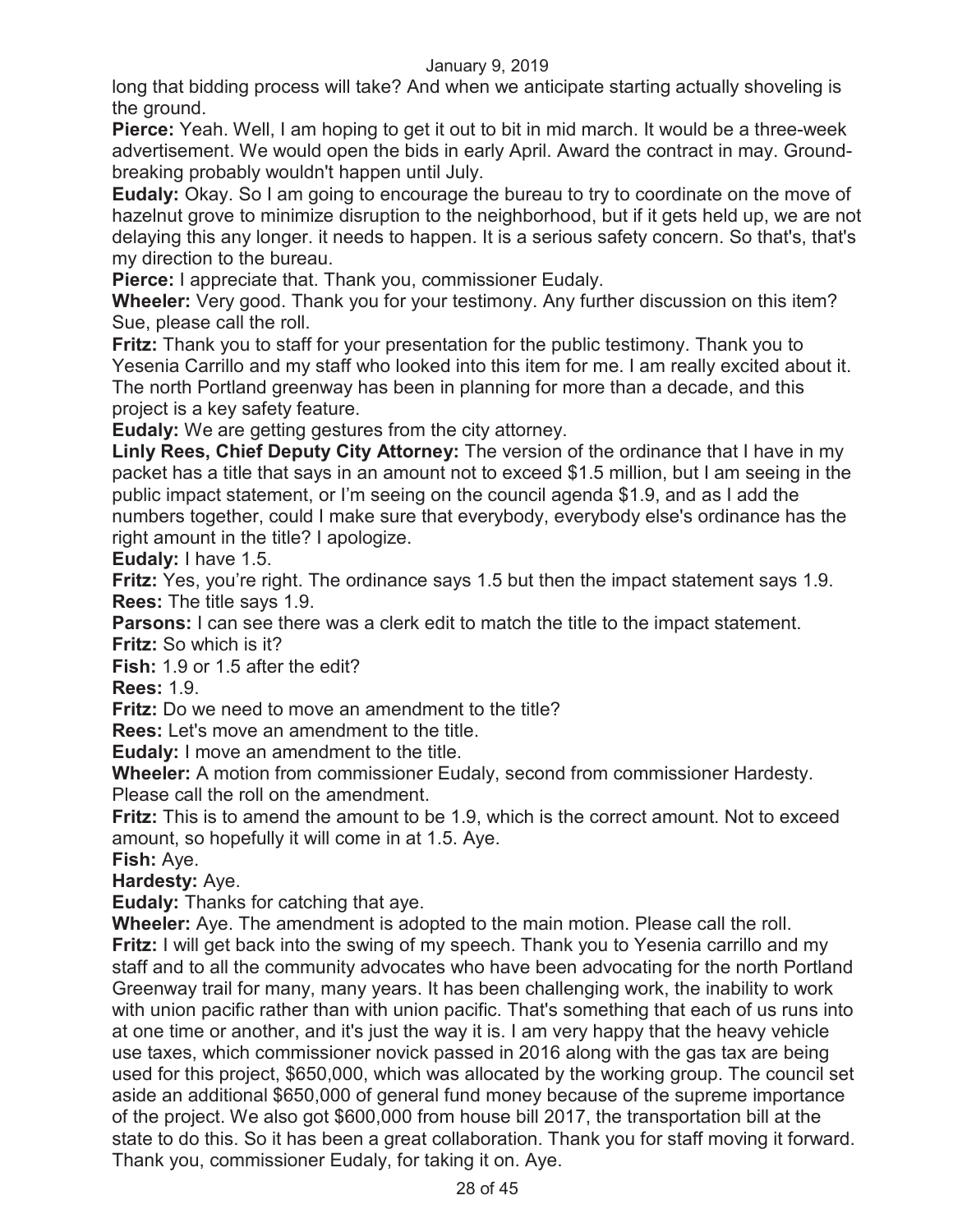# **Fish:** Aye. **Hardesty:** Aye.

**Eudaly:** Just a few points about this project. North Greeley avenue is a busy, high speed road with heavy great vehicle traffic and a bike lane. This project will protect cyclists and pedestrians behind a continuous concrete barrier connecting north Portland neighborhoods and businesses with the rose quarter. The project is funded as commissioner Fritz mentioned with a combination of funds from the heavy vehicle use tax and a city council set-aside and house Bill 2017 funds. This ordinance will authorize pbot to bid and award the contract to construct the project. We hope to begin in July. I also want to point out that we had another bicycle infrastructure item on the consent agenda that was not pulled. That is what staff referred to as the hop greenway in northeast Portland, which is an exciting project to create a low impact greenway parallel to the high traffic northeast Halsey and Glisan corridors. Both of these projects will be constructed either this spring or summer, and I am confident will encourage more safe and active transportation options in the neighborhoods. I vote aye.

**Wheeler:** Thank you, everybody, who worked on this. Thank you city staff. Thank you commissioner Eudaly, and thank you to my two senior colleagues, who obviously have seen this before and worked on it. Glad to see it coming to fruition. I vote aye. The ordinance is adopted. We are adjourned.

# **At 11:35 a.m. Council recessed.**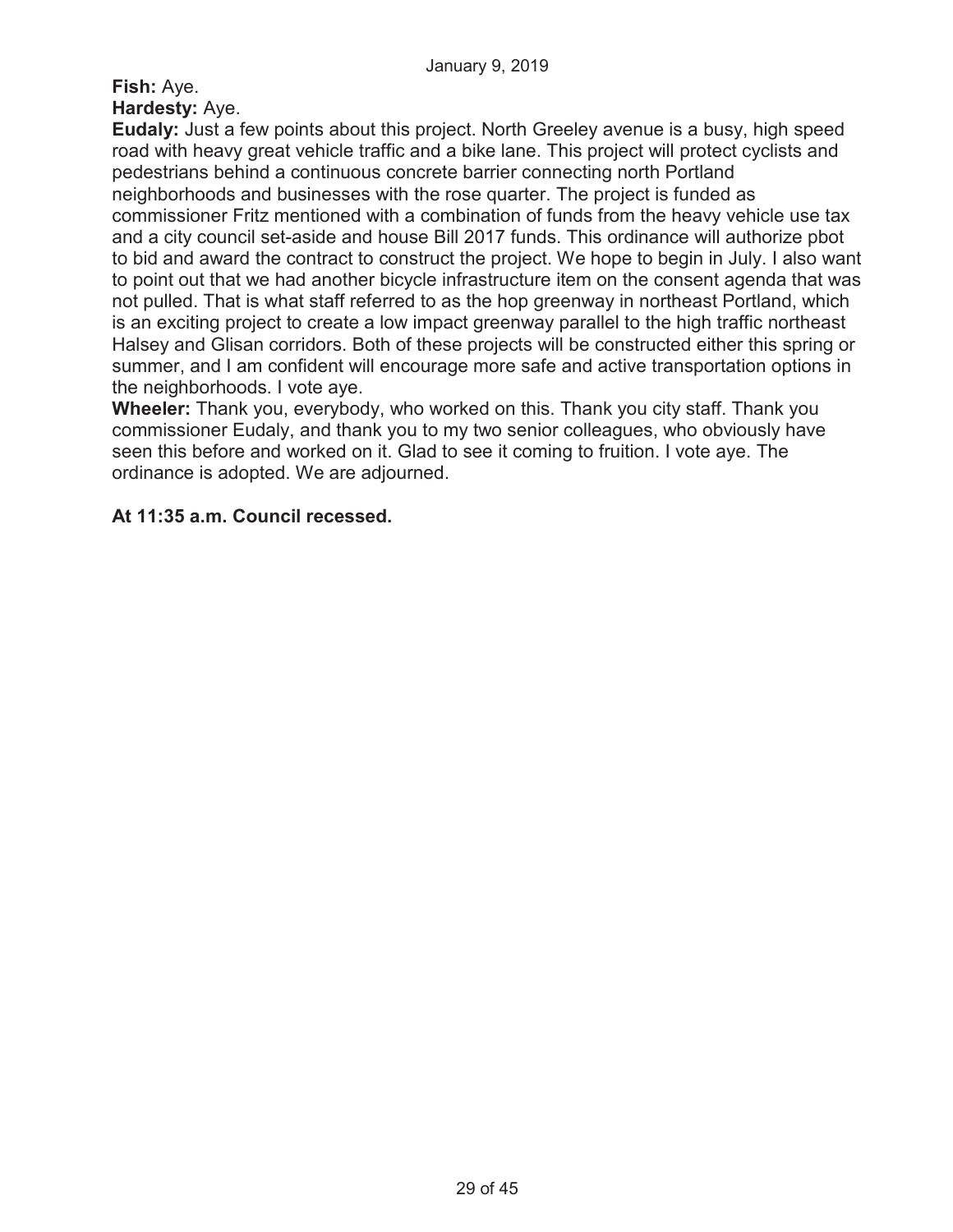**This file was produced through the closed captioning process for the televised City Council broadcast and should not be considered a verbatim transcript. Key:** \*\*\*\*\* **means unidentified speaker.** 

**January 9, 2019 2:00 PM** 

**Wheeler:** Alright good afternoon everybody this is the Wednesday january 9, 2019 afternoon session of the Portland city council. Sue, hello, could you please call the roll? **Fritz:** Here**. Fish:** Here**. Hardesty:** Here**. Eudaly:** Here**.** 

**Wheeler:** Here. Good afternoon.

**Lory Kraut, Senior Deputy Attorney:** Welcome to the Portland city council, the city council representing all Portlanders and needs meets to do the city's business. The presiding business officer preserves and decorum during the city council meetings so everyone can feel welcome, comfortable, respected and safe. To participate in council meetings, you may sign up in advance with the council clerk's office for communications to briefly speak about any subject. You may also sign up for public testimony on resolutions or first reading of ordinances. Your testimony should address the matter being considered at the time. When testifying, please state your name for the record. Your address is not necessary. Please disclose if you are a lobbyist, if you are representing an organization, please identify it. The presiding officer determines the length of testimony. Individuals generally have three minutes to testify unless otherwise stated. When you have 30 seconds left, a yellow light goes on. When your time is done, a red light goes on. If you are in the audience and would like to show your support for something that is said, please feel free to do a thumbs-up. If you want to express you do not support something, please feel free to do a thumbs-down. Disruptive conduct such as shouting, interrupting testimony or council deliberates will not be allowed. If there are disruptions, a warning will be given that further disruption may result in the person being ejected for the remainder of the meeting. After being ejected, a person who fails to leave the meeting is subject to arrest for trespass. Thank you for helping your fellow Portlanders feel welcome, comfortable, respected and safe.

**Wheeler:** Pretty good, that pretty much wraps up our business for today. Thank you all for coming. We only have one item this afternoon. Sue, could you read item 29? **Item 29** 

**Wheeler:** Commissioner eudaly?

**Eudaly:** Thank you, mayor. Before we begin, I want to introduce a substitute exhibit A that clarifies the makeup of the stakeholder, advisory committee, as well as further clarifies the priority for the spending on these dollars will be focused on our city's equity goals and strategies.

**Wheeler:** Commissioner eudaly moves the substitute amendment. **Fritz:** Second.

**Wheeler:** Commissioner Fish seconds the substitute. Any discussion? Please call the roll. **Fritz:** Commissioner Eudaly and Matt Grumm, I appreciate your work on this and I especially appreciate the amendment. Aye.

**Fish:** Aye**. Hardesty:** Aye**: Eudaly:** Aye**.** 

**Wheeler:** Aye, substitute amendments are on the table.

**Eudaly:** Okay, so as we all know, parking has been difficult in northwest parkland for a long time. I know this personally. I lived there from 1987 to 2006 but pbot has been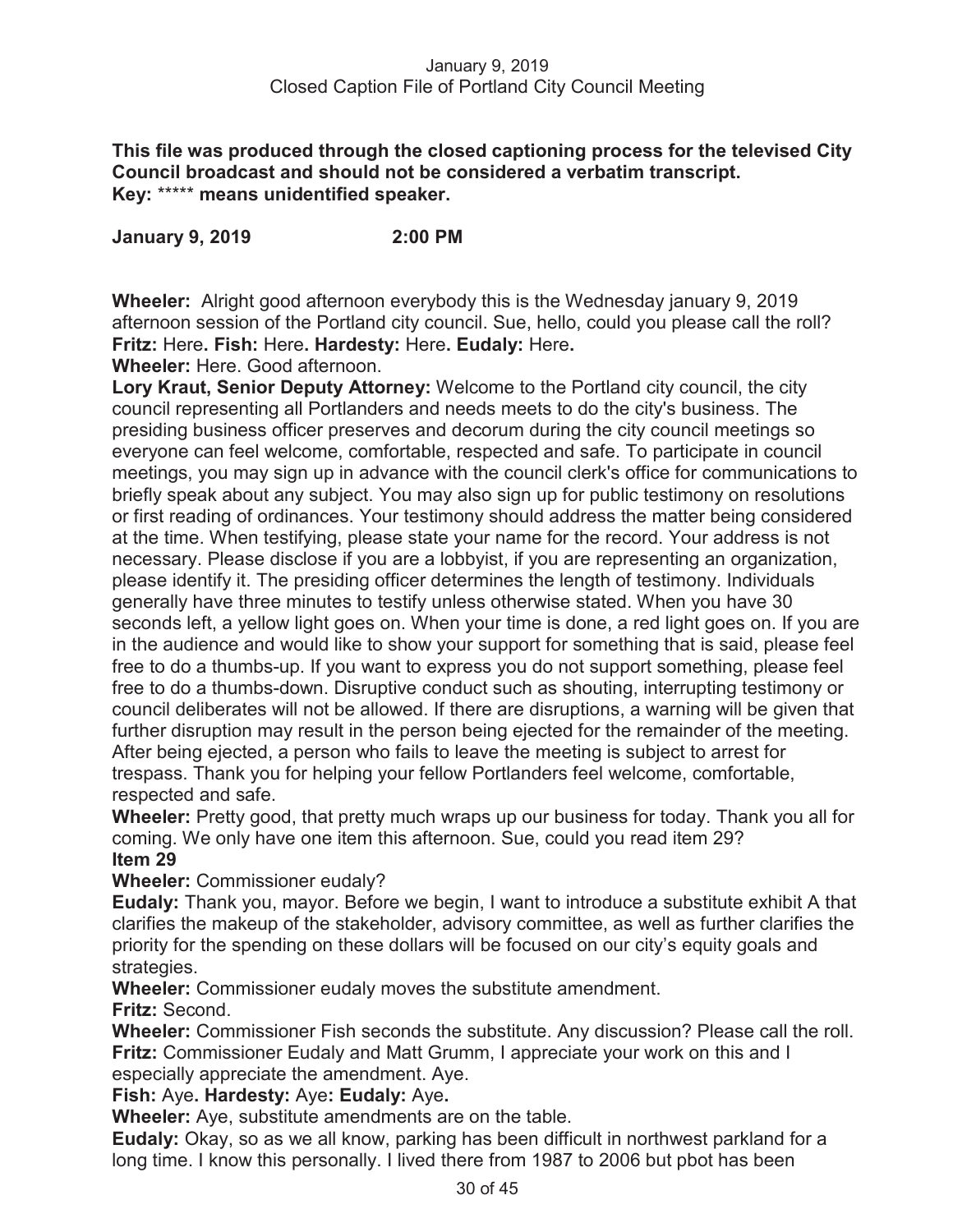working hard with northwest residents and business owners to make finding parking easier. In december 2016, council passed an ordinance allowing the northwest parking district to pilot the use of new tools to manage their on street parking. In the past two years, pbot has used innovative management tools in the northwest to encourage more people to park off street, take transit or bike to work. This all helps manage the demand for on street parking. The on street parking utilization data is used to make recommendations for changes to manage the on street parking. It's exciting to see our city not only using data to make smarter decisions and help improve quality of life but it's great to see us getting more creative, introducing new tools such as transportation wallet. Ideally, other neighborhoods with such issues could use the tools that northwest has had access to and we should take what we have learned from northwest and be able to apply that to other neighborhoods so they can manage their parking more efficiently. We will hear an update on the northwest parking permit pilot today and hear what they have learned. In addition to the northwest report, we will be voting on an ordinance to provides guideline use of the permit surcharge. These guidelines have been modeled on how the districts use their surcharge funds. The permit surcharge funds have two primary goals – manage parking demands using price and raise funds for transportation demand management strategies and programs in the district and capital projects. The parking districts that have permanent surcharge added to their permit costs have provisions that eliminate the surcharge for lowincome residents. All programs and projects funded by surcharge funds will be evaluated against the citywide equity goals and strategies with the goal to alleviate transportation burdens on low-income, underserved communities and communities of color. Staff has a presentation and then we will have invited testimony. Can I have staff come up to the table, please? Welcome and please state your names for the record.

**Chris Armes, Portland Bureau of Transportation:** Chris from pbot.

**Owen Ronchelli:** With rick williams consulting.

**Wheeler:** Great, thanks for being here.

**Ronchelli:** So once again, I am Owen Ronchelli I am with rick williams consulting. We're a local parking and transportation firm here in Portland and we have been working with pbot on the parking management pilot since its inception. We have a couple of things to discuss with you today -- one is the update of the management pilot and the ordinance on the parking permit surcharge guidelines that chris will be talking about. As you have already stated previously, parking in northwest has been historically challenging with many different users competing to park on street. Many historic buildings that are still there today were built before cars became commonplace and today, parking challenges have been compounded with the growth of housing and employment, many vying for the same on street resource. Since we started implementation of the plan in 2015, more than 1000 new residential units have been built and 1000 more are in the pipeline. Couple that the growth of jobs, new storefronts, restaurants, the parking demand will only continue to increase. With only 5300 on-street spaces in northwest, one space for every three households, there is vital a need for focused and innovative parking management. After a multiyear planning process with intense public and community involvement -- oh, thank you. Got to keep up with myself here. After the planning process, the northwest parking management plan was adopted in 2012. The northwest parking stakeholder advisory committee was developed in 2014 to guide implementation of the plan. The parking permit plan was initiated in 2015, meters followed, installed 2016. Shortly thereafter, new tools were requested to better manage parking more efficiently and which launched the northwest pilot. The following year 2017, the permit pilot began. The fac advises the city on transportation and parking issues in northwest. They also provide input on identifying district transportation needs and priorities to support more efficient transportation access. They meet monthly in an open forum and more frequently when reviewing surveying results and prioritizing management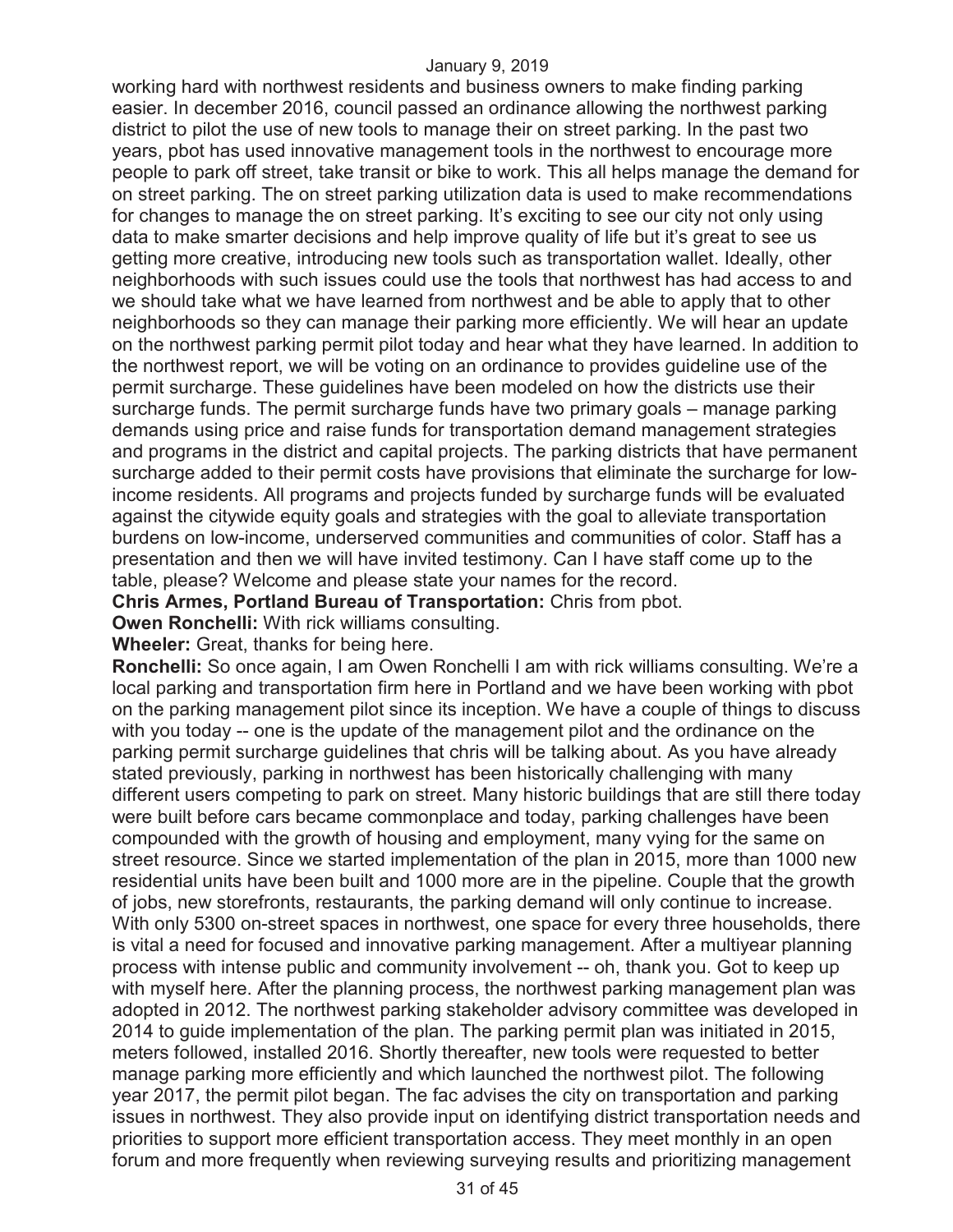strategies. Members are appointed by the commissioner in charge of transportation and the charter states the sac should have 13 members, four representatives from the northwest district association, four representatives from the northwest nothill business association and five at-large members. Additional outreach includes open houses, residential and employer surveys and even door to door outreach. The cornerstone of good parking management is regular and consistent data collection and evaluation. We actively manage on-street parking each year using industry best practices to make sure that it is conducted as efficiently as possible. the parking study is conducted annually in northwest to guide informed parking management decisions using good data. Pbot staff has worked with consultants and shares recommendations with northwest sac for deliberation and implementation. In 2016, pbot asked city council for parking requirements tied to new development as a way to mitigate unmet parking demand related to growth. City council did not approve that and directed pbot to try different strategies instead. The northwest parking management pilot ordinance passed in december of 2016, authorizing the use of new management tools like limiting the number of permits and using price to regulate demand. With new tools in place, sac recommended placing a surcharge on area permits in the 2017-18 year. The sac recommended adding a surcharge of \$120 with waivers for low-income residents to the cost of the zone and permit raising the annual cost to \$180. The surcharge on permit funds were to serve transportation programs and projects that encourage mode shift and to also reduce parking demand in the district. We are the only city in the united states that uses these tools to manage parking demand this way so far. In the first year of the pilot, we changed the permit program by limiting the number of permits based on building size and opening date. We also limited the number of employee permits and eliminated annual guest passes or guest permits. Permit surcharges helped to limit the number of permits sold and revenue raised went towards programs to introduce people to new transportation options such as the transportation wallet. This slide demonstrates the immediate changes following introduction of the pilot and the resulting recommendations. A net reduction of 1600 permits. A reduction in fulltime equivalent ratio of will 80 percent and added the surcharge helping to reduce 700 business permits and again, the elimination of the guest permits. Although there was a small increase in the number of residential permits.

**Wheeler:** Commissioner hardesty has a question.

**Hardesty:** Excuse me, I hate to interrupt your flow but could you go back to the last slide you had? The 700-permit decrease, does that mean that 700 businesses are no longer doing business in northwest Portland?

**Ronchelli:** No, these are employee permits. These are permits for --

**Hardesty:** Individual vehicles?

**Ronchelli:** It is a pass rather than – yes, so it is assigned to --

**Armes:** Well, no, businesses purchase permits for employees and are transferable from employee to employee to employee, so that is what we're encouraging people to do, is to share permits and we limited the number of permits issued to .8 per fte. That is how we received the reduction of 700. Before it was one permit per employee, and you could buy as many as you wanted.

#### **Hardesty: Okay.**

**Ronchelli: It's n**ot a reduction on number of businesses that have access to --

**Armes:** Or number of employees necessarily. We put a restriction on the ratio of what you could purchase.

**Hardesty:** Thank you, that is helpful.

**Wheeler:** Where do you get the data in terms of number of employees?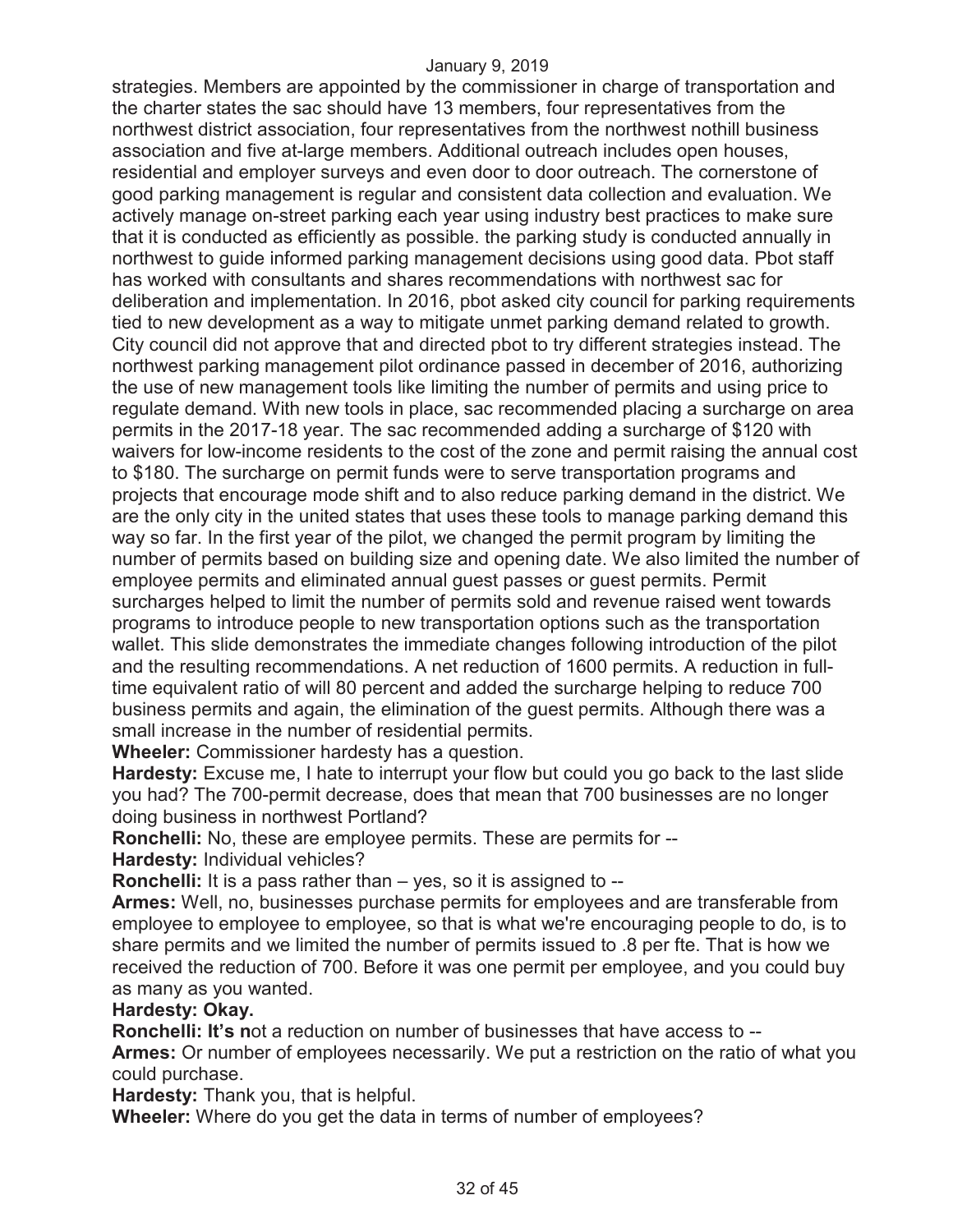**Armes:** The employer provides it. They give a roster with the number of employees and hours that they typically work, we total that, divide it by 40 and receive the number of permits --

**Wheeler:** Is that reliable information?

**Armes:** Yes, we believe that, we're trusting them to give good information.

**Wheeler:** And this being Portland of course is trustworthy?

**Armes:** Absolutely.

**Wheeler:** Got it.

**Ronchelli:** In year 1, the year 1 results, in addition to the permit side, parking occupancies were lower in each hour of the survey after implementing the meters in the permit program, roughly a 4-1/2 percent decrease. Peak hour decreased from 86 to 82 percent and these are what we would consider very positive strides. Each year changes are made based on parking study data and employing industry best practices. Here are some of the recommendations made after the year 1 study. Expanding coverage of the meters in the northwest parking district, redistribution of the number of 30-minute stalls and a reduction in a few of them, converting 1-hour, 2-hour stalls amongst others.

**Wheeler:** Can you explain to me and I am sorry I don't know the answer to this but I really don't. The 30-minute stalls I'm assuming are commercially oriented, is that a fair statement or how --

**Ronchelli:** In this case, it depends on the district. In this case it serves both residents and commercial purposes, so the intent was to provide 30-minutes spaces for quick trips, in and out of businesses but also for residents if they're bringing lots of groceries home, they can use those the 30-minute spaces.

**Wheeler:** So there is a rationalization of the 30-minutes spaces to the types of businesses in the area, is that correct?

**Armes:** Yeah, to the businesses and then also in the residential district, we're try to locate one per block face so residents in that area have a place to pick up and drop off whatever it is and then go out and search for a parking space.

**Wheeler:** That makes sense, I just wanted to make sure that what it was, thank you. **Ronchelli:** The parking surcharge revenue supported the transportation wallet. It is a suite of passes and memberships for people who use active transportation. The 2018 wallet included a free annual bike town membership, one annual Portland street car pass and o \$100 in tri-met hop card value. The transportation, while offered free for all residents and employees who gave up their parking permit, it also was available to any other zone m employee or resident for the \$99. In addition, the parking studies, we surveyed businesses and residents and visitors regularly from. From a survey of people with transportation wallet, we learned that the wallet was successful in helping people take transit and bike town more often. While encouraging people to drive less helps the city reach overall transportation and climate goals, it is not yet clear if the transportation wallet will help reduce parking demand. Many people report needing or wanting a car for work, family errands or getting out of town on the weekends. There is an opportunity to do more outreach and encouragement for car sharing services to help those who don't need a car to further reduce parking demand in northwest. We're using the survey data to improve the transportation wallet. The next version of the wallet will include more tri-met value and credits to car-to-go to help people with car-sharing services.

**Wheeler:** Can you tell me how many wallets were actually issued? I am assuming initially it was a small number? Is that accurate?

**Armes:** So to date in northwest, I believe it is over 1000.

**Wheeler:** That is actually more than I would have thought for -- that is very good. **Armes:** For people opting out and purchasing.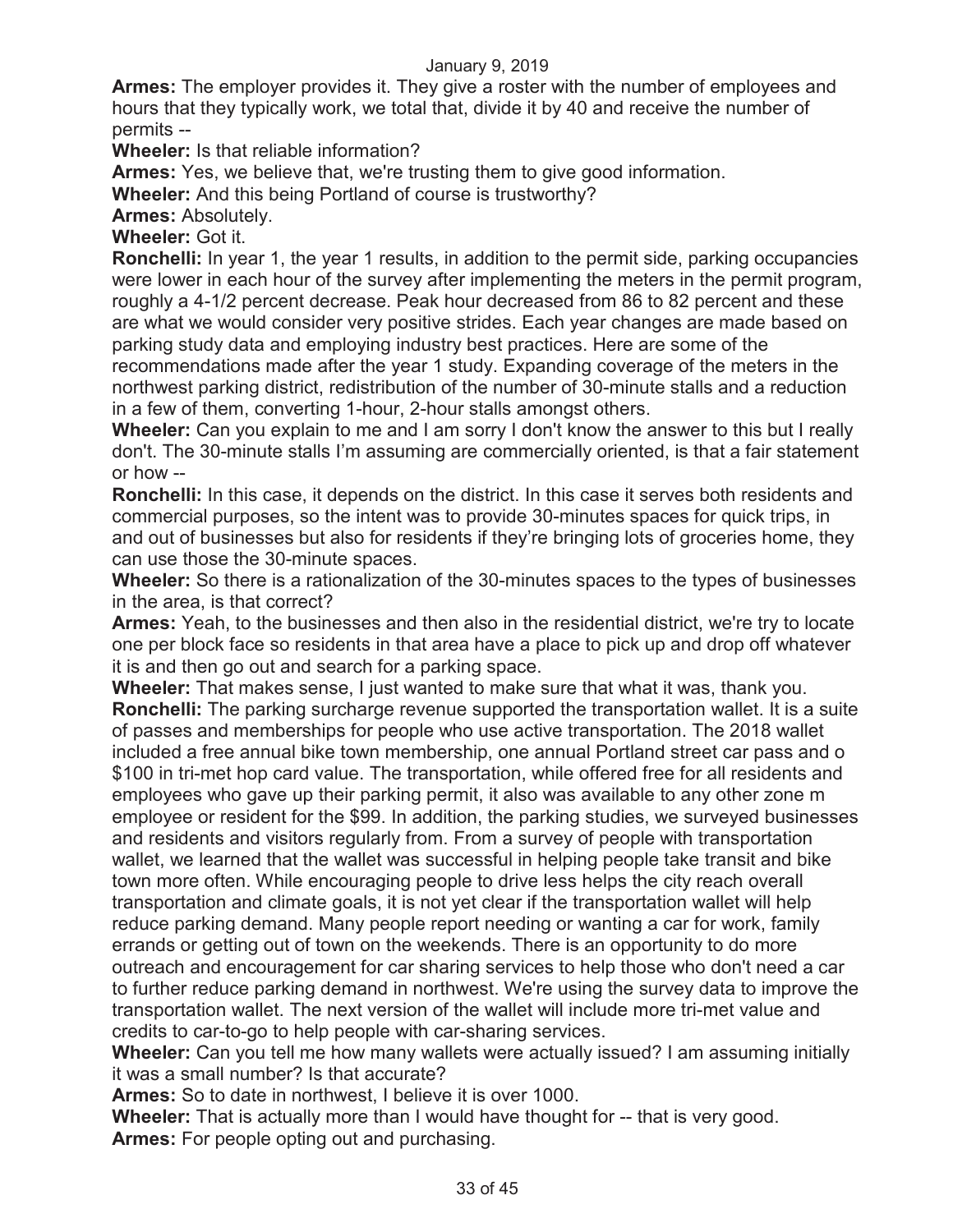**Wheeler:** Well that's fantastic, very good. and sounds like you're also trying to increase the incentives, then?

**Armes:** Yes.

**Wheeler:** Great.

**Haresty:** And how does that fit with the reduction, is it a direct one-on-one, the wallet is helping people use more public transit or other transportation.

Armes: Yes so if you are eligible for a permit or a business is eligible for say 10 permits and they opt out of 5 of them, they would get 5 wallets and could purchase 5 permits. And they can distribute the elements in the wallet amongst their employees, whatever fits their need the most.

**Ronchelli:** A nice incentive. What we learned from this effort was in year 1, the permit pilot, the approach to managing parking and permit, we had to modify it. So since the discussions with sac using data and recommendations from consultant, lessons learned from other cities and listening to residents and other community members, helped inform the recommended changes to further manage parking demand. The continued high parking occupancy coupled with the interest of neighborhoods and the parking sac to encourage new building tenants and owners to use offstreet parking spurred the parking sac and pbot staff to find additional approaches to manage parking demand and that is what we're looking at now. Next steps, parking management requires constant monitoring and in northwest, we will continue to collect data on parking utilization and survey resident, businesses and visitors on how to manage parking better using quality data. While we don't want to sugar-coat this, getting to this point has been a heavy lift with lots of meetings and open houses. Pbot staff continually check in with people as changes are made and get back to them and order to inform the program in process through surveys, open houses, meetings with partners and other sac meetings. Here are a few of the quotes we heard from our last permit and wallet holder survey. And they are not there. So I guess what I would say is that of course, you know it's not all rosy, so there were a few responses and critiques, but overwhelmingly I think the response has been positive about the proactive approach about how we address parking management in northwest and that was a big takeaway I think from this. I think the wallet was very innovative and we hope to expand its use and coverage as we go forward. Now chris is going to --

**Armes:** Okay, so I am going to talk about the permit surcharge. Currently northwest and central east side are the only parking districts allowed to have a permit surcharge. In january 2018, council directed pbot to initial 2 additional parking management pilot areas, and so in February, pbot asked for letters of interest from areas who wanted to participate in the pilots and we received 9 letters of interest. Pbot then collected occupancy data in April and may to evaluate the parking issues in each of these areas in north Mississippi and Hawthorne had the highest occupancy, and pbot contacting the areas and held informational open houses in june. In june and july, ballots were sent out for evaluate support for the pilots and unfortunately, neither of the ballots passed. So at that point, staff met from residents from both neighborhood areas, mississippi and hawthorne for feedback on what could be changed and what we could do moving forward. The boise neighborhood has asked pbot to undertake a full parking management plan for the neighborhood and hawthorne representatives said they would like to wait and not enter into a pilot program at this time. So now we've initiated a conversation with the community around southeast division so we're working with them on a pilot moving forward. But before we start working with the community on new pilot, guidelines are needed to outline appropriate use of funds if an area elects to add a surcharge to communities. Surcharge is added to the base cost of an area permit with the purpose of using price as a tool to manage parking and to fund transportation management programs for the district they are collected in. The purpose of the guidelines is to produce clarity on appropriate use of funds. based on these guidelines,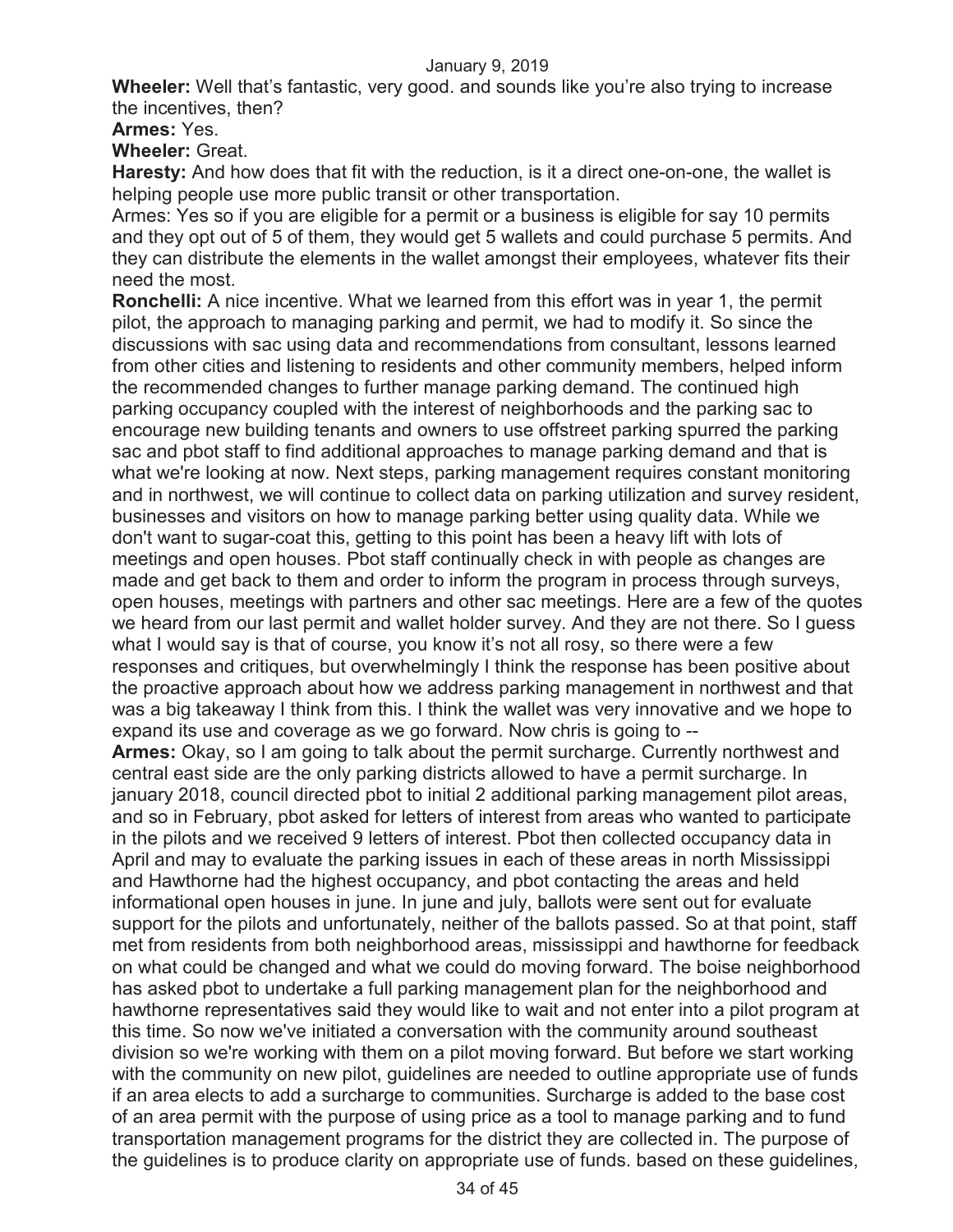funds will be focused on transportation management programs and projects. Examples include the transportation wallet, free transit passes to low-income residents and employees, car-share membership, bike town and added bike parking. All programs and projects funded by the permit surcharge will be evaluated against the citywide equity goals and strategies with the goal of alleviating transportation burden on low-income and underserved communities. Based on council input for the parking management manual this summer, members of the advisory committee will follow the same composition of what is outlined in the manual and that is what's reflected in the amendments to exhibit a. So there will be business owners, residents and employees who may not live in the district and all members will be identified with input from pbod equity and inclusion manager and public outreach coordinator. We would like to be able to take what we have learned in northwest and the central east side and apply this to other areas of the city. It is important for any new parking districts understand the appropriate use of surcharge funds so they can evaluate the benefits to their community before assessing a surcharge. We would like council to support these guidelines currently being used in northwest district for any new parking districts that may be formed. So do we have any questions.

# **Wheeler:** Commissioner Fritz?

**Fritz:** Thank you for your presentation and for making the amendments. How are lowincome residents exempted? What are the criteria for being exempted from the surcharge? **Armes:** In northwest, it is a self-certification program so the guidelines are connected to - and I think we have that directly -- it's the next slide, I believe.

**Fritz:** I'm sorry, is there more presentation?

**Armes:** No, we have a slide that shows the low-income limits right now that are used in northwest and it is a self-certification process. So these are the guidelines for what is identified as low-income and used northwest currently. It's a self-certification process and at that point, you do not pay the surcharge.

**Fritz:** Is that assessed in the community or is that a standard.

**Armes**: That was identified in northwest by the committee. The central east side has a slightly different program and it is more aligned with the tri-met program.

**Fritz:** So each district could be different on that?

**Armes:** It could be different, yes.

**Fritz**: And that's determined by the advisory committee?

**Armes**: They advise the city on how that is determined so it is not solely up to their discretion.

**Fritz:** Got it. So just so I am understanding this, you gave us a good report on the northwest district and some of the changes that have happened there. This item, this ordinance, is using that information and kind of making it city-wide, am I understanding that correctly?

**Armes:** Yes, the guidelines that are developed are based – they're modeled after northwest and what we have learned and how we would like the surcharge funds to be used to make a direct impact on that community.

**Fritz:** And then you alluded to changing the hours of operation in northwest. Is that separate or part of this?

**Armes:** That is separate. Initially we had thought that would come forward, but there is more conversation that is happening so that is not part of what we're asking you to vote on at this time.

**Fritz:** And that will come to us, right?

**Armes:** Yes, it will.

**Fritz:** And then my final question is about establishing new permit districts. There wasa lot discussion about the lloyd area and convention center and moda center. What is the process for that kind of a program?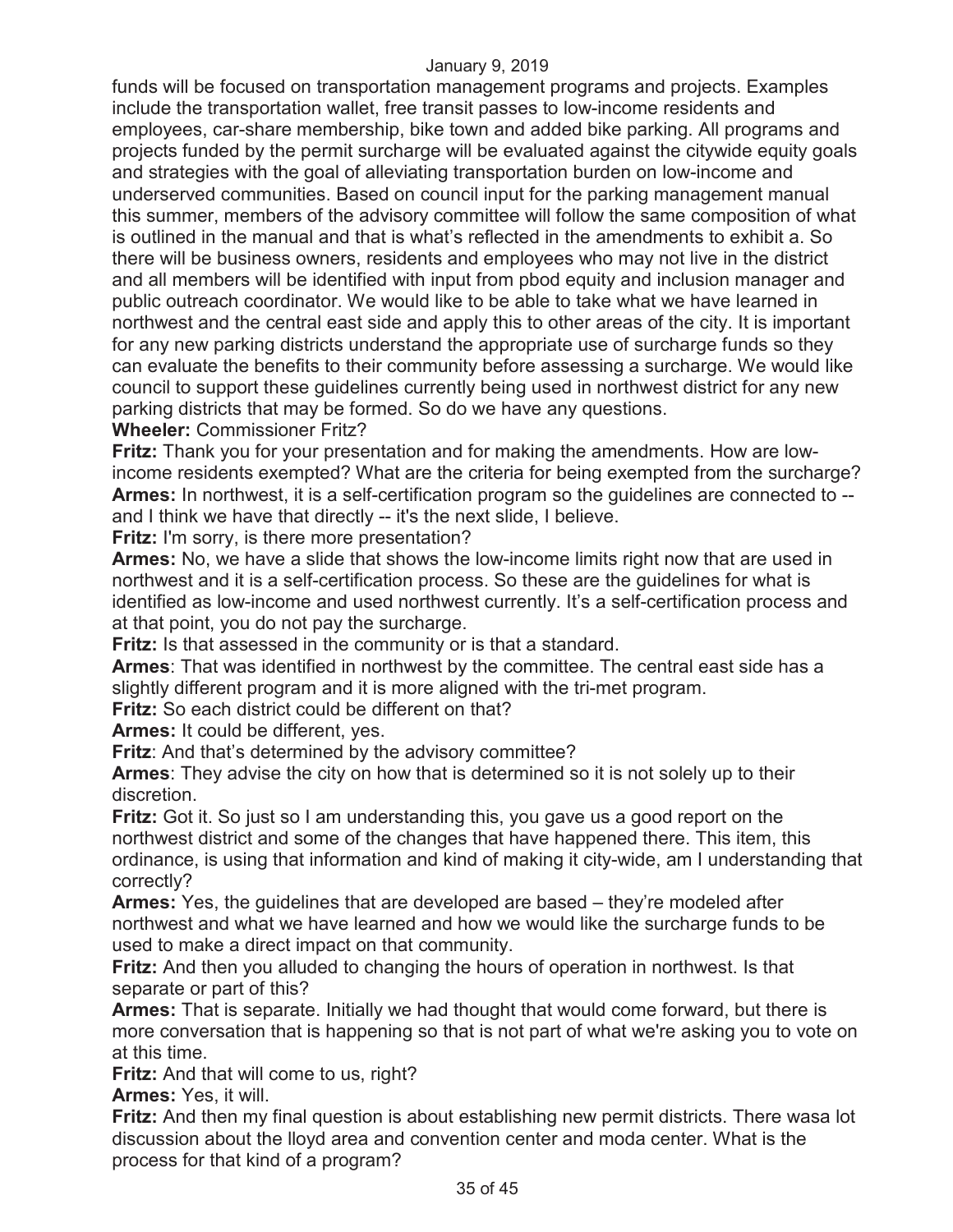**Armes:** For permits?

**Fritz:** Yes, expanding it and having like an event surcharge like in northwest?

**Armes:** So at this point, because they are fully metered districts and not a permit area, the event district would be somewhat similar to what is happening right now in providence park is the name of it now. Providence park. And so the meter rate would change based on the event. The area right adjacent to it in elliot is looking at potentially having a permit program but there would not be permits allowed in the metered area.

**Fritz:** And that would come to the council to approve the area in elliot?

**Armes:** No, that does not. If they are following the current app, the area parking permit process, then that is allowed in code. If they want something different, then that would come to council.

**Fritz:** And then event pricing for around the moda center, does that come to council? **Armes:** That was outlined in the parking manual this summer so the parameters of that, we would be working with the community in that area and would be following the guidelines in the manual that was adopted.

**Fritz:** So you just get to do it

**Armes**: Based on the data --

**Armes:** Yes.

**Fritz:** Randomly. Great, thank you very much.

**Wheeler:** Commissioner hardesty?

**Hardesty:** Thank you very much. I absolutely believe this is the right direction for us to be headed. I guess my concern is what are the safeguards on how the money is spent? As I see, you are supposed to prioritize equity goals and strategies but I don't see anything in what you are presenting that talks about how you get to those equity goals and the strategies around that.

**Armes:** So each advisory committee would make recommendations and they would come to pbot and we would work with our equity inclusion manager to evaluate those based on the city-wide goals and strategies and the pbot's specific strategies. Did that answer your question?

**Hardesty:** Not really.

**Armes:** Let me try again.

**Hardesty:** So as a community member, so I live in a community that has like no sidewalks and really bad infrastructure and so if you were selling this permit project in east Portland where I live, I think people would be prioritizing safe travel to school. I think people would be prioritizing how do I get to a grocery store in a food desert area and so the equity goals in my neighborhood would be different than, say, the equity goals in lloyd center. **Armes:** That's correct.

**Hardesty:** So how would that process work?

**Armes:** So what we anticipate and what has happened previously just in central eastside and northwest where we have the surcharge is we have an advisory committee and then we collect information from the public via meetings and surveys. We look at projects that identified, transportation projects that have been identified as a need through the transportation system plan and what is in the list of neighborhood specific projects. And then we go out and gather input from the community on what is a priority for them.

**Hardesty:** And my last question has to do with the low-income exemption. So the 625 per month, excuse me, permit for a low-income family, does that follow the mfi as well? So is that set based on the median family income.

**\*\*\*\*\*:** Yes.

**Armes:** Yes, so this is what is specific to northwest at this point. **Hardesty:** Okay.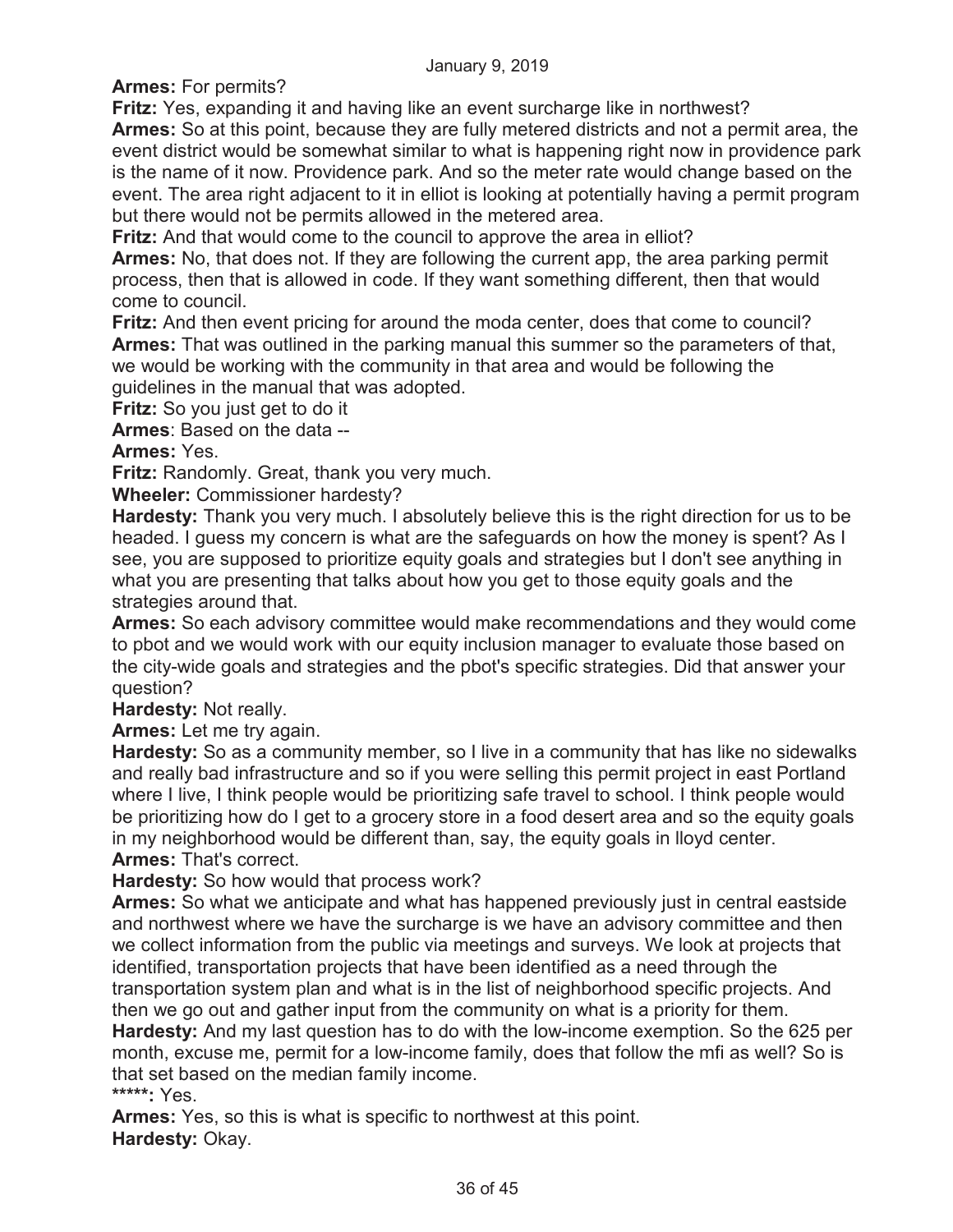**Armes:** So it is something different. The threshold in different in the central east side and that is following more of the tri-met low-income fare program where if you had an award letter from hud or snap or, the income threshold is different there. So we're following it -- **Hardesty:** I would caution you because the tri-met's low-income fare program is extremely new so we don't know who is being left out of that program. So I hope you wouldn't only focus on what tri-met is doing but that we're truly trying looking to make it equitable for very low-income people and we're not pricing them out of their community.

**Armes:** Absolutely. Absolutely.

**Hardesty**: Thank you.

**Wheeler:** Commissioner Fish?

**Fish:** I think you had an earlier slide recommendation that the sac in northwest is going to take up to push the time to 8:00? That is not an issue before us.

**Armes:** Correct.

**Fish:** That is what the stakeholder advisory committee may be contemplating in terms of pushing. So I think we're all used to reading meters. I actually find the meters in northwest Portland the hardest to read of all. If it is 5 or 6:00, it is impossible to read the way the new ones are structured but I get that for most of us, it is the 7 or 8:00 limit. Why around the convention center is it a 10:00 limit?

**Armes:** The events. The evens that are specific. That's why it stops at I believe it's 6<sup>th</sup> avenue, so anywhere from  $6<sup>th</sup>$  avenue to the west, and specific to events at the convention center and moda center and the coliseum.

**Fish:** Regardless of what the event is?

**Armes:** Correct.

**Fish:** But we have the technological capacity to tailor that, don't we?

**Armes:** Yes, we do. It's very difficult but yes.

**Fish:** Well, I raised this with commissioner eudaly earlier. I found it ironic, anomalous, I don't know what the right word is but on new year's eve when 5000 people celebrating sobriety were doing a pow-wow at the convention center--

**Fritz:** Excuse me, commissioner, your mic isn't on.

**Fish:** When 5000 people off the streets, not drinking at one of our most dangerous evenings at the convention center, we were charging full freight until 10:00, the pow-wow went to midnight but still, for families, many of them low-income families, they were coming to that event, say, at 5, to hit the prime events, they were being charged for 5 hours to be there. I would think that we would want to find a way to incentivize people on new year's eve to stay off the streets and be at a sobriety pow-wow given all the other negative things that happen on our streets. But technologically, we have the ability to tailor that at least for specific events?

**Armes:** Yes, we do.

**Fish:** Okay, thank you.

**Wheeler:** Very good. Does that complete your presentation?

**Armes:** It does.

**Ronchelli:** It does.

**Wheeler:** Alright, thank you, that was very helpful. Public testimony, sue?

**Parsons:** We have one testifier. Tony jordan -- oh, there are other testifiers.

**Wheeler:** Oh, there's invited testimony. Okay we'll do the invited testimony first then.

Commissioner eudaly? If you were invited, come on up. Everybody will get a chance, I promise.

**Eudaly:** Welcome, please state your name for the record.

**Juliana Lukasik:** Hi, i'm juliana Lukasik.

**Wheeler:** Go ahead.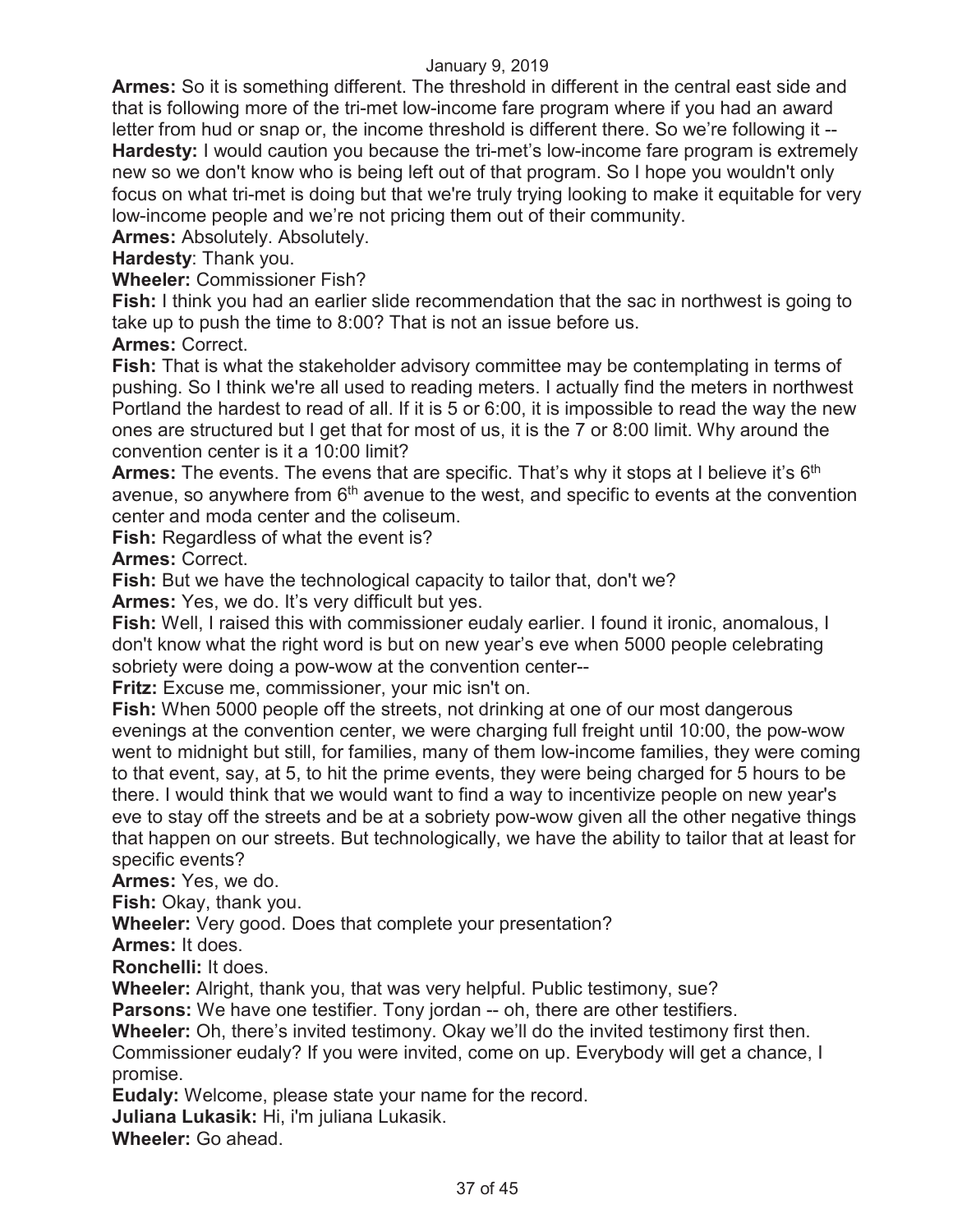**Lukasik:** So I am juliana lukasik and many of you know me through my association and work with the central east side industrial council but today I am here to express my personal opinions as a business owner and property owner in the central east side. The central east side is an example of the broader use of a permit surcharge. We have utilized it on the esd and we have also used it to clean up and promote safety on our right-of-ways. A large percentage is dedicated to transportation demand managements projects for which we have statistics that indicate we have been highly successful in efforts to help employees and visitors use alternative transportation options. We're especially interested in expanding transit options with these resources. One of the things we're very proud of is that, and I don't have the numbers of course but we also have been using the transportation wallet with great success because the central east side is a particularly difficult district for parking and the more permits we can reduce, the better for us. So we have been really successful in that use of the surcharge. The permit surcharge is essential -- the permit surcharge in the central east side would be a part of the proposed esd city match which includes 51 percent of net meter revenue. We will be asking you to improve the implementation of our esd later this month, which will be an excellent example of a program that creates a partnership between businesses and the city of Portland. **Fish:** Ms. Lukasik. Could you restate that again because the question I was going to ask you is what is the relationship between the surcharge program and the esd application that we have coming up I think next week? Are they separate and distinct programs or if they overlap, how do they overlap?

**Lukasik:** We were the original -- we are the reason the permit surcharge exists and we sort of have used it in ways that others have not necessarily used it. We are currently using the permit surcharge to help us in the massive undertaking of outreach to implement an esd. How that is used in other districts is sort of the question of the day. And we believe that it could be used to help districts form an esd potentially, but there should also be -- [overlapping speakers]

**Lukasik:** I'm sorry, an enhanced services district. So they are separate and a formation of an esd is a one-time event. So all of the funds from the permit surcharge are really more - we are more interested in using those funds for transportation demand management and transit.

**Fish:** Thank you.

**Lukasik:** So basically the permit surcharge in the central east side would be a part of the proposed esd match which I mentioned also includes 50 percent of the net meter revenue. So in our case, in the central east side we started with the parking permit surcharge as we collected data to demonstrate the need for meters. And as meters come into the district, we have a 51 percent of net meter revenue so eventually, the parking permits should disappear and the permit and the meters should actually become a greater presence in our district. The esd, enhanced service district, will be an excellent example of a program that creates a partnership between businesses and the city of Portland. It is important to note that the esd and industrial district are those supporting the formation of the esd are predominantly small business owners like me so I wanted to note that in the central east side, the mass majority of the property owners and businesses are all businesses under 20 employees so that is an important distinction. That is unlike any of the other business districts and it's something I am particularly proud of being a part of that community. The central east side is a successful example of how a diverse district that includes mostly small businesses and residential can work together to promote programs that work for everyone and the permit surcharge has been a big part of that success. While the central east side industrial council utilized our permit surcharge to form a esd, I strongly encourage you all to direct an effort to establish a comprehensive program for a neighborhood or a district to establish a esd. Permit surcharges could be a funding source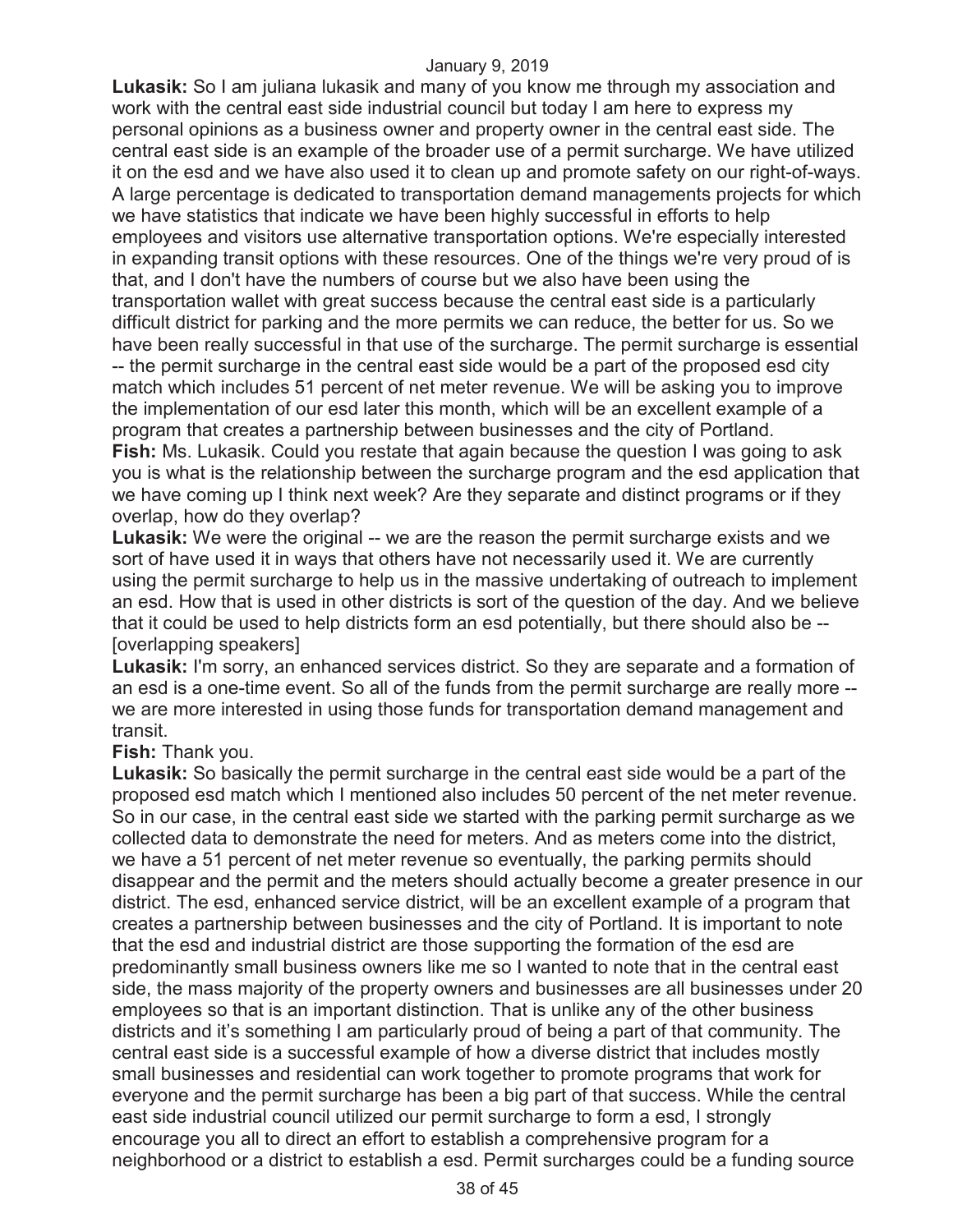but we need alternative sources for smaller districts who may not have a substantial enough permit surcharge or no surcharge at all to utilize it for esd formation which again, I feel strongly the goal of that is to help people have transportation demand management options and that, I think, is an excellent use of the permit surcharge. I am very pleased to have partnered with the dedicated staff of pbot over the years and I as a private citizen, ask that you approve their guidelines for future apps.

**Fritz:** I am a little confused because the enhanced service district does more than transportation management.

**Lukasik:** Yes, it does.

**Fritz:** So it doesn't seem to me this is an allowable use of surcharge money.

**Lukasik:** The esd is the private funding side of a relationship with the city, much like the Lloyd district. We have a partnership with the city. The transportation side of it is the permit surcharge would be used for the transportation demand management. The private money raised through an esd which is separate from, so they are two separate entities, would be used for other things such as safety, cleanup and security.

**Fritz:** Okay, thank you.

**Lukasik:** I also wanted to assure you, mayor wheeler, that as a business owner who has used permits, I am a very reliable source for fte information.

**Wheeler:** All right, we know one person --

**Lukasik:** I can vouch for many businesses --

**Wheeler:** Unquestionably.

**Fish:** Is that because the form says under penalty of perjury --

**Lukasik:** Exactly, we do not want to answer to chris armes, so

Fritz: Well plus you're all watching what each other are doing so if one business has magically a permit per employee --

**Lukasik:** Exactly. It really does self –

**\*\*\*\*\*:** Police?

**Lukasik:** Thank you. Self police because it's like the parking is so hard in our district so if we saw some other business having a whole bunch of permits, we would question that. **Wheeler:** Well, you know me, I can't help myself on this. I appreciate it. Thanks for your time. Commissioner eudaly?

**Eudaly:** I would just like to clarify something in the ordinance. We create a definition and list that clearly focuses these funds on transportation-related items, not liveability. So I am afraid we have gotten a little offtrack and I want to focus on the matter at hand today. **Lukasik:** I apologize for that. I did want to make the distinction that there are two, the

private side and then there is the transportation side and those definitely are two different things.

**Eudaly:** And you did that at the end so I appreciate that but there's been a furry of what is she talking about in the room so I needed to clarify that.

**Wheeler:** Thank you for the clarification. Thank you.

**Rick Michaelson:** Good afternoon, I'm Rick Michaelson, I am the chair of the northwest Portland sac and I have been working parking issues for over 40 years in northwest Portland now.

**Wheeler:** You still haven't found a parking spot? [laughter]

**Michaelson:** I own a number of parking spots, in fact. We won't get into that. As you know, northwest Portland has grown quickly with increasing jobs, increasing housing units but it remains a really diverse community and the two main census tracts in northwest Portland, are actually low enough income that they would qualify for the opportunities zone program so we are dealing with equity and dealing with trying to make sure that people are dealt with fairly throughout the district which also means it's very hard to charge people a lot of money for permits when they need their cars to go to work which is why we instituted the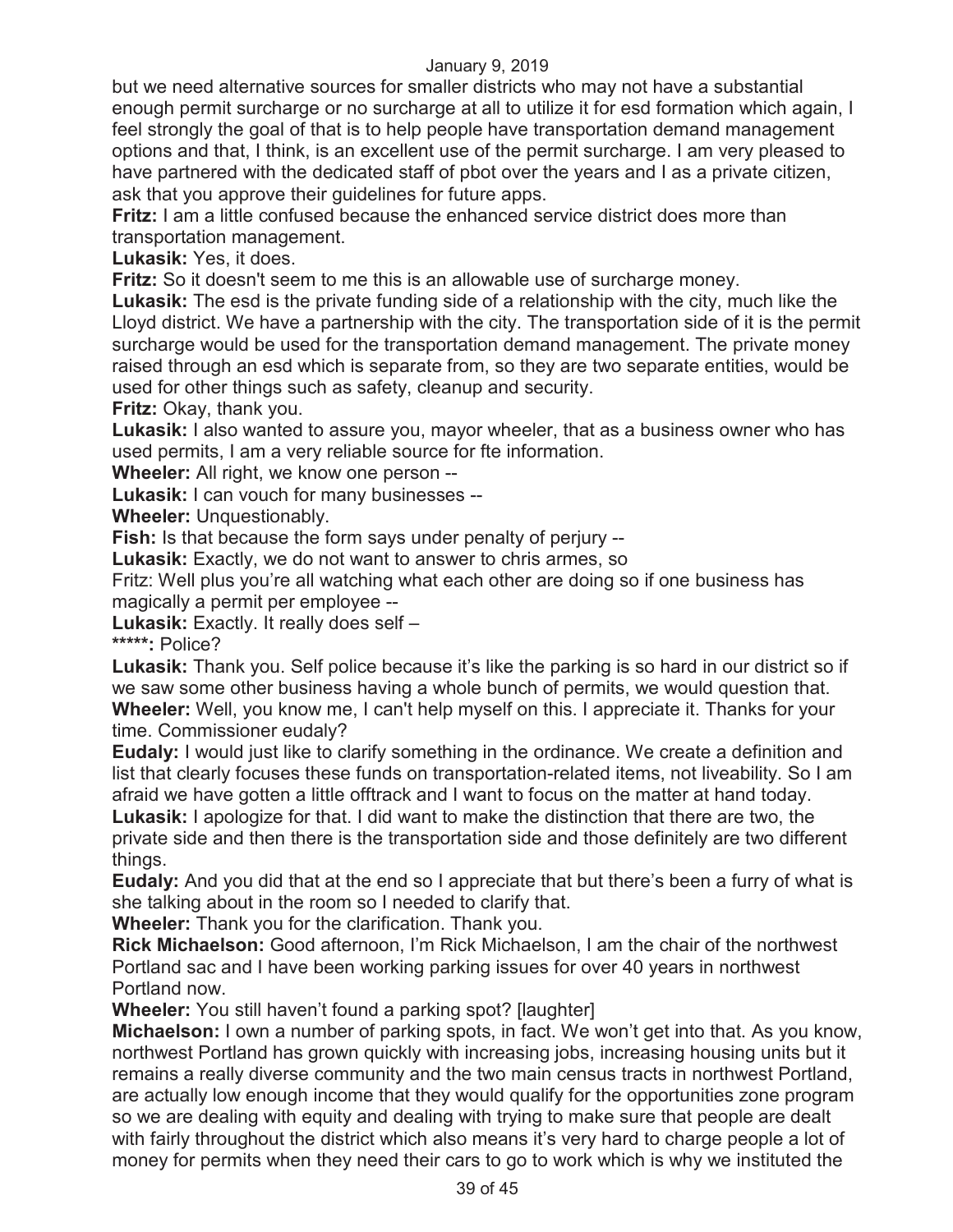low-come thing. We started out selling 10,000 permits the first year for 5000 parking spaces. That was kind of out of whack. The combination of the surcharge and putting some limits on spaces and on the number of permits a business could have, for instance, that number has been reduced to around 7000 permits sold. Our consultants tell us we need to get that number down to around 5900 which is going to be really tough. We have done the easy stuff so far. By putting a permit surcharge in businesses that were just buying a permit for every employee, even though those employees only work two days a week, are now sharing those permits. Residents who had permits for five cars initially because they were so inexpensive have cut it back to one or two cars so we have made those kinds of charges but getting people to give up their cars because of the price of permits, would make it inordinately expensive for many of our residents. We estimate the market value of a parking space on-street is probably \$60-\$80 a month but to charge anything near that would be for the people who need their cars to work, would not be allowed to live in our neighborhood anymore. Another interesting thing about this, it really doesn't matter how many permits are out there, it is how many permits are being used at any given time. For instance, we have 3000 employee permits but our recent survey showed only about 800 of them were being used on a given day so to get down to the number being used is not really important. Similarly, the residential permits, the best thing that could happen to northwest Portland is if all the residents drove to work every day and freed up those spaces, but that is so contrary to our livability goals and everything, that that's a direction we're moving in. What we're trying to do through the tdm programs and through the surcharge is really incentivize people to look at alternatives to keeping a car in the neighborhood. Owning a car is very convenient and I think most people will continue to own cars if they can afford to so we're looking at better ways of managing it. One of the things we learned recently is that in addition to the of 6000 on-street spaces in northwest Portland, there are 12,000 off-street spaces, so one of our next focuses is going to be focusing on more on shared parking, making sure those spaces are used to the extent possible and are not sitting empty while there is spaces on-street are there . We probably need control or access to about another 700 parking spaces in northwest to get the system in balance and one way obviously would be to build them but we're not proposing that. The other way is to make sure the spaces are off-street are used more efficiently by more people so we increase the availability of parking without increasing the number of parking spaces. As owen said, this is a work in progress. Things will change every year for the next few years but we think we have gotten a handle on the data and gotten a handle on what is going on so we can continue moving forward. You raised the question about the changes in hours for enforcement and while it is not before us today, I thought I would make two comments. One is we want to start enforcing later in the morning because the spaces at 21<sup>st</sup> and 23rd avenue don't fill until 11:00 and if didn't start enforcing until 10:00, a resident who couldn't find a space anyplace but on  $21^{st}$  or  $23^{rd}$  would not have to get up so early to move their car out of there before they started getting tickets. The evening recommendation of extending it is for our consultants feel strongly that meters are one of the ways we control usage and if the usage is too high, we should do things like increasing the cost of the meter or increasing the enforcement availability. We have two peak hours of parking demand in northwest Portland. One is from 11 to 12 which is well covered by enforcement of the meters now, but the other is between 7 and 9 p.m. which is not enforced at this point. So that is why we're looking at extending those hours to 8 to pick up enforcement there. It's hasn't been debated, hasn't been discussed by the sac, yet, so we don't know whether that is going to be a real or not.

**Hardesty**: So is the concern a business concern, or a residential or both? **Michaelson:** At that time, the biggest concern is for residents who come home from work and can't find a place to park because other people are there. We don't know who those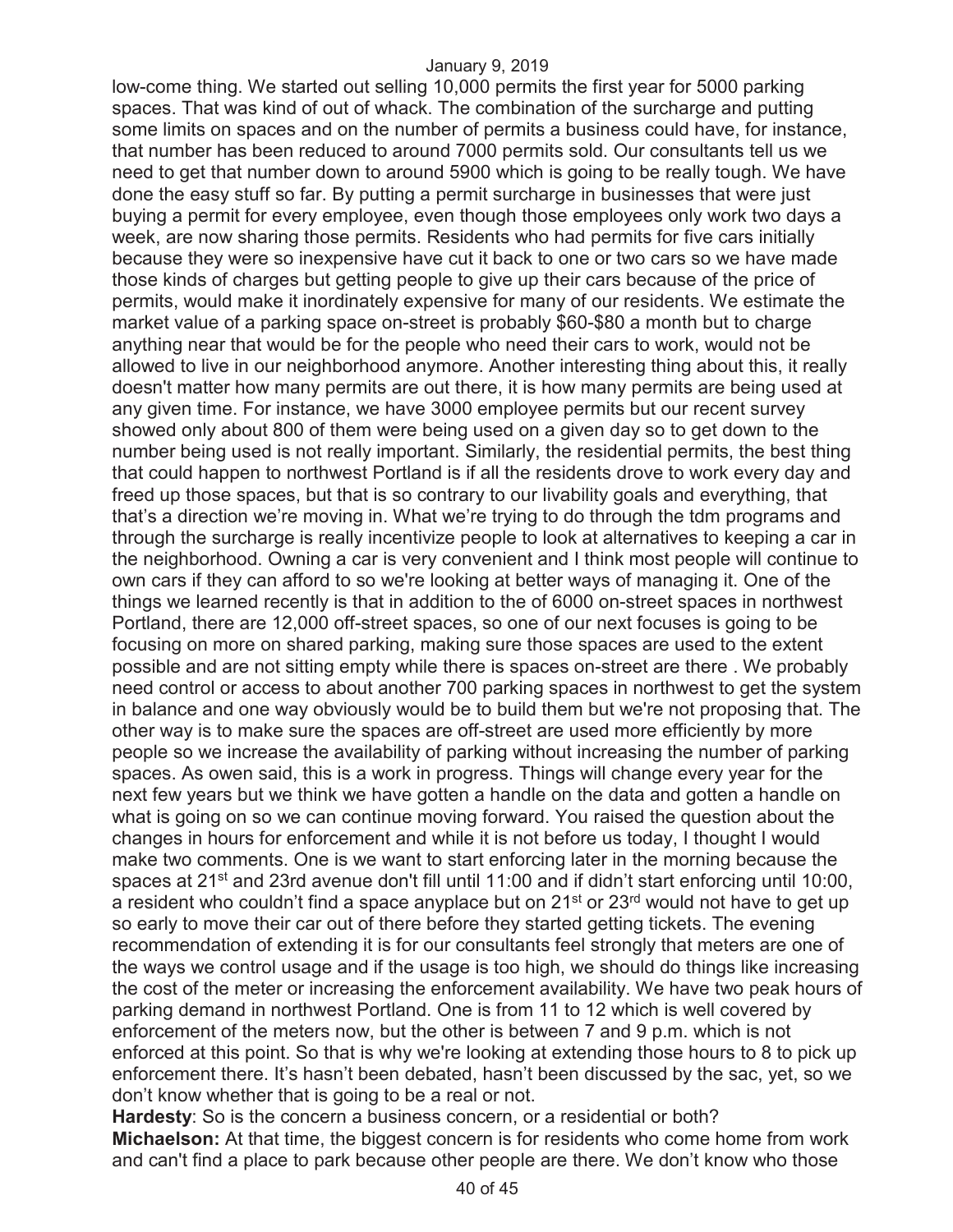people are there at that time and that is one of the things we need to find out. If it's turning out that those spaces in the evening are being used by people that should be there, customers or others, we don't want to chase them away.

**Hardesty:** Right and that is what I was just thinking.

**Fish:** Rick, in 21st and 23rd, you have an interesting mix of businesses but let's take just the service business, on 21<sup>st</sup> the guy who repairs shoes or does shoe-shine or lets go on  $23<sup>rd</sup>$ , the place where my son dispatches me regularly to pick up a pizza escape from new york, and places like that. Do we have the right mix of short-term parking that allows people to go in and do a quick transaction at some of those businesses or what is your overall assessment?

**Michaelson:** I think the balance is about right. One of the things we did most recently is to look at the number of 30-minutes spaces and how they're being used. Those are the short pickup spaces and they will be way under used. In other words, there was not as much demand as we were providing supply for so we have cut back on the supply by about half to get that better in balance. The other place of balance now, is there are some spaces that can be used only if you pay and other spaces that can be used if you pay or if you have a permit. The balance is those is probably off and we're adjusting we're adjusting that as well. We're also doing some work at looking at loading zones and seeing if they are being used appropriately. So I think we have the balance fairly close but it is never going to be perfect and will continue to be adjusted.

**Wheeler:** Thank you.

**Tony Jordan:** Good afternoon --

**Wheeler:** Good afternoon. Commissioner Fritz had a question, sorry, sorry. **Fritz:** I just wanted to comment and thank you, Rick, that we had this a month ago in december and I couldn't help but remember December 2012 when I, I think I still have e-

mails that I should have responded to because of the volume of concern and the fact that you and the group have been able to get it so that it is basically moving forward and people may have suggestions and such, and not be entirely happy with it but what a difference and thank you very much.

**Michaelson:** I think it was one of the best decisions for northwest Portland to implement this program. It hasn't been easy but I think it is well worth doing and I think it's well worth the amount of energy the committee spends on it. As you see we meet 18 times a year to make sure everything is working right.

**Fritz:** Could you thank the whole committee from the council because we are all very grateful.

**Michaelson:** I will, thank you.

**Wheeler:** Thank you.

**Jordan:** Good afternoon, my name tony jordan, I represent Portlanders for parking reform. I think this northwest parking pilot is really important and the result show that better management of our parking supply can work to make parking more accessible and convenient. The results also show that I think a lot more can done and needs to be done to truly make parking equitably accessible, convenient and to ensure that parking management helps us meet our various goals. Some citizens are understandably frustrated that it is still hard to park and they still have to pay. Until we're charging a rate that supports an optimal occupancy and that rate might change depending on the time of the day, the day of the week, then there is a valid argument to be made that the city is charging more without solving the problem for people. So I think we should certainly aim to speed up the implementation of performance pricing and adjusting hours of enforcement so the public right-of-way can be used to facilitate commerce and fellowship with a minimum of greenhouse gas emissions and traffic collisions. How we spend the revenue from parking is also very important and I think the northwest parking district is hitting the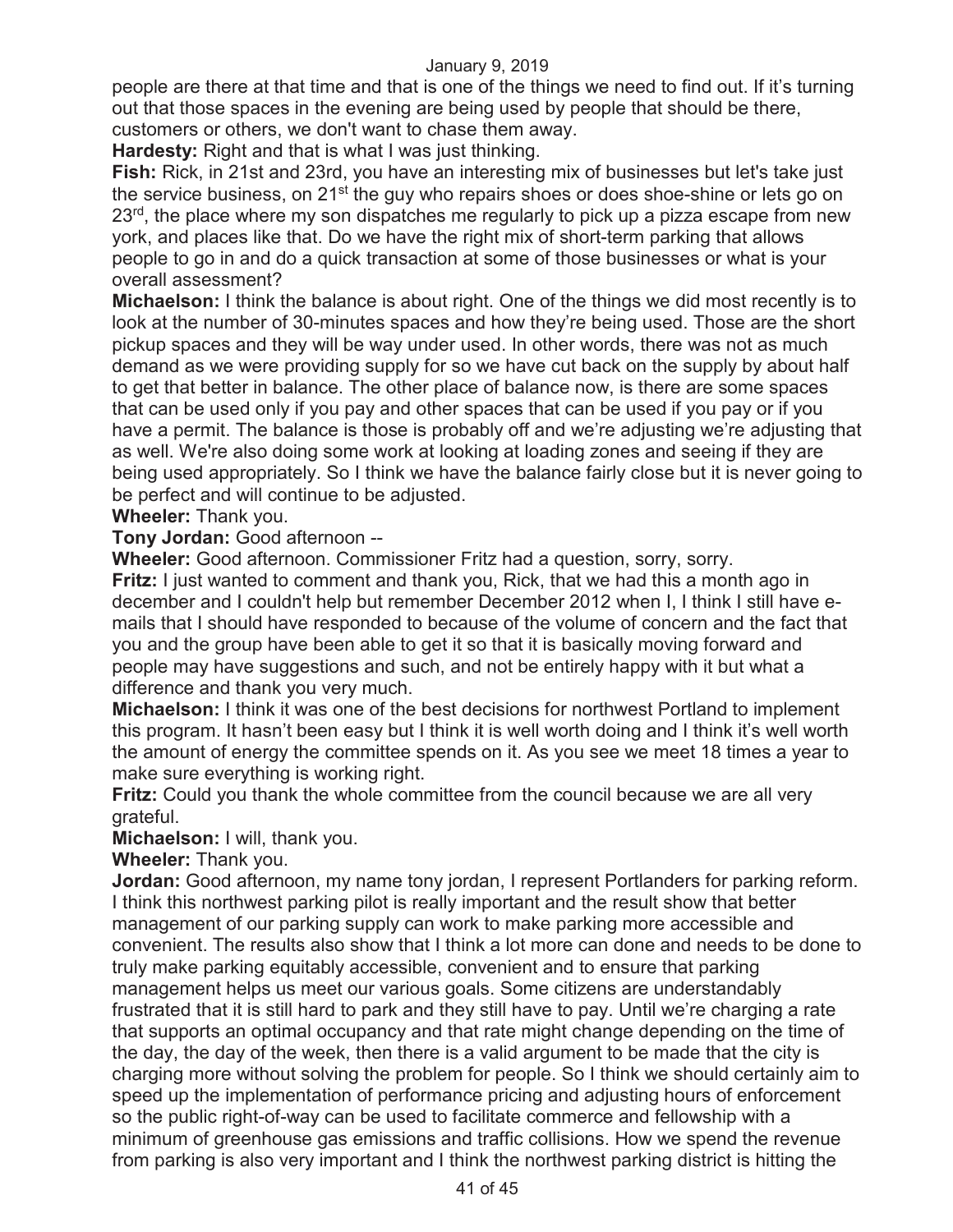nail right on the head with the transportation wallet. It is a really innovative program. I promote it every chance I get. The surcharge revenue guidelines proposed are great because they are in line with that and I strongly encourage you to approve them and I think it will be good when they're implemented city-wide. I do think the one caveat would be that wherein we're using those revenues for shared parking, I do think it is important in the short-term to try and provide additional capacity but the long-term goals of the city are to reduce car trips. So if you are adding capacity or opening up capacity, you are potentially increasing the amount of trips so I think that those should always be looked at with caution and with a good balance of how new supply balances with just trying to convince other people who can to take other modes. I am happy to see that equity considerations are in the revenue allocation guidelines but I also think we need to do more to bridge the gap of transportation subsidies we provide to low-income people with cars, versus those we provide to people without them. It's understandable that we provide discounts to lowincome drivers who buy permits a \$105 annual subsidy currently in the northwest but why don't we provide free transportation wallets to low-income residents who don't buy a permit at all? So I do think in a lot of these programs we subsidize and it's good, make it easier for people with low-incomes to need to drive for their job but there are people who don't own a car and there is no subsidy being provided to them and I that I think is an area that needs to be focused on. Done properly, parking management can be a win, win, win. We can meet climate goals, make it safer and more convenient to visit our commercial districts and can use the money in a redistributive manner to further shifts modes and to provide economic assistance to people who need it the most. So I think we should do it and this is good stuff.

**Eudaly:** Thank you, mr. Jordan. What title would you give yourself in respect to the role you play in this issue. Because calling you a parking advocate sounds like you are advocating for parking?

**Jordan:** Parking reform advocacy, yes.

**Eudaly:** Parking reform advocate, okay. And I just want to let you know that providing free transportation wallet would be an appropriate use of the surcharge and it's something that my staff made sure was included in this list because we are diligently working in my office and in pbot to avoid further burdening low-income residents. It is a top priority when we we're talking about transportation as equity and access and inclusion. And finally I'll just say, if tony jordan likes something we are doing, I must be doing something right but I'm probably ticking off a bunch of other people. [laughter]

**Jordan:** Maybe. My son says a lot of people in town don't like you.

**Eudaly:** Oh, that is -- How old is he?

**Jordan:** He is 12. [laughter] [overlapping speakers] When something comes up, a comment on the internet, we will sometimes talk about it and he knows that not everyone agrees with what I think we should do.

**Eudaly:** I appreciate your work and your support.

**Michaelson:** And if I can add just one thing about the low-income transportation wallet, we would love to be able to provide those free for all the people who get them. **Eudaly:** Thank you.

**Michaelson:** We don't have the revenue source. We can look at increasing the surcharge, some more for subsidies, but it is too complicated for us to deal with as our first step **Eudaly**: That's good feedback.

**Fritz:** We need to make trimet free for everyone, don't we?

**Armes:** I think that central eastside would echo that. We're very interested in those kinds of conversations for sure.

**Wheeler:** Very good. Thank you. Does that conclude invited testimony? **Eudaly**: That does conclude invited testimony.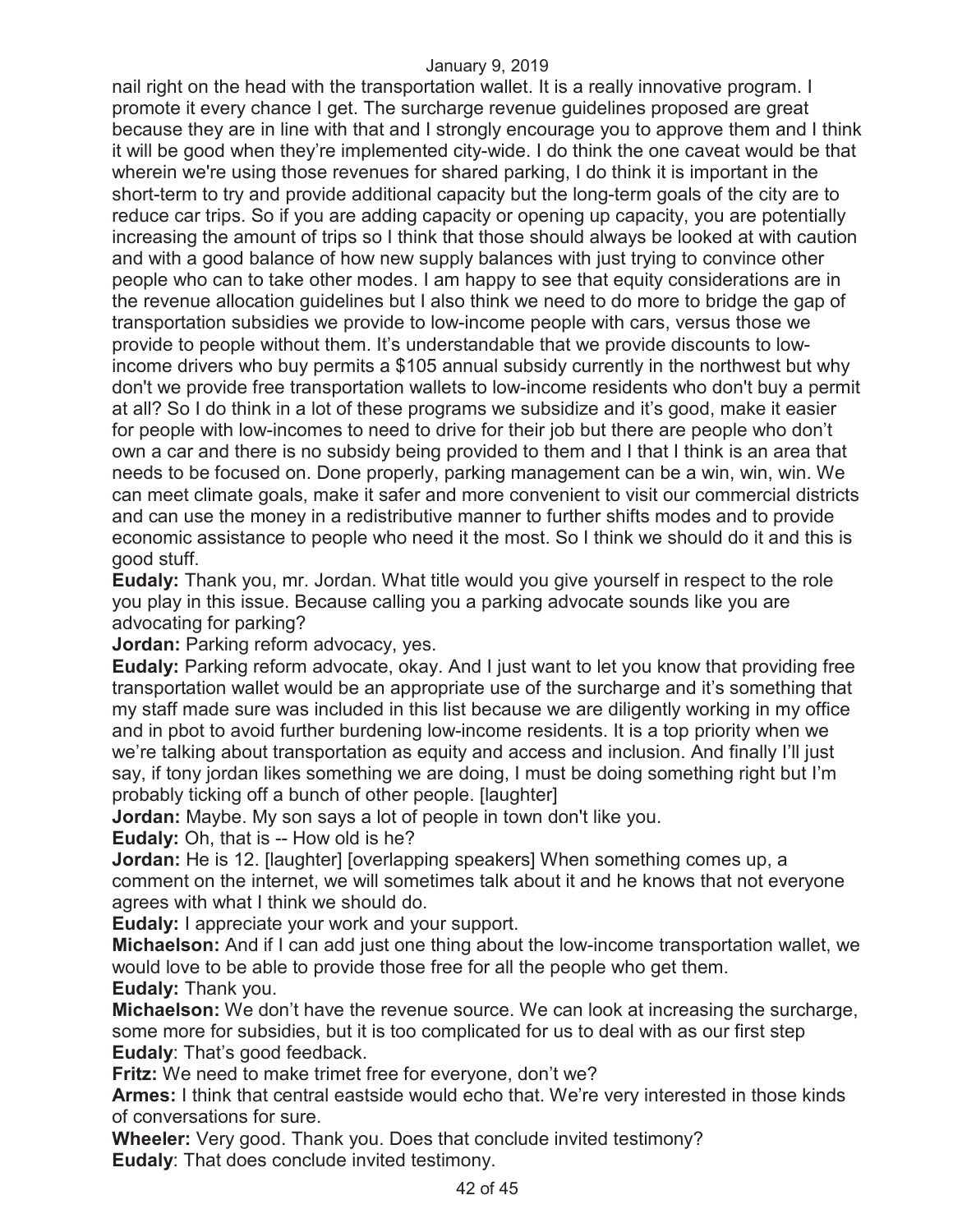**Wheeler**: Sue, did we have a couple of folks signed up? Nobody else? Anybody here who wanted to testify who didn't the opportunity? No takers? Alright. Very good, please call the roll.

**Fritz:** Thank you very much to everybody who has been involved, Dave Benson, Matt Grumm, Yesenia Carrillo on my staff and as the commissioner in charge of the office of equity and human rights, I really appreciate the use of the council's adopted city-wide racial equity goals and strategies and the commitment to use that. You do have a fantastic equity manager in the Portland bureau of transportation and I appreciate all my colleagues having that up front and center of all of the concerns that we're looking at here, and indeed the acknowledgement from Rick Michaelson that there are some low-income people who have to be able to drive to work -- either the bus doesn't go there at the right time or it just takes too long to get between jobs to make ends meet so thank you for bringing that and I greatly appreciate commissioner eudaly and your staffs' helping me figure this out as to what we're doing and why, and I'm very supportive now. Aye.

**Fish:** Well, Commissioner Fritz for the first time in the 10 years that I've served with hr, today confessed that she was behind in responding to her e-mails. [laughter] \*\*\*\*\*: I don't believe it.

**Fish:** But I think the point that she was making is that the easiest way to fill this chamber and to extend the cock on a hearing was to either talk about transportation and parking in northwest Portland, or a rate increase in our public utilities, or some combination of the two, and we literally could pack the place on both issues. It took a long time for us to get both right but on the transportation side, the fact that this is now no drama and instead, we're talking about how to use these resources wisely and how to align them better with equity is a quantum leap from the conversation we used to have here which is basically a huge level of skepticism about implementing any plan and then huge opposition. And here we are. So to the sac and people like rick michaelson who have been working on this issue for a long time, I want to echo what commissioner Fritz said, we owe you an enormous debt of gratitude. There are a lot of issues we currently deal with where two or three people show up and testify where hundreds used to sign up and we used to go into the evening and there was genuine rancor. And it takes a lot of hard work to get to the point where there is this level of trust and where the system is working and on balance pretty well. And as I have learned, it almost invariably requires the intervention of people outside this building to get us to that point. It is the trust and credibility that the citizens who are engaged in these issues bring which is really the secret sauce. So I couldn't be more pleased with the presentation. I want to thank commissioner eudaly for bringing this forward. It was an outstanding presentation and I couldn't be happier with the direction that we're headed. And the idea that offering this wallet of incentives as an inducement to not use a parking pass is really inspired and the fact that we actually see a trend line where we could be under capacity at some point is really encouraging. So congratulations to all and I am very pleased to vote aye.

**Hardesty:** I also want to appreciate the hard work that has gone into bringing this initiative forward and certainly northwest Portland has had parking problems the entire time I have lived here and I am coming up on my 30th year. So the good news is the rest of Portland has an opportunity to learn from you and to learn from how community and government and businesses can work together and try to find the best solution possible and so I am very grateful for the hard work that has been done. I would be remiss if I didn't put on the record that I just want to make sure we're using these resources to actually reduce the transit barriers for very low-income people. And that we are very mindful that the range of incomes in northwest and other areas of our city are enormous and so the more we can do to make public transit available for more people, the better we're going to be as a city. So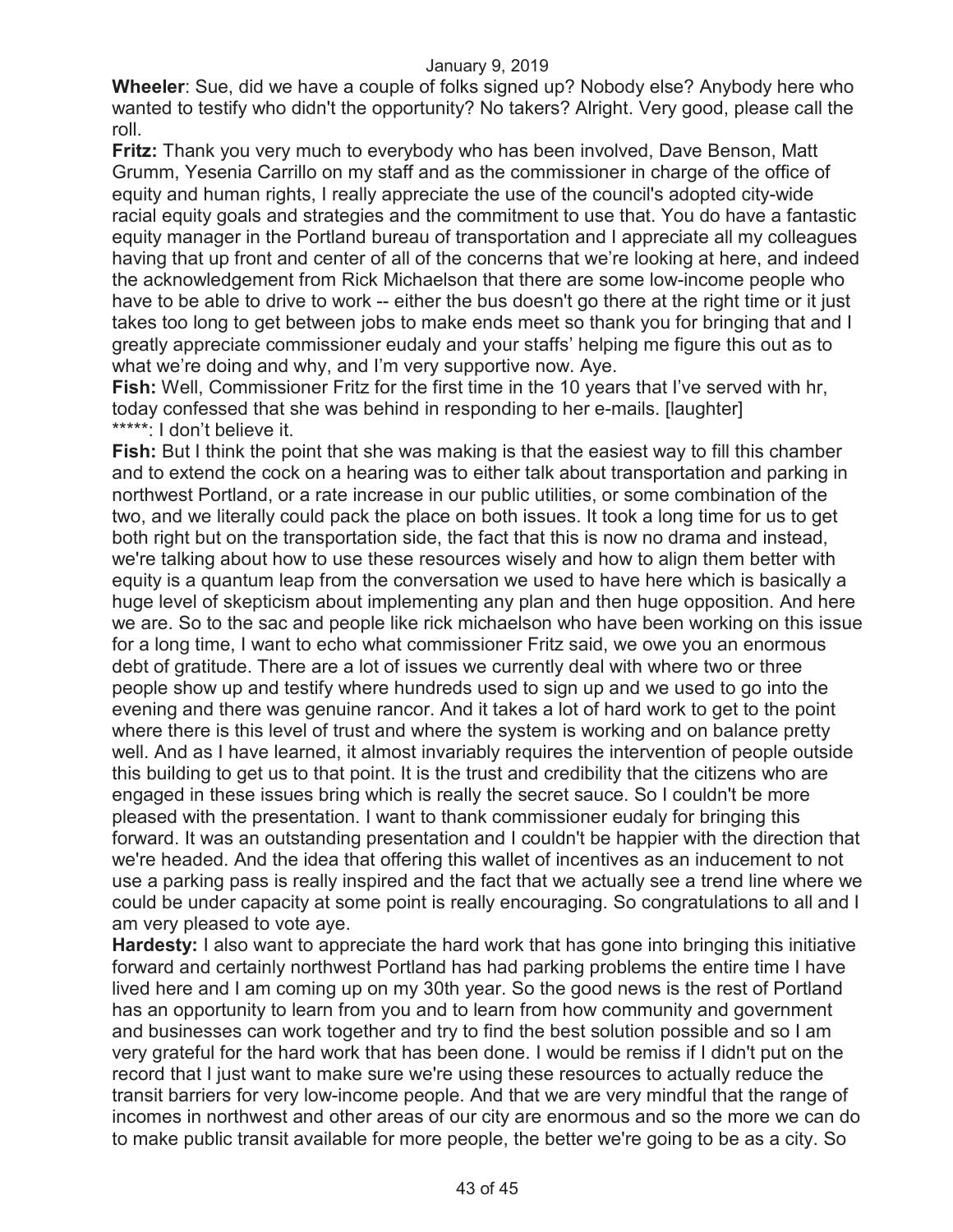thank you all for your good work. Thank you, commissioner eudaly and your staff for the work that you've done and I vote aye.

**Eudaly:** I want to start by reiterating our commitment to coming up with innovative solutions to mitigate, reduce, eliminate barriers to low-income residents. We cannot be making it harder for low-income individuals to live and work in the city and I also would just like to add disability to that list. It's something that I didn't have a chance to discuss but I am concerned with how these plans may impact people with mobility challenges or other health issues that legitimately need to park who are reliant on cars because we don't have the greatest accessible city-wide public transit service and need to park closer to their homes so that is another little angle for us to get at. Thank you for the presentation, testimony and discussion. It is clear this is complex and challenging work and it's great to know we have such dedicated volunteers and staff digging into the myriad issues that parking permit programs produce. I am especially gratified by the opportunity this gives us to be innovators in the country as well as around the rest of the city around parking privileges and to highlight how we can effectively use these privileges to directly benefit those without them. It is my hope that communities who opt to utilize this parking program will choose to spend that money to the greatest benefit for the most disadvantaged residents. Now, I would like to thank all the community partners and specifically the chairs of our advisory committees in northwest and the central eastside, who are rick michaelson and juliana lukasik respectively who both spoke today, as well as tony jordan. Tony, I appreciate you acknowledging that we may in the short term need to increase the supply but as I think you know by now, I am firmly committed to reducing the reliance on single occupant vehicles but we need to be increasing public transit, bicycle, walking, other options alongside, I guess, making driving your own car less appealing. So thank you for your support in that area. I would also like to thank staff, chris armes, dave benson, scott cohen, antonina pattiz, colleen mossor and Kathryn Doherty-Chapman from pbot as well as rick williams and owen ronchelli from rick williams consulting. This is an important step in pbot's efforts to effectively and actively manage parking in our close in neighborhoods. I look forward to bringing more neighborhoods and innovative ideas to council in the months to come. I vote aye.

**Wheeler:** First of all, I want to yield some time to commissioner Fritz?

**Fritz:** Thank you mayor. One of the disadvantages to speaking first is that everybody else reminds of you what you of what you should have said so I appreciate that. This one extremely important person that needs to be recognized and that is mayor sam adams because the northwest parking district would not have happened without sam adams in December of 2010, and it was a very close vote and a lot of community concern and a lot of people who said this is totally not going to work and doom and disaster. So I do feel it's important to acknowledge mayor sam adams.

**Wheeler:** I think that is excellent and I assume that sam watches each and every one of these councils -- [laughter] So sam, good to hear from you and thank you for that acknowledgment, understanding there is a lot of history that goes into this. There was a very intentional effort over the period of many years and the community in particular came forward and really helped lead this and we're seeing that again today. Commissioner eudaly, you continue the fine line of people who help steward these programs forward and continuing to innovate and keep us on the cutting edge and making things work, balancing all of these competing and important values, making sure that people have accessibility, making sure the equity is in the equation, making sure that we have vibrant economically successful businesses in the neighborhoods, making share that we achieve our climate action goals and acknowledging the hard cold fact which is that assuming we maintain our preference to have an urban growth boundary and protect the wildlands outside of the urban growth boundary, that just means by necessity in the decades ahead we are going